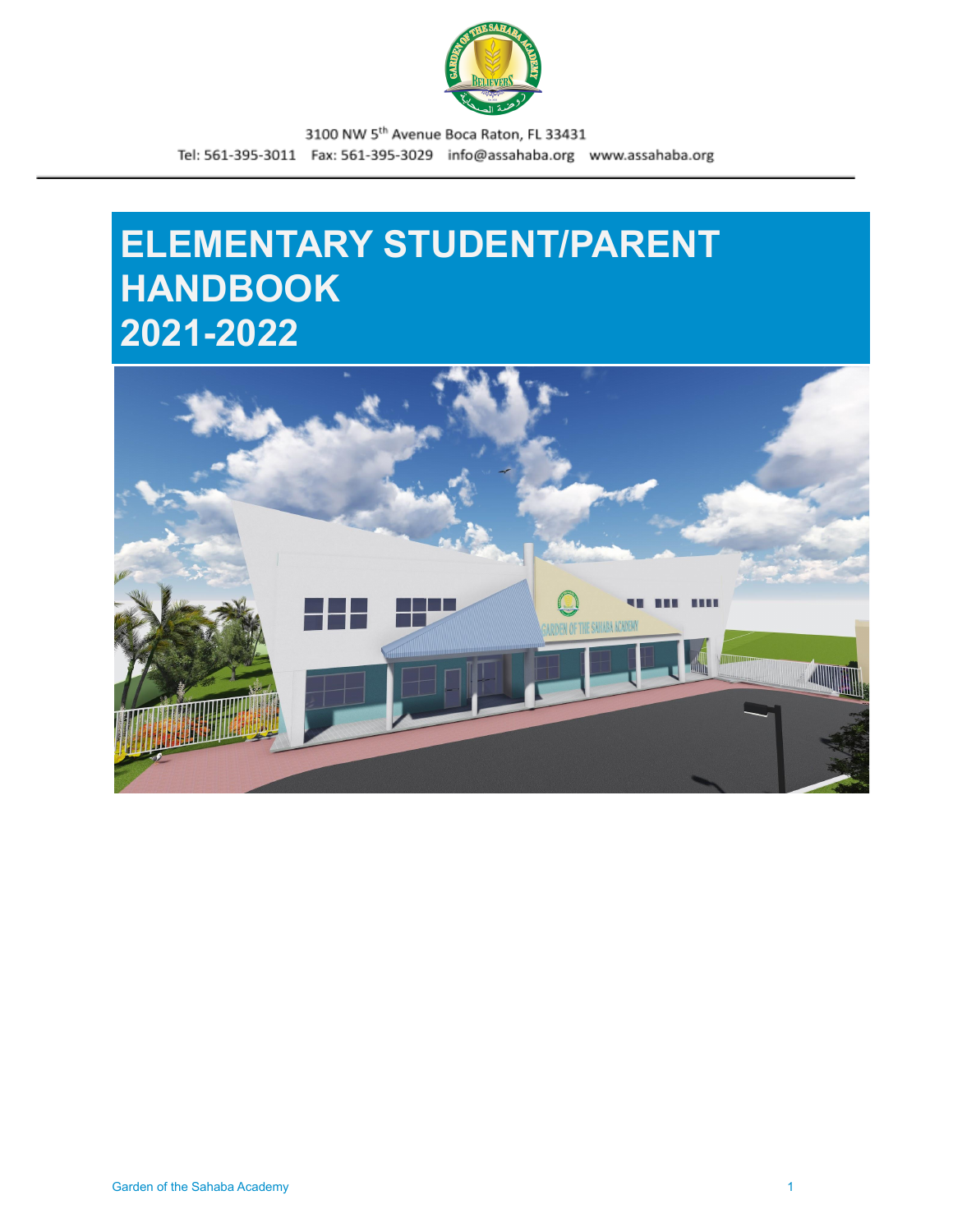

# **Welcome To GSA**

<span id="page-1-0"></span>Assalamu Alaikum,

We would like to take this opportunity to welcome you to Garden of the Sahaba Academy (GSA). We are very blessed to have a community that fosters commitment for an Islamic Education for our children. We hold high expectations for everyone to achieve great things academically, behaviourally, and socially.

We will, Insha Allah (God Willing), offer opportunities for all to reach standards of excellence in an Islamic climate that is safe and free from interruptions. We will work together throughout the school year to help all children realize their highest potential. This handbook serves as a general guideline to the policies and procedures of GSA. Please read it carefully and discuss the contents with your child/children. Parents and students are required to follow and adhere to the policies and procedures set forth herein. As parents, your full participation in the life of GSA is vital for our success and our doors are always open to listen to your comments and concerns. GSA views the educational imperatives to be jointly implemented by the parents, the school, the Board, and the community.

We pray that Allah (SWT) guides us in this noble endeavor, ameen. Sincerely,

*GSA Board of Education*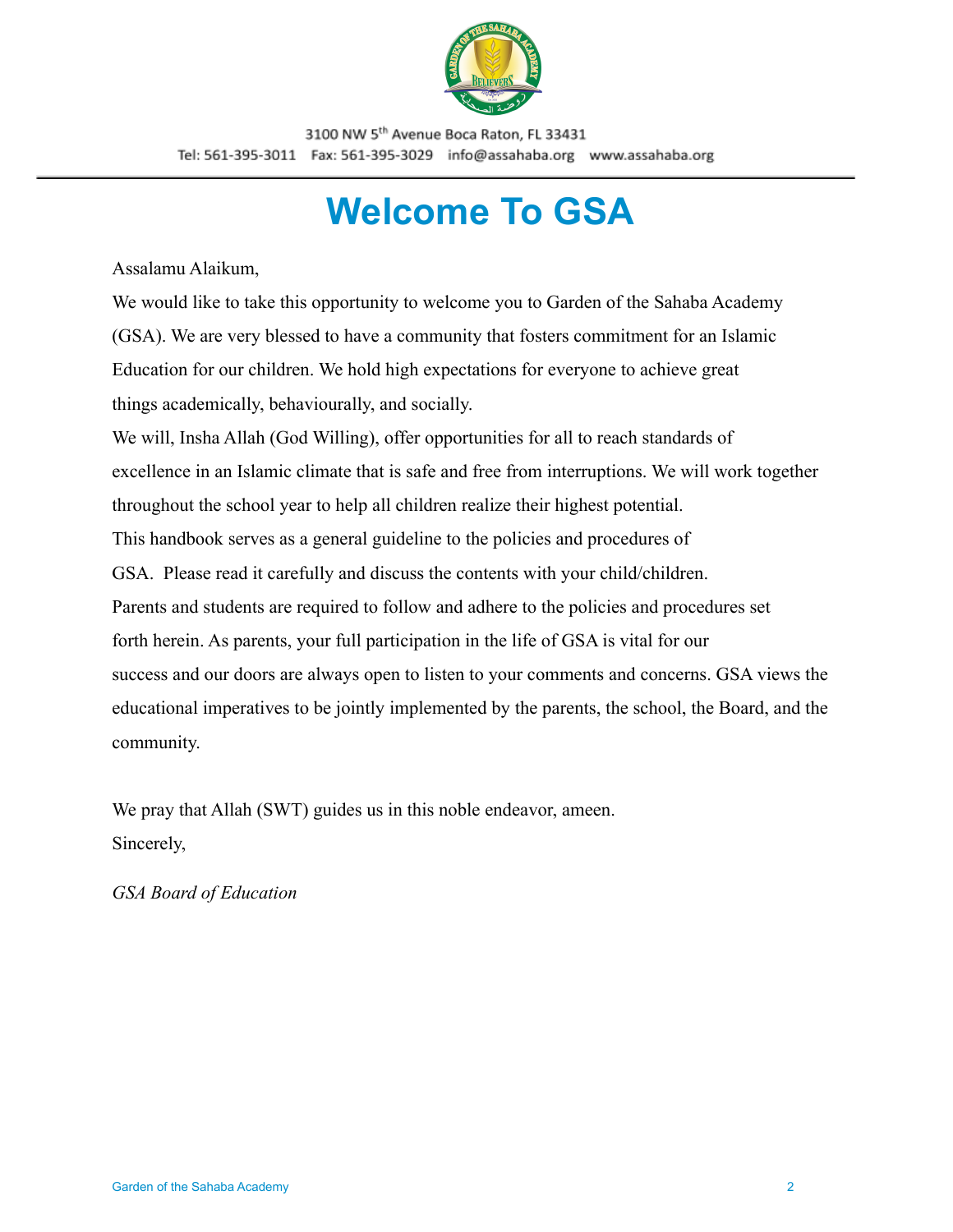

# Table of Contents

| <b>Welcome To GSA</b>                        | $\overline{2}$ |
|----------------------------------------------|----------------|
| <b>Introduction</b>                          | 6              |
| <b>Guiding Principles</b>                    | 7              |
| <b>Vision</b>                                | 8              |
| <b>Mission</b>                               | 8              |
| <b>Goals</b>                                 | 8              |
| <b>GSA Core Values</b>                       | 9              |
| Philosophy                                   | 10             |
| <b>Student Responsibilities</b>              | 12             |
| <b>Faculty and Staff</b>                     | 13             |
| <b>GSA Organizational Flow Chart</b>         | 14             |
| <b>School Contact Information</b>            | 15             |
| <b>Mailing Address</b>                       | 15             |
| <b>Phone Numbers:</b>                        | 15             |
| <b>Admissions</b>                            | 17             |
| <b>General and Non-Discriminatory</b>        | 17             |
| Minimum Age Requirements for Grades KG - 1st | 17             |
| <b>Application and Supporting Documents</b>  | 18             |
| <b>Placement Test</b>                        | 18             |
| <b>Transfer Students</b>                     | 18             |
| <b>Registration</b>                          | 19             |
| <b>Payment Policy</b>                        | 20             |
| <b>Delinquent Accounts</b>                   | 21             |
| <b>Return Checks</b>                         | 21             |
| <b>Financial Aid</b>                         | 21             |
| <b>Withdrawal Policy</b>                     | 21             |
| <b>School Records</b>                        | 22             |
| Privacy Act - Florida State 228.093          | 22             |
| <b>Instructional Program</b>                 | 24             |
| <b>Assessments</b>                           | 26             |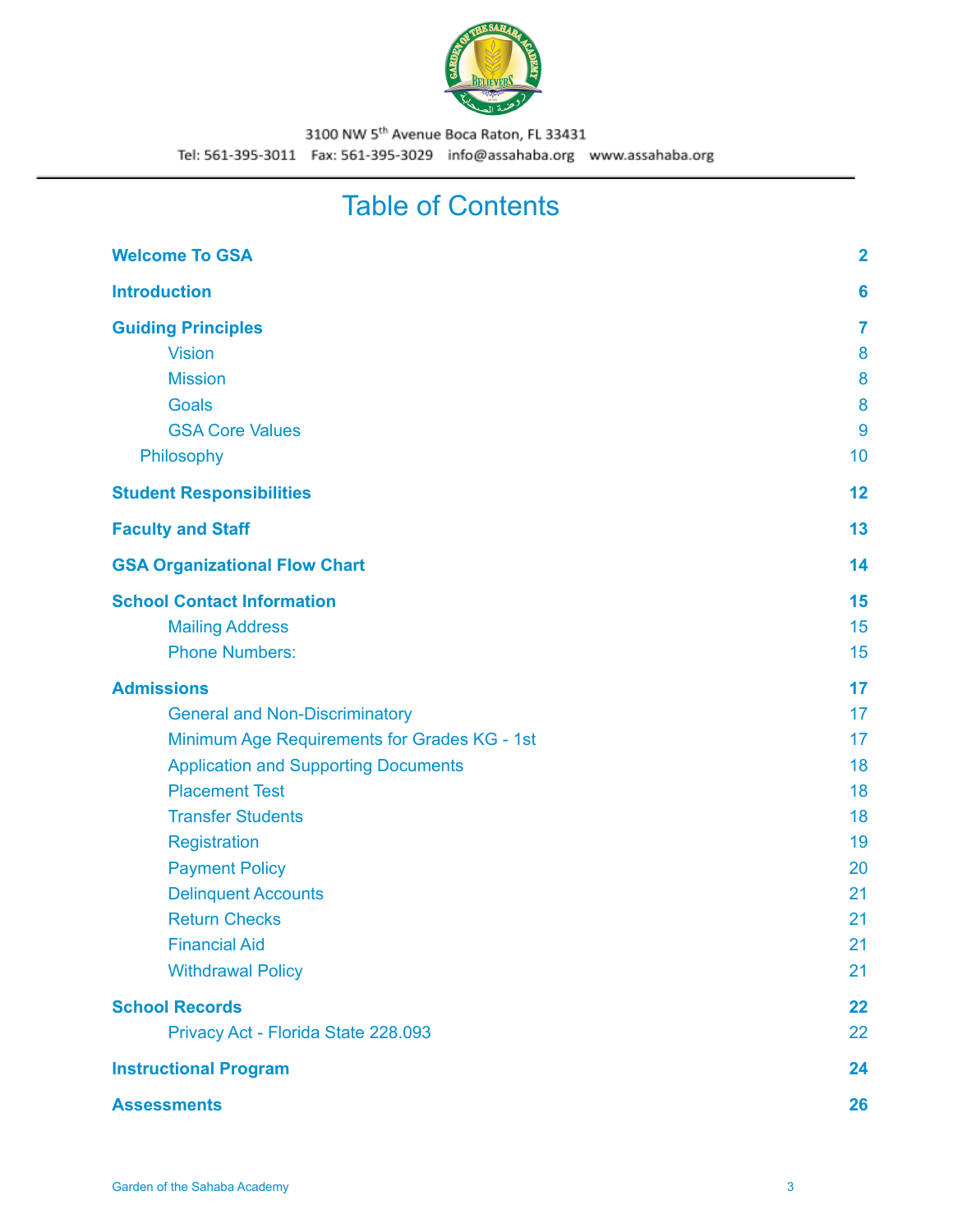

### 3100 NW 5th Avenue Boca Raton, FL 33431

Tel: 561-395-3011 Fax: 561-395-3029 info@assahaba.org www.assahaba.org

| <b>Tests and Quizzes</b>                 | 26 |
|------------------------------------------|----|
| <b>Special Assignments/Projects</b>      | 26 |
| <b>Interim Reports</b>                   | 26 |
| <b>Report Cards</b>                      | 26 |
| <b>Grading System</b>                    | 27 |
| <b>Retention and Promotion</b>           | 27 |
| <b>Co-Curricular Activities</b>          | 28 |
| <b>Field Trips</b>                       | 28 |
| <b>Campus Walks</b>                      | 28 |
| <b>Spelling Bee: Arabic and English</b>  | 28 |
| <b>QAIS Event</b>                        | 28 |
| <b>Sports Day</b>                        | 29 |
| <b>Culture Day</b>                       | 29 |
| <b>Attendance</b>                        | 29 |
| <b>Excused Absence</b>                   | 30 |
| <b>Unexcused Absences</b>                | 30 |
| <b>Academic Consequences</b>             | 31 |
| <b>Visitors</b>                          | 32 |
| <b>Dress Code</b>                        | 33 |
| <b>Uniform Policy</b>                    | 33 |
| <b>Dress Code for Special Occasions</b>  | 34 |
| <b>Violations</b>                        | 34 |
| <b>Bus Riding</b>                        | 35 |
| <b>Rules and Regulations</b>             | 35 |
| <b>Compliance and Violations</b>         | 36 |
| <b>Discipline Policy</b>                 | 37 |
| <b>Discipline Plan</b>                   | 39 |
| <b>GSA Elementary Level Consequences</b> | 41 |
| <b>DUE PROCESS RIGHTS</b>                | 42 |
| <b>Students</b>                          | 42 |
| <b>Parents</b>                           | 42 |
| <b>Homework</b>                          | 42 |
| <b>Missing Assignment Policy</b>         | 43 |
| <b>Google Classroom</b>                  | 43 |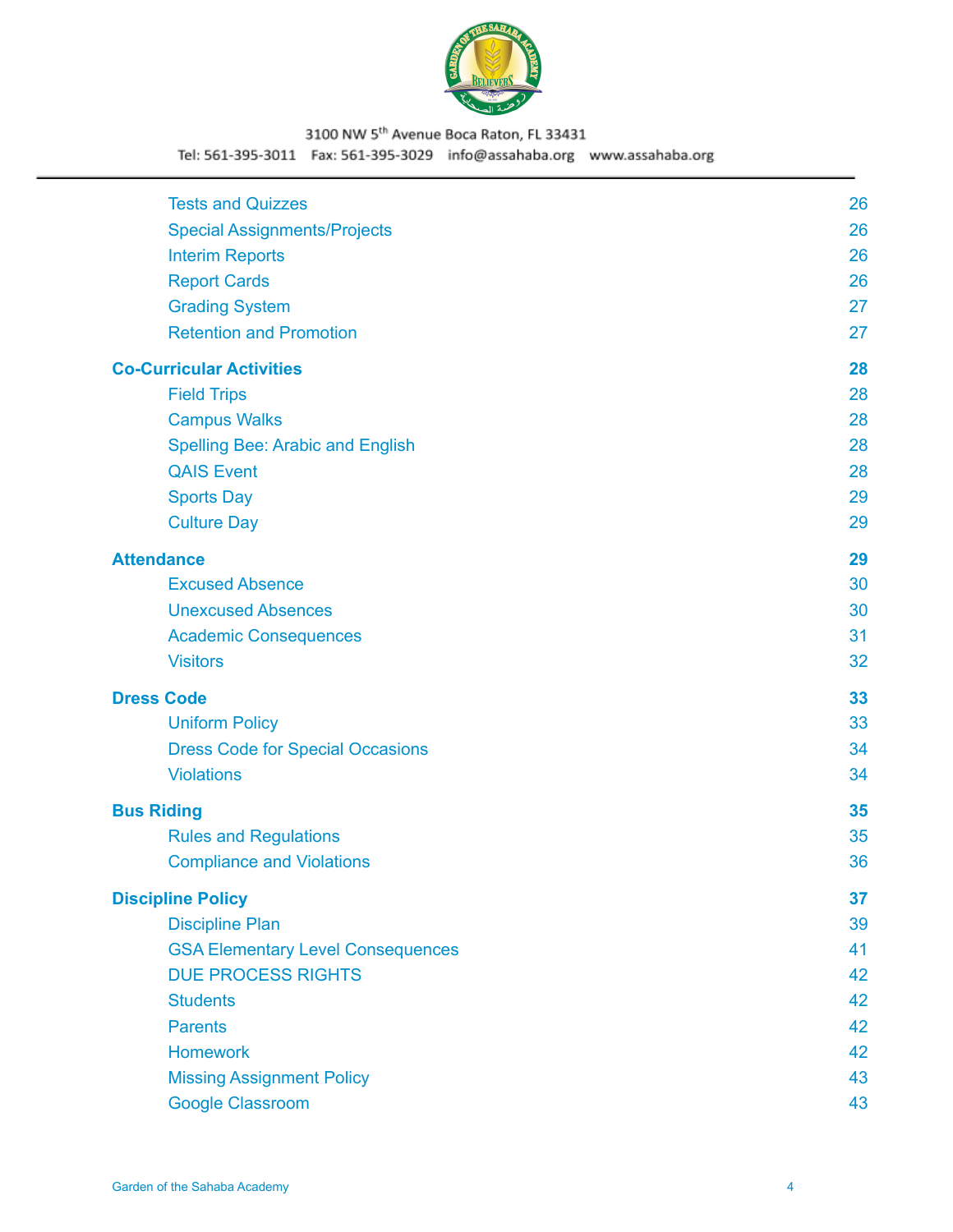

### 3100 NW 5th Avenue Boca Raton, FL 33431

Tel: 561-395-3011 Fax: 561-395-3029 info@assahaba.org www.assahaba.org

| <b>Health &amp; Security</b>                      | 45 |
|---------------------------------------------------|----|
| General                                           | 45 |
| <b>Emergency Contact</b>                          | 45 |
| <b>Child Abuse and Neglect</b>                    | 45 |
| <b>Administration of Medication at School</b>     | 45 |
| <b>Medicine Dispensing Procedures</b>             | 46 |
| Illness or injury at school                       | 46 |
| <b>Doctor's Authorization to Return to School</b> | 47 |
| <b>Medical Appointments</b>                       | 48 |
| Immunization                                      | 48 |
| <b>Communicable diseases</b>                      | 49 |
| <b>Health Screenings</b>                          | 51 |
| <b>Nutrition</b>                                  | 51 |
| <b>Emergency Procedures</b>                       | 52 |
| <b>Emergency Closing of School</b>                | 52 |
| Lockdown                                          | 53 |
| <b>Hurricane and Tornado Drill</b>                | 53 |
| <b>Electrical Outage</b>                          | 54 |
| <b>Home and School Relations</b>                  | 54 |
| <b>Orientation Meeting</b>                        | 54 |
| Communication                                     | 55 |
| <b>Media Release</b>                              | 55 |
| <b>Appointments for Visits</b>                    | 55 |
| <b>Parties</b>                                    | 56 |
| <b>Parent Involvement/Volunteering</b>            | 56 |
| Fundraising                                       | 56 |
| Parent/Adult Involvement - Levels                 | 57 |
| Graduation                                        | 58 |
| <b>Grievance Policy</b>                           | 58 |
| <b>Unresolved Grievances</b>                      | 60 |
| <b>Parent Acknowledgment</b>                      | 62 |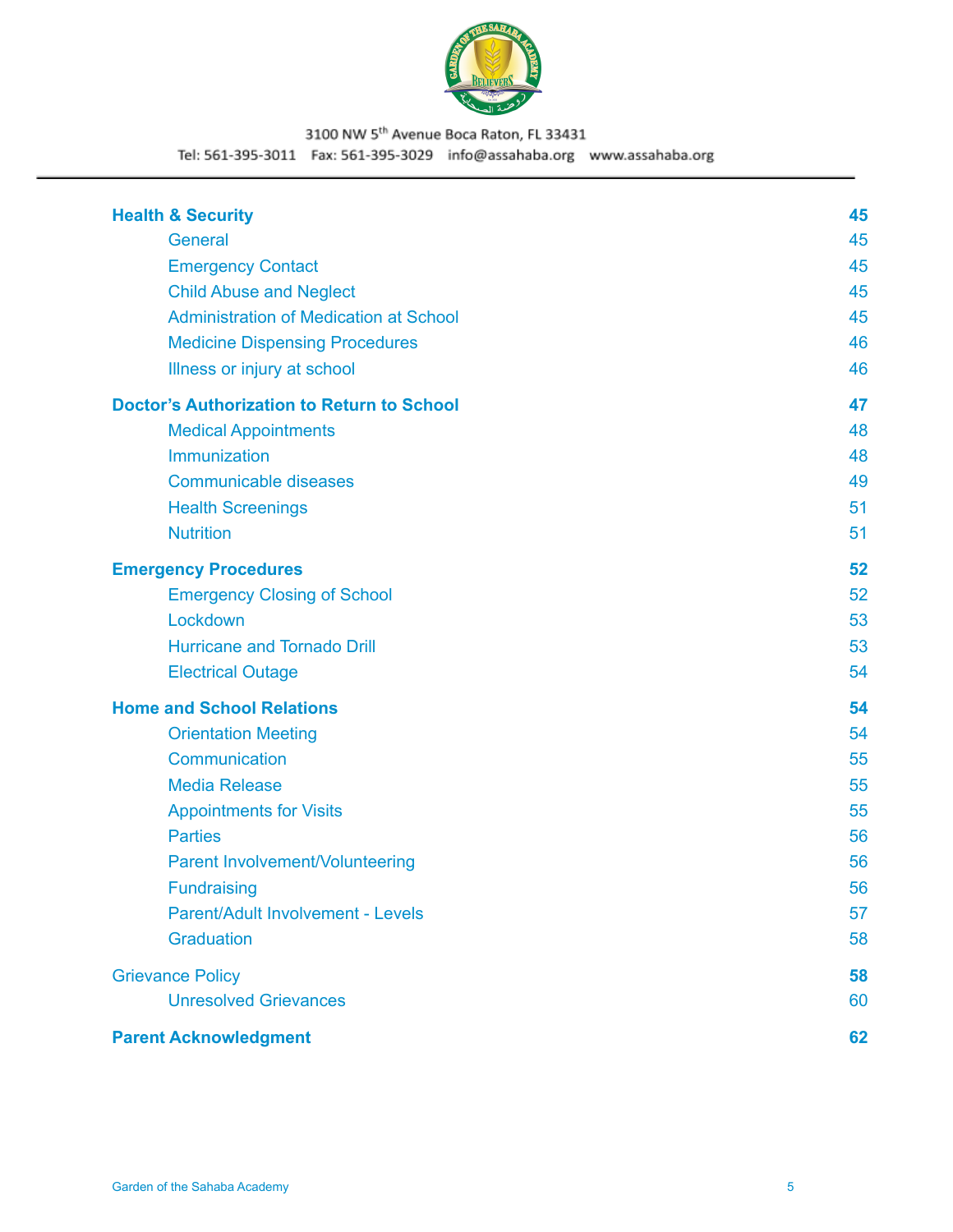

# **Introduction**

<span id="page-5-0"></span>Education, in Islam, is an obligation on both male and female muslims. Therefore, the establishment of a superior educational institution is obligatory on us as a Muslim community. Today in the United States, it is estimated that there are about 7 million Muslims, both native and immigrant. In addition to the valuable secular education, it is our commitment to provide the highest level of ethics and morals according to the Islamic faith.

Garden of the Sahaba Academy (GSA), a division of the Islamic Center of Boca Raton (ICBR), began its operations in September 2003. Since its inception, the school has exponentially grown from a student body of 19 students. The school currently offers classes from Pre-K3 through high school.

GSA is a full-time Islamic School and its doors are open to all students regardless of race, ethnicity, or religion. We live in a pluralistic society and firmly believe in practicing tolerance. Our belief is based on the command of Allah (SWT) when He says:

"O Mankind! We have created you from a single (pair) of a male and a female, and made you into nations and tribes so that you may know each other....." (40:13).

We seek your support as parents, with prayers to Allah (SWT), to make our joint efforts successful in raising generations of Muslims that follow in the footsteps of our beloved Prophet Muhammad (PBUH) and his rightly guided Sahaba.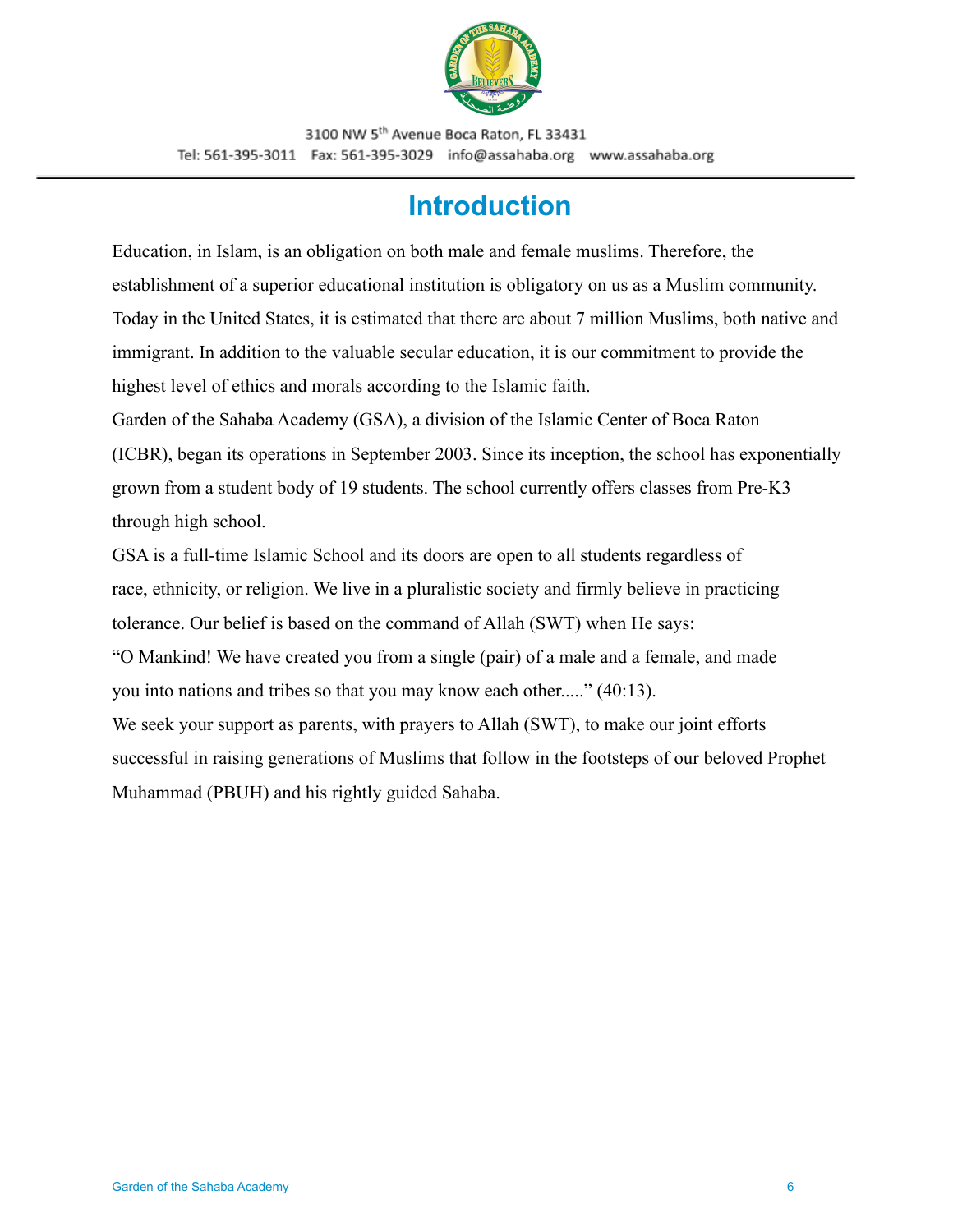

# **Guiding Principles**

<span id="page-6-0"></span>The Garden of the Sahaba Academy:

- ❏ Affirms that there is no God but Allah (SWT), and that Muhammad (PBUH) is His Servant and Messenger.
- $\Box$  Promotes the proposition that Islam is the only way of life, as established by Allah (SWT), that can bring success in this life as well as in the Hereafter.
- ❏ Practices the highest standards of moral behavior and conduct as it makes a man or woman the best of Allah's creation.
- ❏ Recognize and value the individuality of every student, challenging each to his or her full potential by educating the whole child, helping him/her to acquire skills to ensure a lifelong physical, spiritual and mental well-being.
- ❏ Believes that a partnership exists between the home and the school which must be utilized to bring maximum benefit to the student.
- ❏ Appreciates and seeks to learn from our cultural differences in the context of our one and united Islamic Community.
- ❏ Provides role models for our students who practice what we teach.
- ❏ Provides students with a variety of opportunities to demonstrate their achievements.
- $\Box$  Is a model and a professional learning community that is built on the premise of a shared mission of high levels of learning for each student.
- ❏ The teachers and administrators work collaboratively to achieve the school's mission, values, and goals.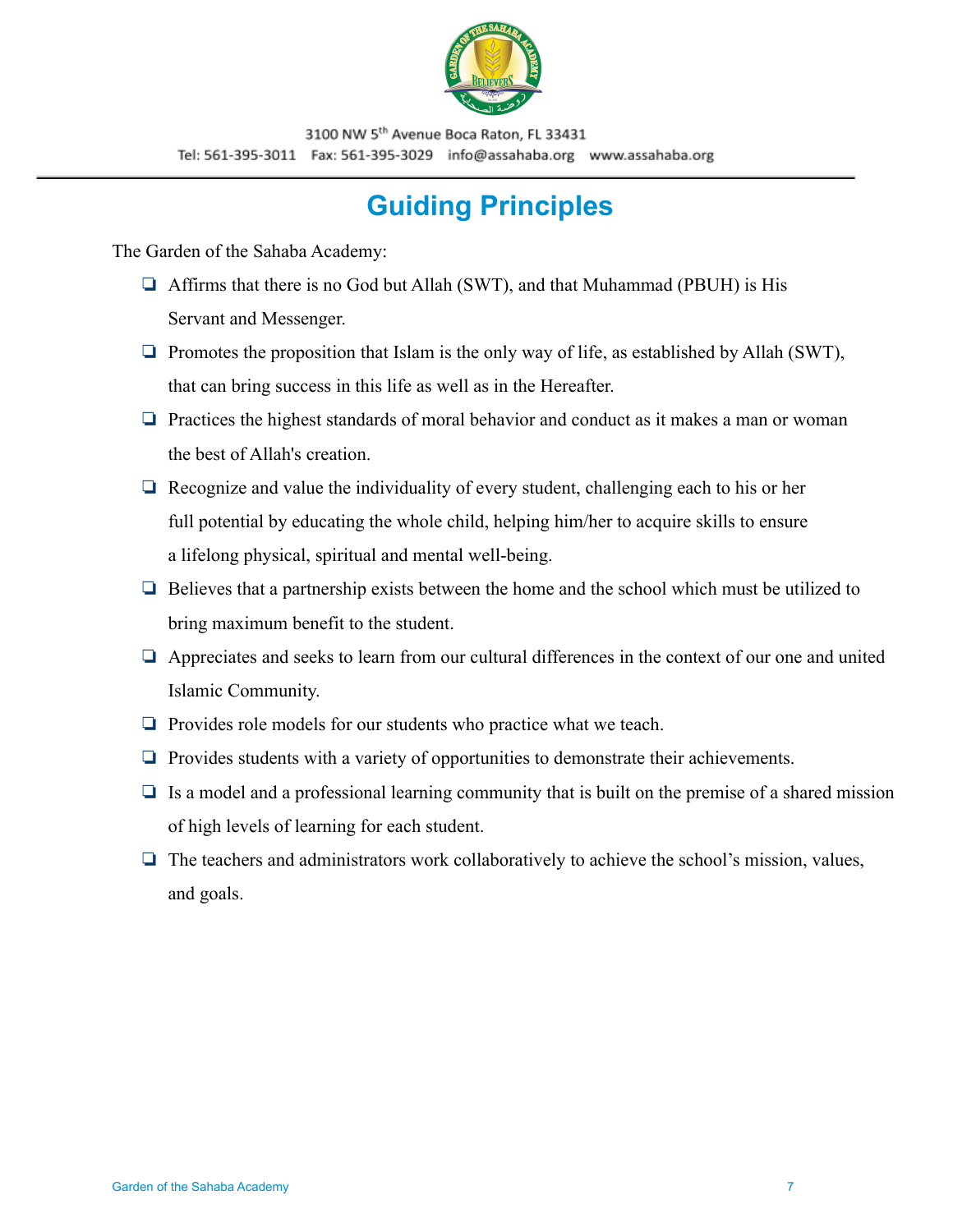

### **Vision**

Graduate exemplary members of the American society

### **Mission**

<span id="page-7-1"></span><span id="page-7-0"></span>Garden of the Sahaba Academy (GSA) empowers students with sound Islamic principles, provides academic excellence and fosters productive citizenship.

### **GOALS**

<span id="page-7-2"></span>Our goals at GSA are threefold:

#### **Religious and Spiritual**

- ❏ Ensure that our students develop an appreciation and understanding of the Islamic faith, values and traditions by incorporating Islam in the curriculum
- ❏ Maintain a safe, secure, clean, and nurturing Islamic environment
- ❏ Teach and inculcate values and traditions

#### **Academic**

- ❏ Provide clarity to teachers, parents and students on what knowledge and skills are required at each grade level.
- ❏ Cultivate a climate of high expectations for students, parents and teachers in achieving a high standard of education
- ❏ Seek and nurture faculty that work collaboratively to meet the needs of students and are engaged in continuous improvement of their professional practices
- ❏ Provide a high standard of education
- ❏ Evaluate students' performance and provide timely feedback to parents

#### **Citizenship**

- ❏ Commend strong moral character
- ❏ Recognize and celebrate students' and adults' efforts, improvements, and achievements
- ❏ Honor commitments and accomplish them in a timely manner
- ❏ Devote one's self to the overall mission and have a positive impact on life
- ❏ Become active in the local community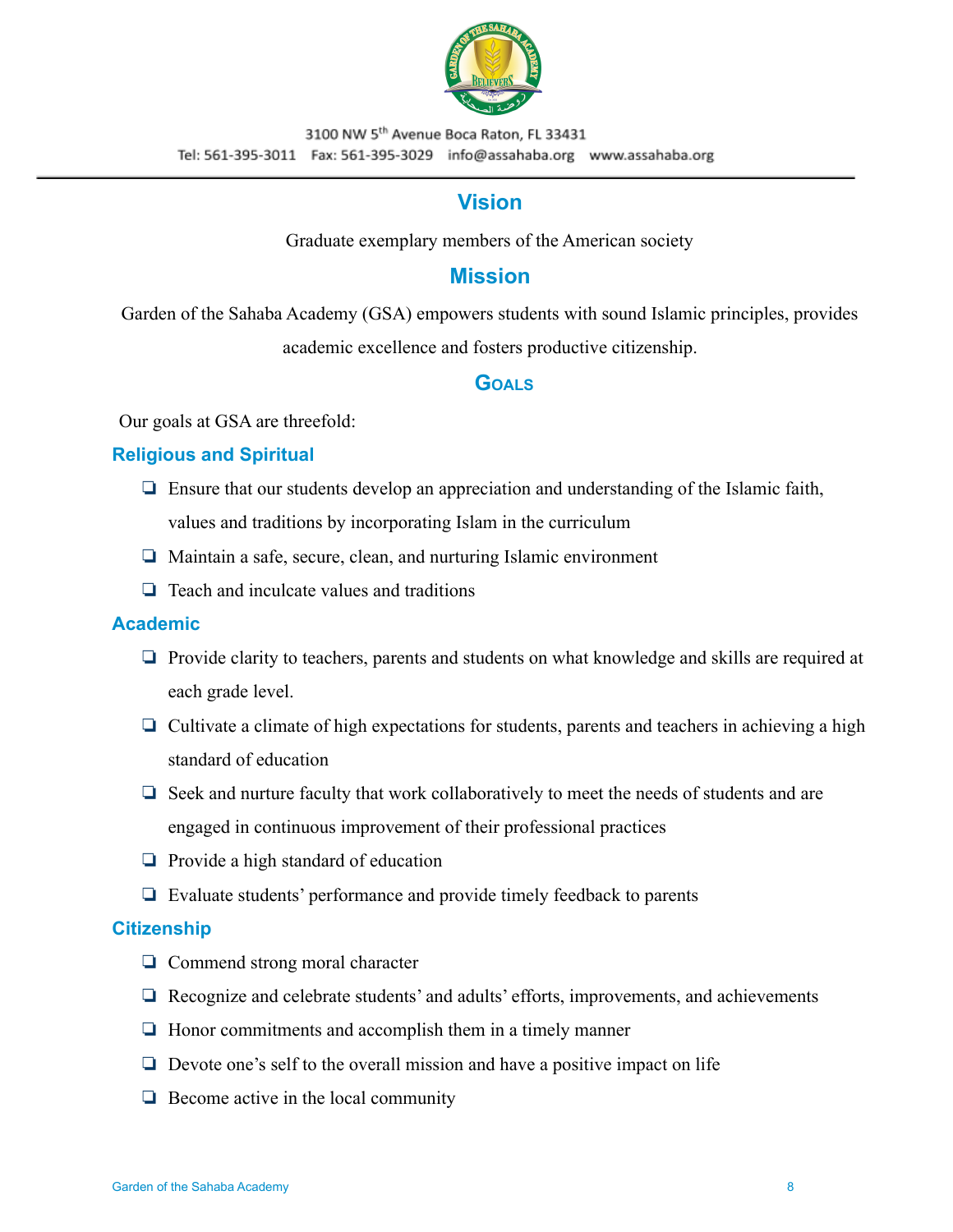

- ❏ Work toward shared success and realize that we depend on each other
- ❏ Develop community and leadership qualities

### <span id="page-8-0"></span>**GSA Core Values**

In GSA we aim to achieve this vision through the implementation of the following core values:

#### **Community**

We will:

- ❏ Involve parents and the community in the student learning process in an effort to build a school that is a hub for the community.
- ❏ Cultivate and maintain partnerships with students, parents, staff and the community.
- ❏ Engage with parents and the community to define our shared vision for how our school will evolve.
- ❏ Instill a sense of pride in our school and community.

#### **Compassion**

We will:

- ❏ Develop the capacity to forgive others and ourselves.
- ❏ Help and support each other.
- ❏ Celebrate the contributions of others.
- ❏ Promote a peaceful, caring and safe work environment.
- ❏ Demonstrate care and service to students, staff and the community.

#### **Respect**

We will

- ❏ Honour self and others through words and actions.
- ❏ Honour the rules of the class and the school.
- ❏ Treat everyone with dignity and courtesy.
- ❏ Value the contributions and efforts of everyone.
- ❏ Treat others as we want to be treated.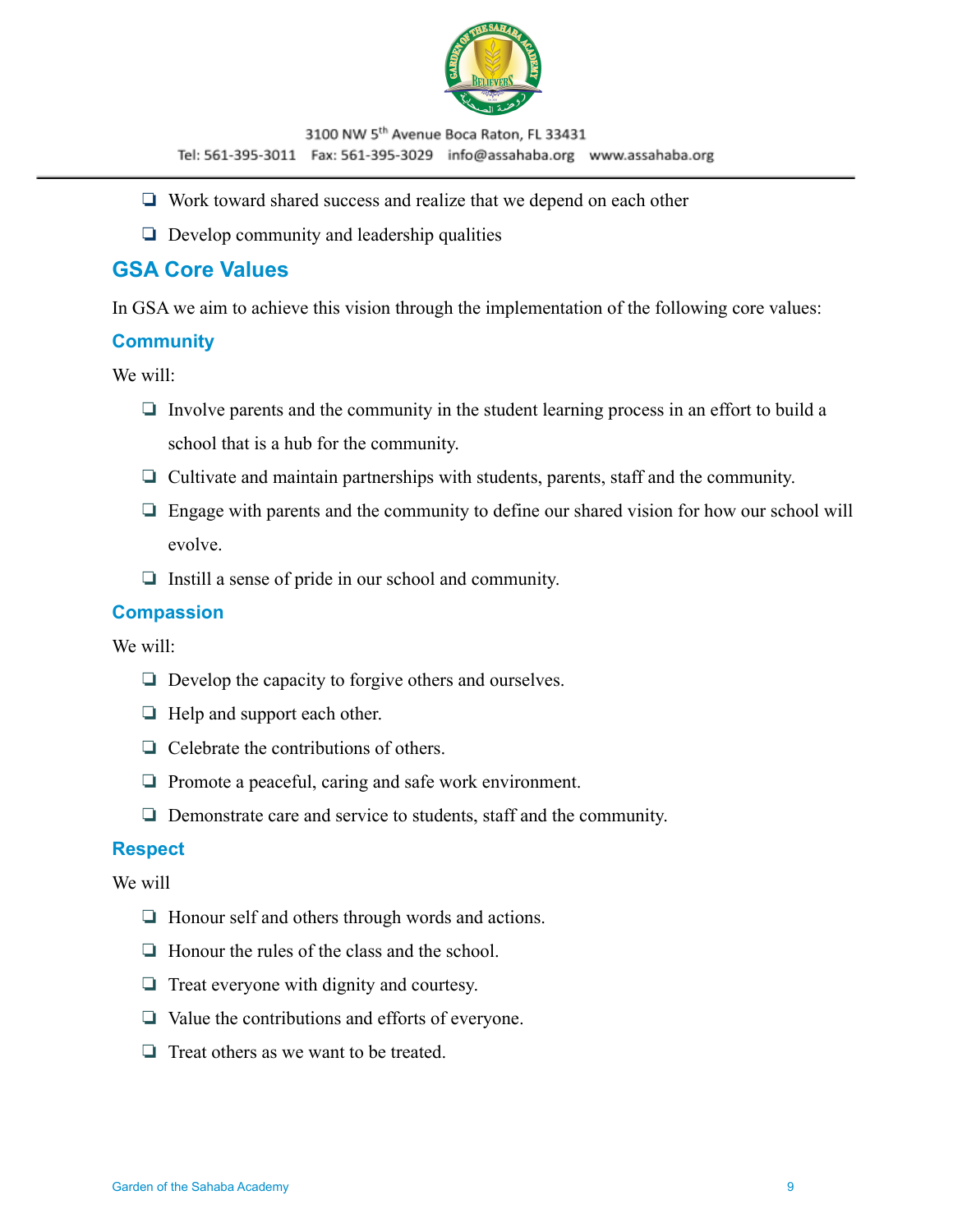

#### **Leadership**

We will:

- ❏ Strive to become leaders committed to educational excellence.
- ❏ Establish clear visions and work towards them as a team.
- ❏ Work in purposeful and resourceful ways to learn and improve constantly.
- ❏ Pursue excellence.
- ❏ Resolve differences in constructive ways.
- ❏ Embrace new ideas.

#### **Responsibility**

We will:

- ❏ Follow-up on our words and promises.
- ❏ Contribute to the school and the community.
- ❏ Be trusted and depended upon to fulfill our obligations.

#### **Honesty**

We will:

- ❏ Be honest, internally and externally, privately and publicly, whether observed by other people or not.
- ❏ Remind ourselves that our actions are guided by the best interests of those we serve.

### <span id="page-9-0"></span>**Philosophy**

The Garden of the Sahaba Academy educational philosophy is based on its guiding principle of the recognition and value of the individuality of every student. We challenge each student to fulfill his or her full potential by educating the whole child. The emphasis is on student learning rather than teaching. Our philosophy is primarily based on instilling in each child the love of learning and linking it to the love of Allah and serving humanity by serving The Creator.

Every student is different. He/she is endowed with unique skills and abilities. The home, the school, and the community all have a direct impact on the growth and development of each child.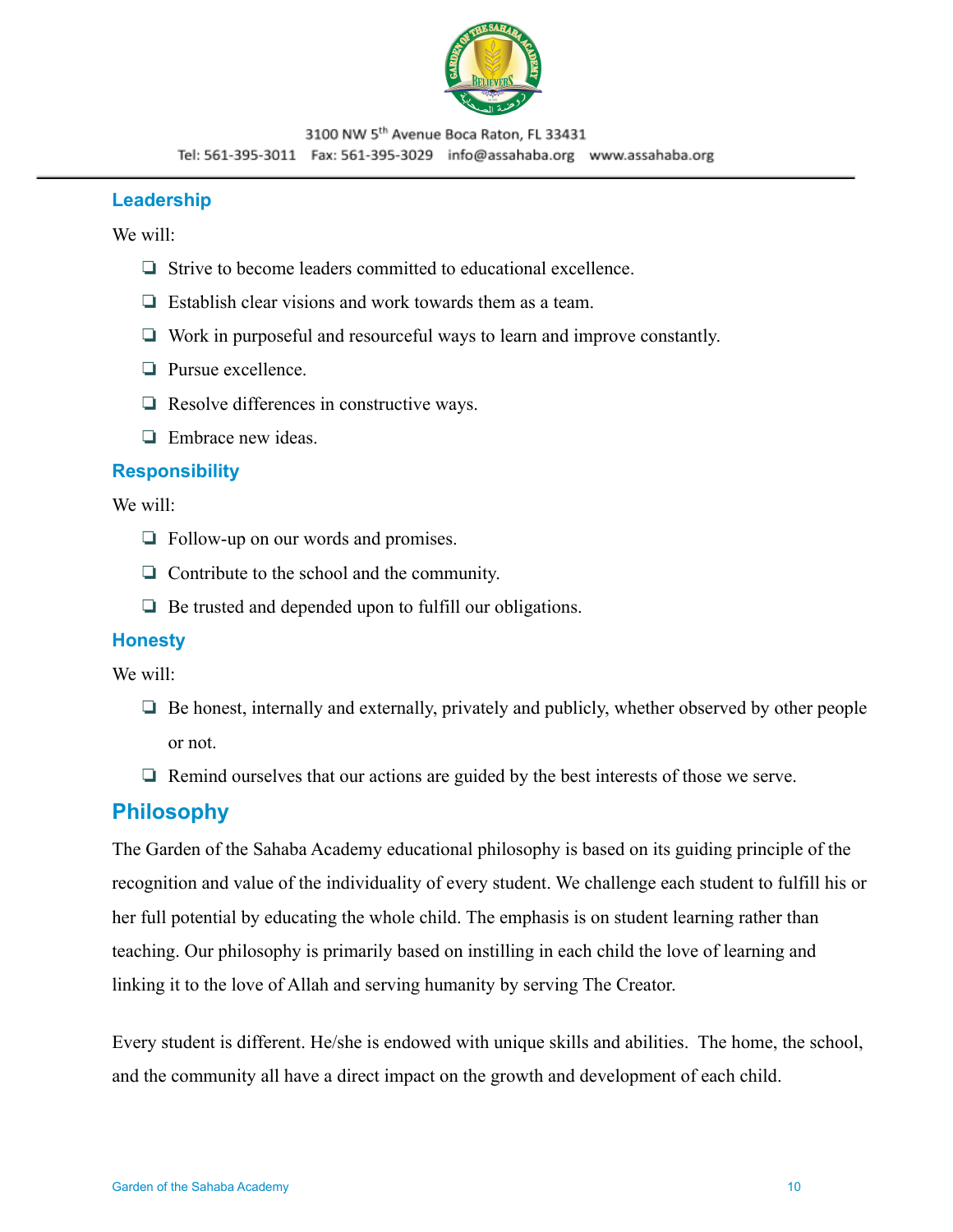

It is through our joint efforts (parents/students/school/community) that our youth will realize their full potential.

# **Parent Responsibilities**

- ❏ Provide a caring and safe environment at home
- ❏ Reinforce Islamic principles and practices at home
- ❏ Challenge your child to give his/her best
- ❏ Encourage your child to participate in physical/outdoor activities
- ❏ Read/review Quran daily
- $\Box$  Keep mobile devices time to an absolute minimum
- ❏ Teach your child to respect everyone
- ❏ Encourage your child to be kind and courteous
- ❏ Encourage your child to respect the school and its staff
- ❏ Ensure that your child attends school regularly and punctually
- ❏ Make contact with the teachers through the proper procedure
- ❏ Schedule appointments with the teachers through the specified procedure
- ❏ Attend school activities and support your child
- ❏ Become an active member of the Parent Teacher Organization (PTO)
- ❏ Meet your financial obligations to the school
- ❏ Volunteer your services in your fields of interest and for the benefit of the school
- ❏ Send and pick up your child on time
- ❏ Support the school and encourage other parents to enroll their children at GSA

# **Student Responsibilities**

<span id="page-10-0"></span>We take responsibility for learning:

- ❏ We arrive at school on time
- ❏ We wear the proper uniform and we are well groomed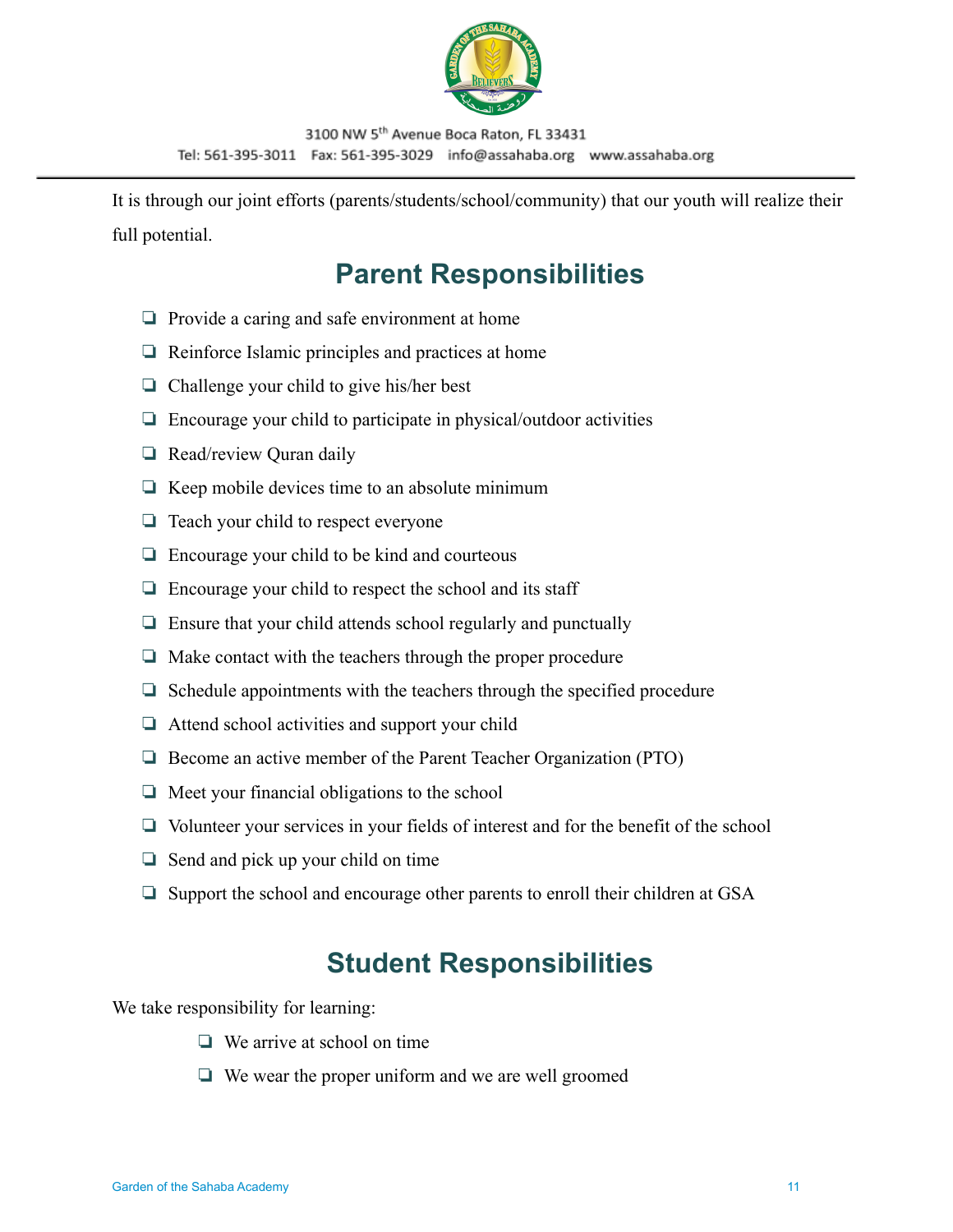

- ❏ We have the materials we need for class
- ❏ We demonstrate a serious and responsible attitude in our daily work
- ❏ Homework is carefully and thoughtfully completed, and submitted on time

We settle our differences in a peaceful manner:

- ❏ We respect other people's property and personal space
- ❏ We respect other people's differences and embrace them

We are considerate to the needs and feelings of others:

- ❏ We are silent in the Masjid
- ❏ We use appropriate language at all times
- ❏ We treat each other with kindness
- ❏ We are willing to help each other
- ❏ We are friendly and courteous

We do our best to follow the example of Prophet Muhammad (PBUH) in his actions, words, and especially treatment of others.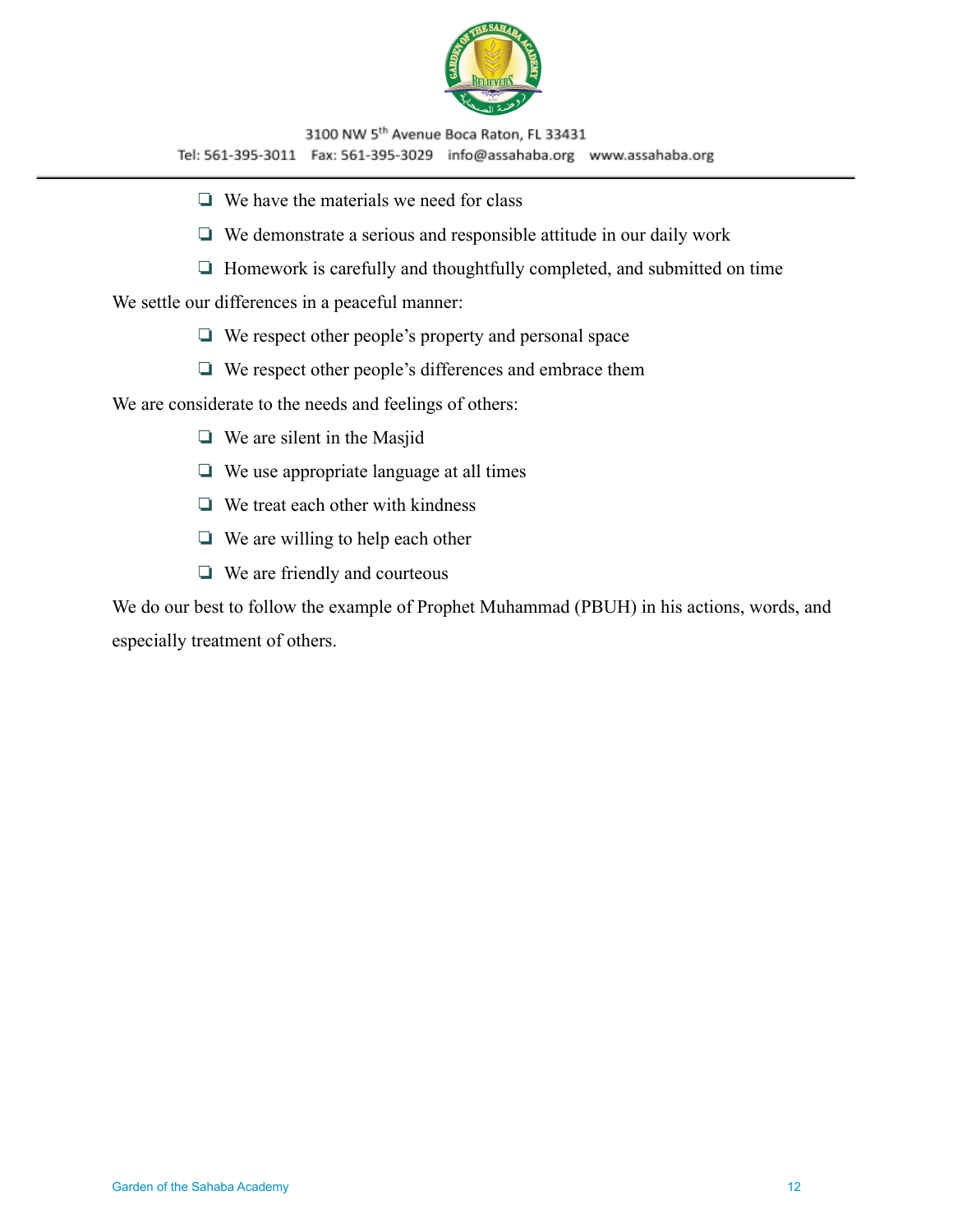

# **Faculty and Staff**

<span id="page-12-0"></span>GSA is committed to hiring the most dedicated, qualified, and talented teachers, school leaders, and staff to serve our students. At GSA, employees are valued for their individual strengths and contributions towards achieving our mission. Every employee plays a significant role in ensuring that, as a team, we are continuously working towards improving student achievement. We encourage teachers to complete higher levels of training and to utilize their Florida State licensed educational experience for the greatest advantage of the school.

The faculty and staff are committed to the educational growth of all our students. They are qualified in the fields of Islamic Studies, Arabic, English, Math, Science, Social Studies, and Literature. Additionally, our teachers have other expertise that will be of benefit to our students' growth. At GSA, the staff works as a team not only with each other, but with the parents and the community. The Parent Teachers Organization (PTO) is vital in adding diversity and enrichment to school programs. The PTO provides support in many activities such as field trips, fundraisers, special nights, and graduation. Volunteers also play an integral role in a variety of school activities. We are indeed fortunate to have a principal, director, faculty, staff, volunteers, and parents who are dedicated to the cause of quality education and moral excellence.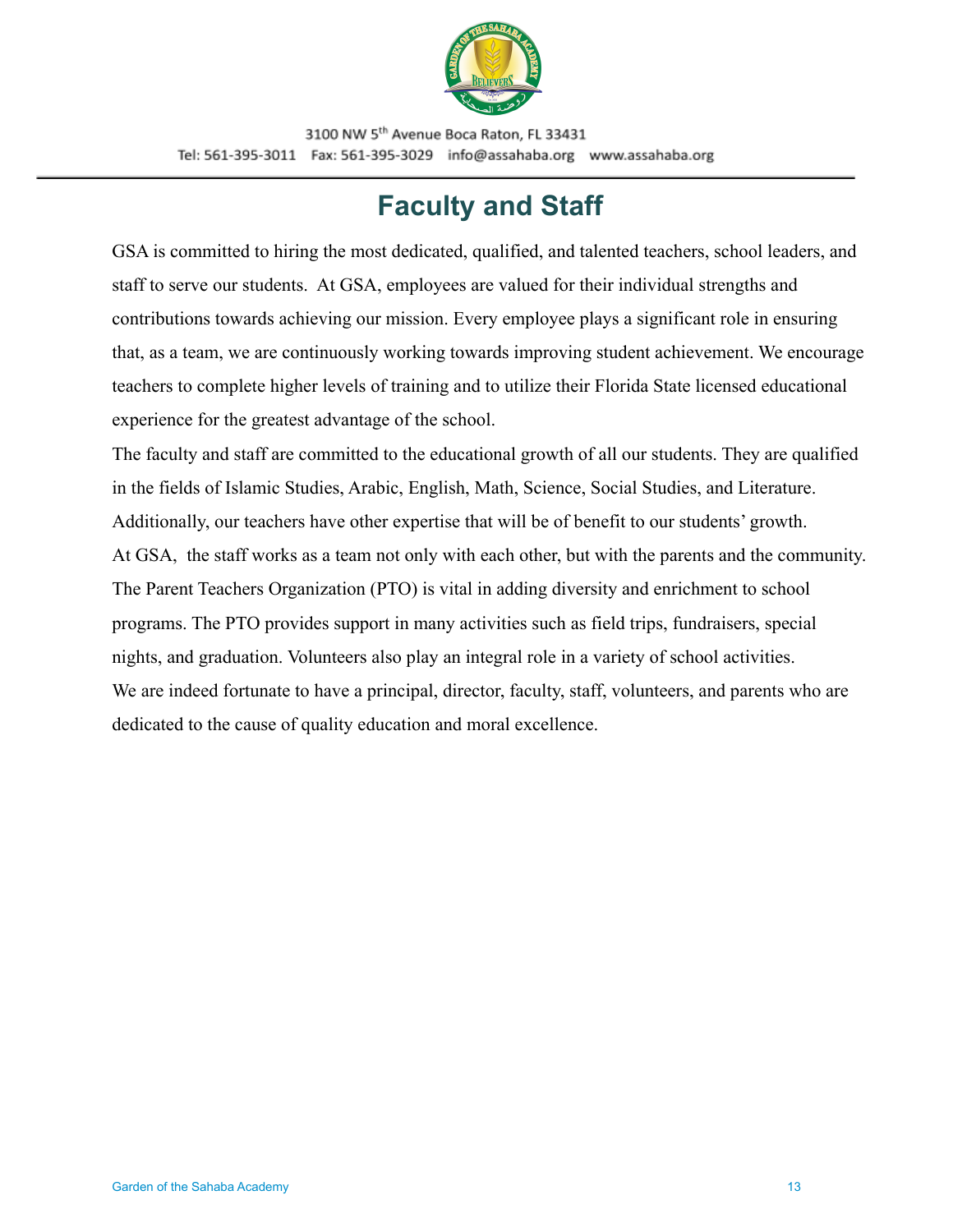

# **GSA Organizational Flow Chart**

<span id="page-13-0"></span>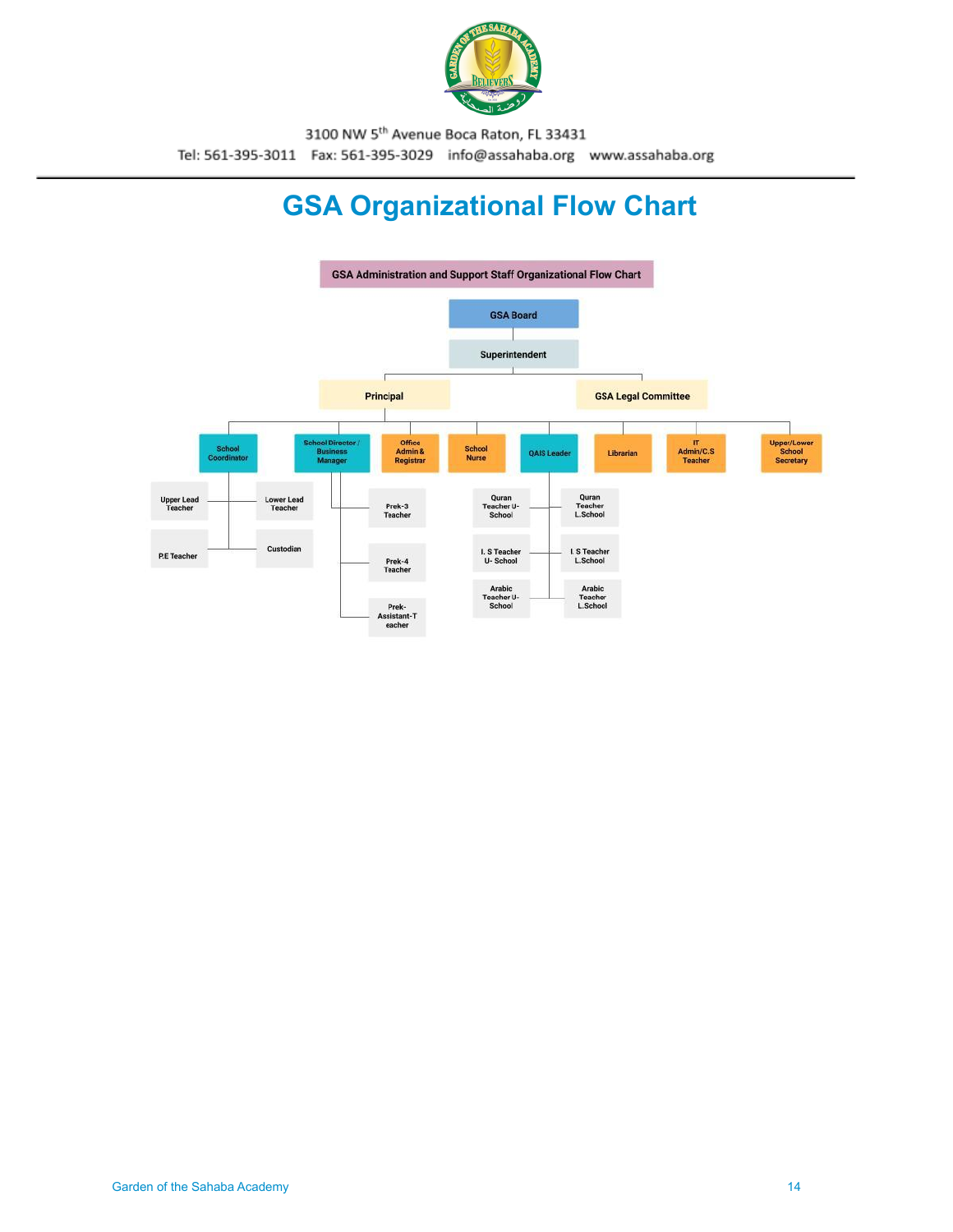

# **School Contact Information**

# <span id="page-14-1"></span><span id="page-14-0"></span>**Mailing Address**

Garden of the Sahaba Academy

3100 NW 5th Avenue

Boca Raton, FL 33431

#### <span id="page-14-2"></span>**Phone Numbers:**

#### **Main Office**

Tel: 561-395-3011

Fax: 561-395-3029

|   | $\Box$ Fathi Khalfi     | Principal & Technology Director                             | Ext. 000   |
|---|-------------------------|-------------------------------------------------------------|------------|
| ப | Sadiq Hamidani          | <b>Business Manager/PreK Director</b>                       | Ext. 002   |
|   | Salima Boubker          | School Coordinator                                          | Ext. 005   |
|   | Suzie Mousa             | <b>Upper School Secretary</b>                               | Ext 004    |
|   | $\Box$ Nadirah Bessee   | Admissions & Office Operations, Events Coordinator Ext. 003 |            |
|   | $\Box$ Najat Al Omairi  | Lower School Secretary                                      | Ext. 001   |
|   | $\Box$ Sheila D'Metayer | <b>School Nurse</b>                                         | Ext. $006$ |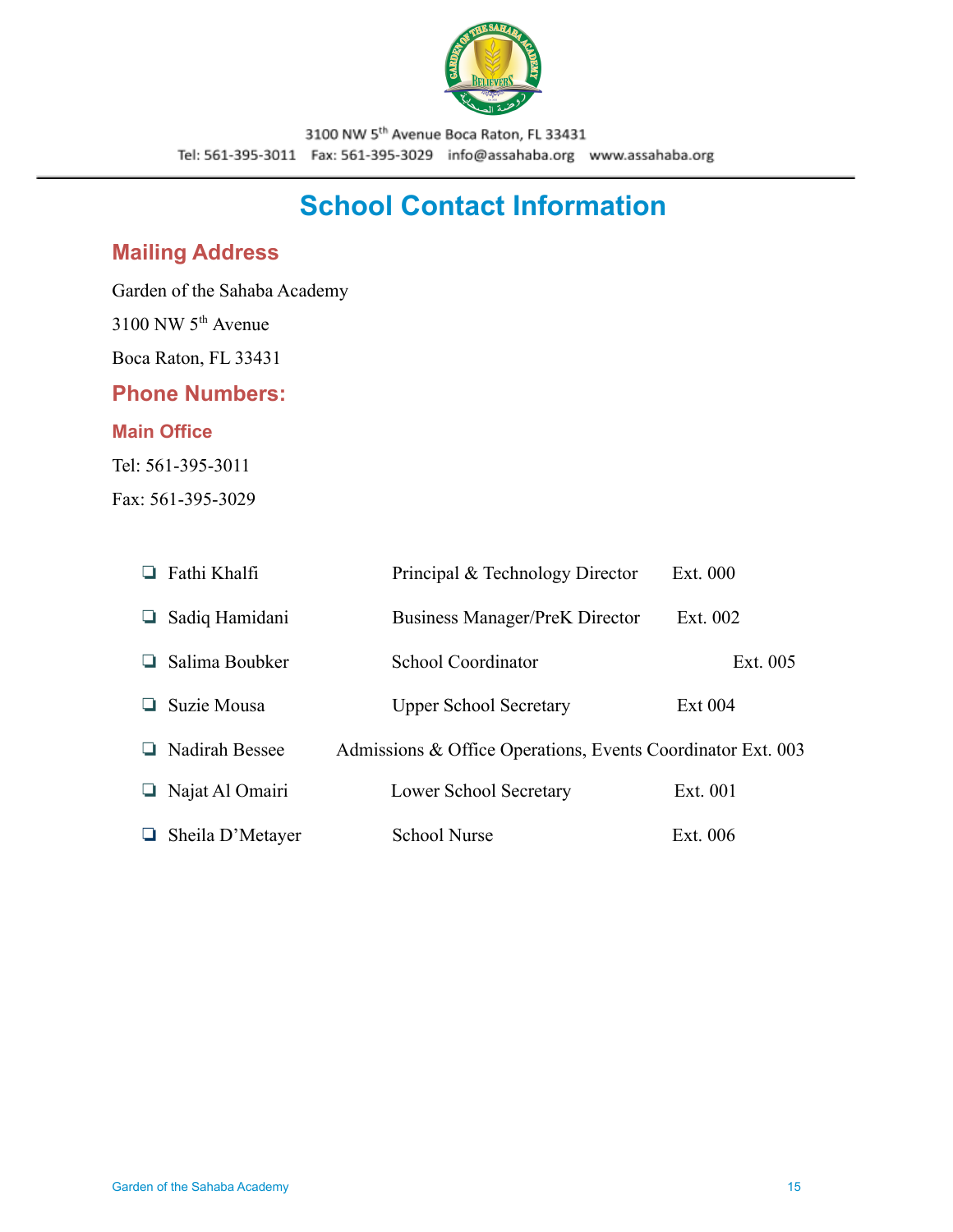

**This page is intentionally left blank**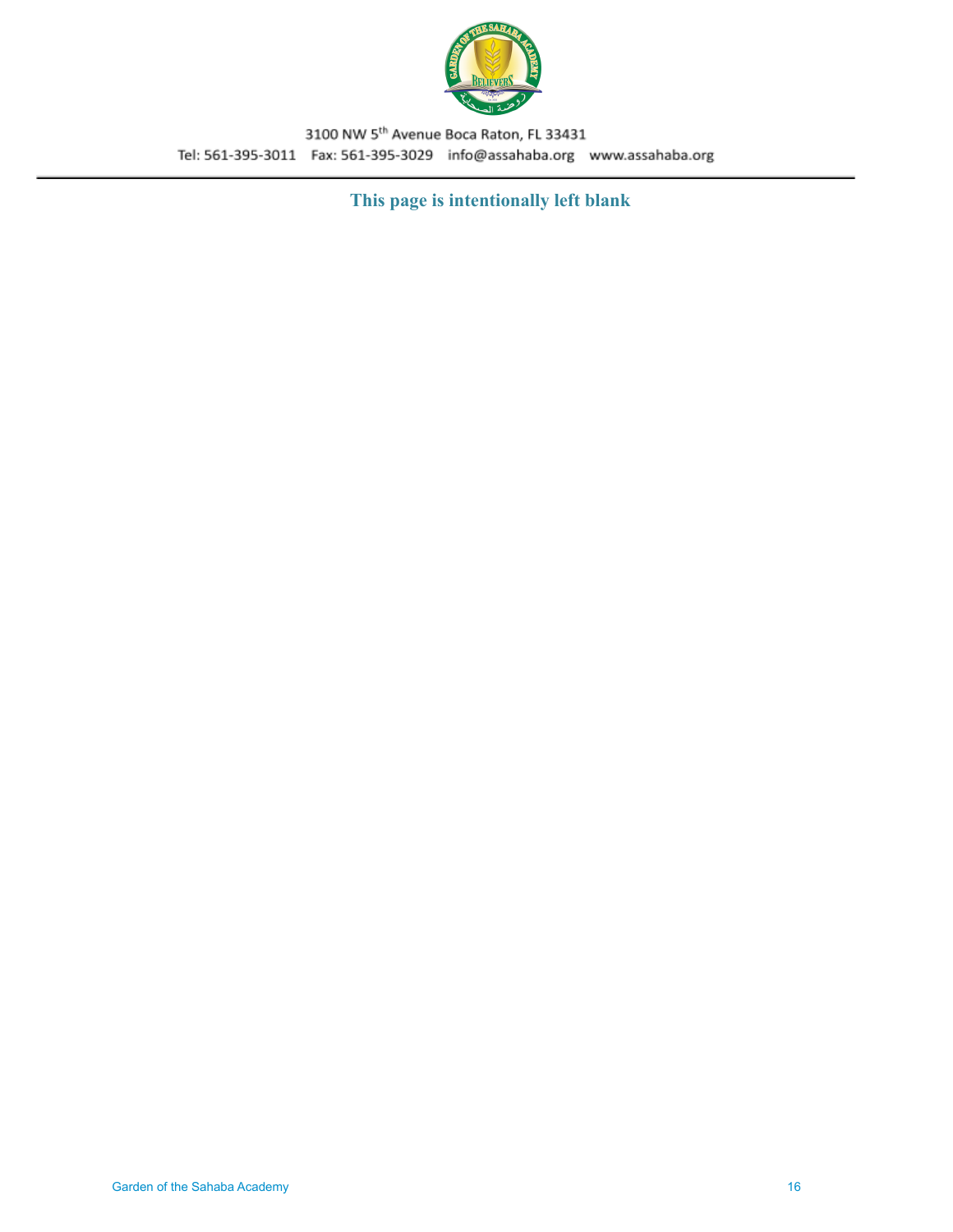

# **Admissions**

## <span id="page-16-1"></span><span id="page-16-0"></span>**General and Non-Discriminatory**

GSA is a full-time Pre K, elementary, middle, and high school and admissions are open throughout the year. The principal and the school coordinator makes the decision for new students to be admitted to a specific grade level after evaluation of his/her application, screening test results, individual and family interviews, supporting documents (including transcripts), and any discipline/probation records from the previous school.

GSA admits students of any race, gender or religion to all the rights, privileges, programs, and activities generally accorded or made available to its students. GSA does not discriminate on the basis of race, gender or religion in administration of its educational policies, admissions, or programs.

At The Garden of Sahaba Academy, we have a multiracial, ethnic and culturally diverse population of students and families. Most of our students are bilingual and may need speech or language services. At the present time, GSA does not have the resources to support children with special needs.

GSA, however, does assist parents/guardians in securing help through the School District of Palm Beach County's Department (SDPBC) of Exceptional Student Education (ESE). This service is ONLY for students with speech and language impairments. Speech and language therapy is provided by an independent speech pathologist.

GSA elects the right to make available only the speech and language resources provided from The School District of Palm Beach County ESE program.

# <span id="page-16-2"></span>**Minimum Age Requirements for Grades KG - 1st**

#### **KG**

5 years of age on September 1st of the year of admission

#### **Grade 1**

6 years of age on September 1st of the year of admission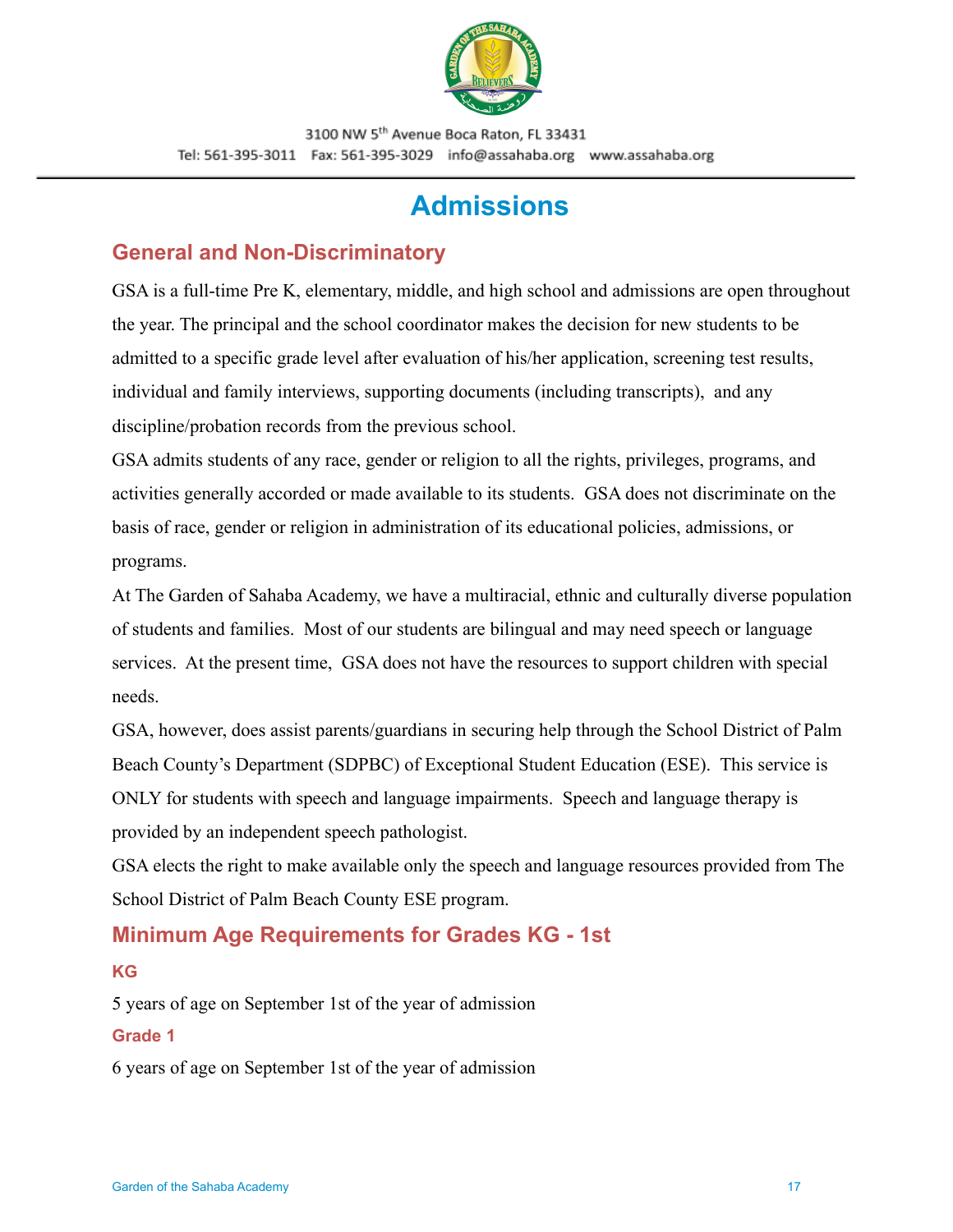

# <span id="page-17-0"></span>**Application and Supporting Documents**

Students will not be admitted without the proper age verification, previous school records (report cards and behavior reports), and immunization records. Students with previous IEP reports will not be accepted due to us not being equipped with the recommended services and resources. The online application form MUST be completed and signed by parents and submitted with the required documentations listed below:

- ❏ Birth certificate
- ❏ Previous school transcripts and standardized test scores
- ❏ Up up-to-date immunization and/physical Health Examination Records. (Students entering KG and 7th Grade must provide updated immunization health records)
- ❏ Psychological/social/behavioral/developmental reports, and any other relevant information
- ❏ Allergies and/or any medical condition
- ❏ Department of Education Data collection sheet for McKay scholarship students
- ❏ Affidavit for McKay scholarship students
- ❏ Any other pertinent information

## <span id="page-17-1"></span>**Placement Test**

A placement test will be given to any student applying for grades 1-5 to evaluate the appropriate grade level for the student. For students entering kindergarten, a mandatory screening test will be given within the first three weeks of school. Students who do not meet the minimum requirements will be referred for further evaluation.

# <span id="page-17-2"></span>**Transfer Students**

Students who transfer to GSA will be accepted on a case by case basis in the grade he/she is transferred to with these conditions:

❏ Grade appropriate age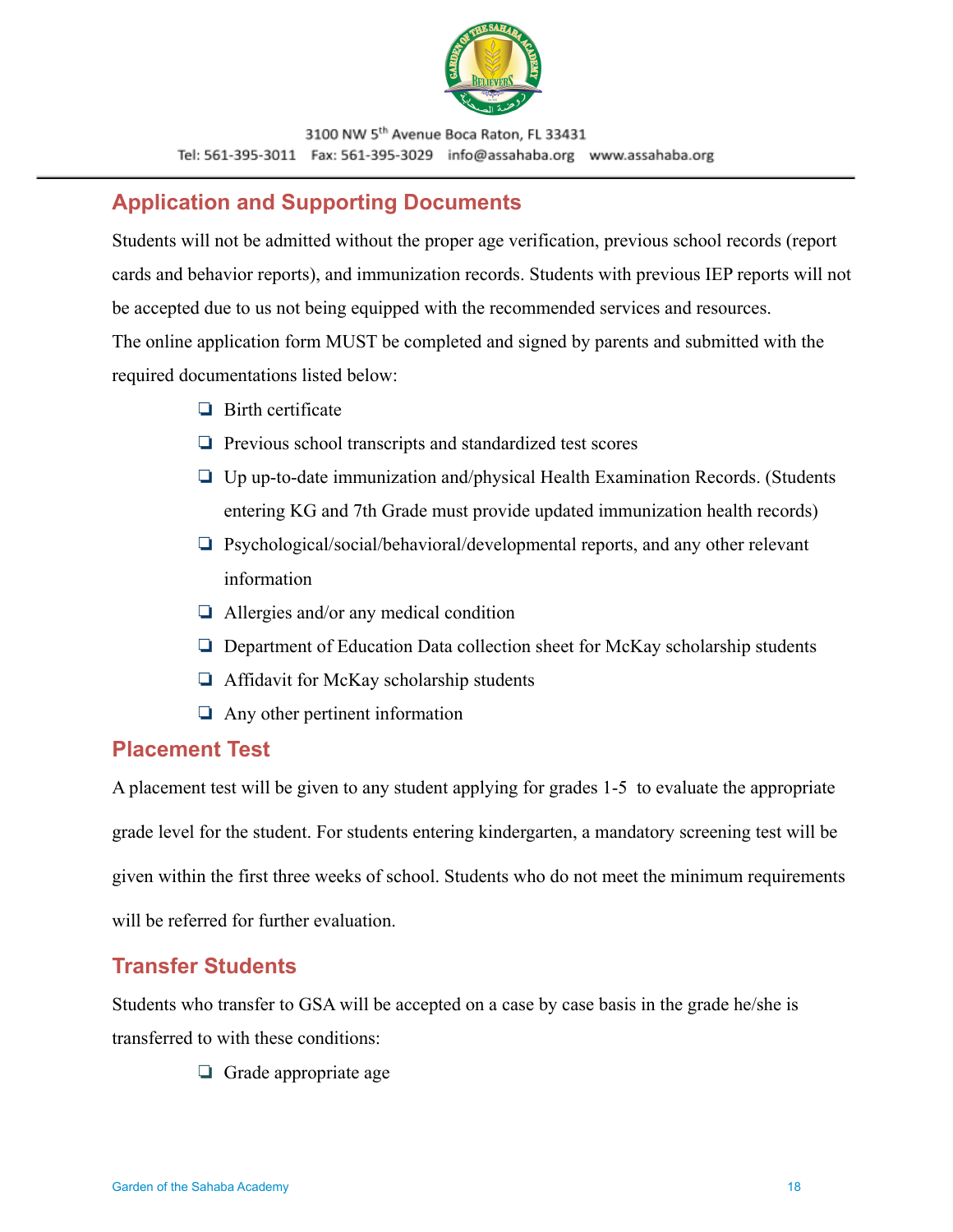

- ❏ Pass the Placement Test
- ❏ 90 days academic and disciplinary probation

During the probation period, the student must display a keen interest in learning and adhere to the school rules and requirements.

Parents who are transferring students who do not meet the age-appropriate cutoff date for that grade can apply for a waiver. The request for a waiver will be determined by:

- ❏ Documents submitted at the time of the application, which prove that the child is in that grade.
- ❏ Students take the Placement Test.

GSA reserves the right to reverse any decision based on academic difficulties, discipline issues and/or any learning challenges during the probationary period. The student will be carefully evaluated by the teacher(s) during this period. Parents will be notified that the student will be placed in the age appropriate grade.

In special circumstances, advanced students who have displayed the following criteria will be allowed to skip one (1) grade level during their entire duration at GSA:

- 1. Academic advancement in their age appropriate grade level
- 2. High Achievement on Placement exams
- 3. Grade Appropriate Social Emotional skills which is evaluated by the school counselor or administration

## <span id="page-18-0"></span>**Registration**

Registration is conducted in early spring for both new and continuing students. Continuing students are encouraged to re-register in early spring for the new academic year. Advertisements are done spring through summer annually. Applications and enrollments are done online at FACTS SIS. A non-refundable application fee of \$25 is due at the time the application is submitted for new students; and, a non-refundable registration fee of \$300 is due at the time of enrollment for new and continuing students. A non-refundable supply fee of \$50 and resource fee of \$300 is due no later than June 1st of every year.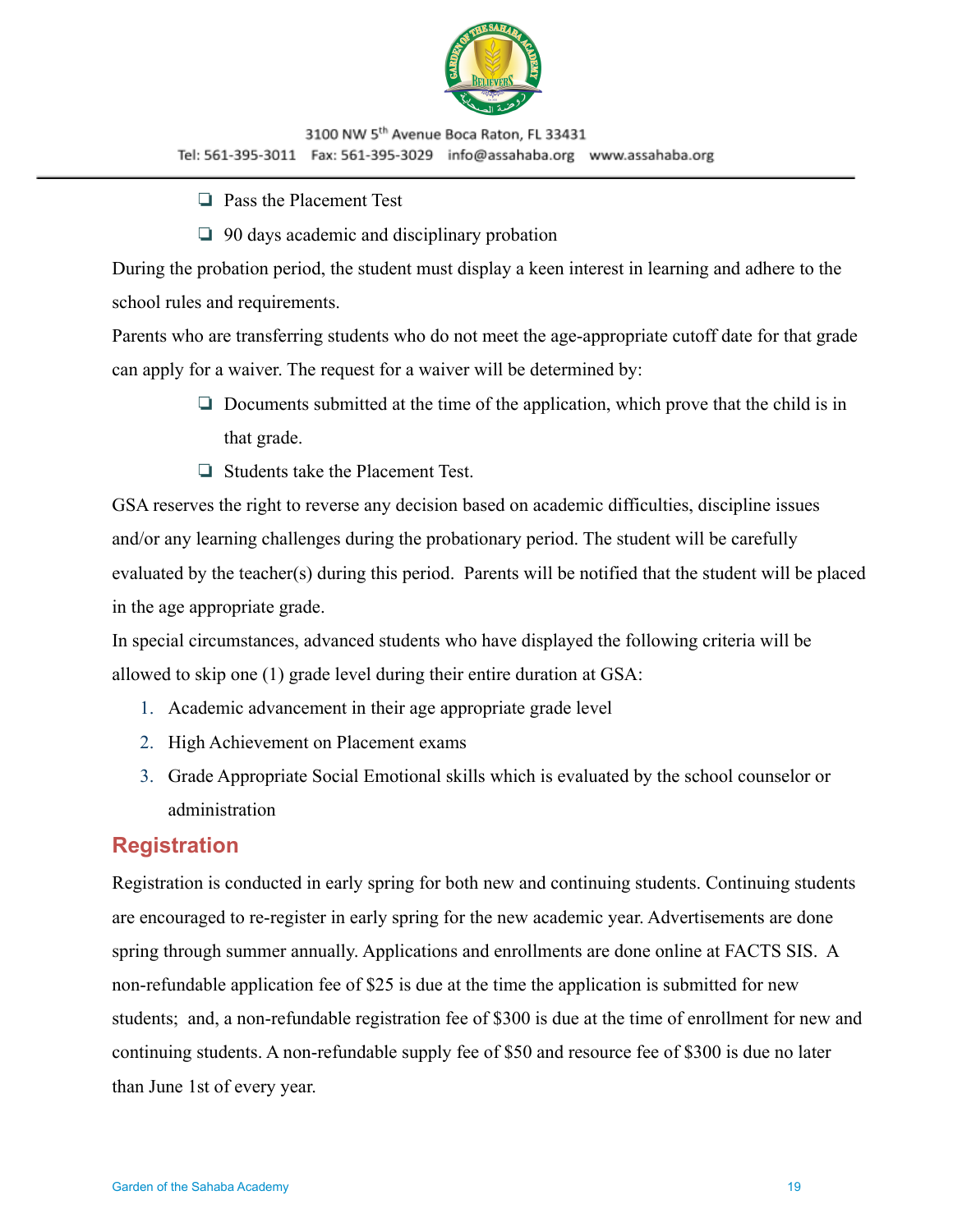

**NOTE:** Submission of scholarship awards letters (SUFS, FES, AAA, McKay) to the school does not constitute registration of the student.

## <span id="page-19-0"></span>**Payment Policy**

- ❏ Registration fees must be paid online at the time of enrollment at FACT SIS.
- ❏ New applicants must pay a \$25 non-refundable application fee
- $\Box$  Tuition fees are for ten (10) months from August to May and due on the 1st of every month. Payments are to be made from the 1st of August to  $1<sup>st</sup>$  of May. No credit is applied to tuition fees for absences, holidays, and/or non-attendance. Partial attendance does not relieve a parent/guardian of the financial obligation for their child's enrollment.
- ❏ The school recommends that parents sign up for an automatic debit program through FACTS SIS - a third party company. An annual service fee of \$45.00 is charged per family by FACTS SIS to cover administrative costs. The fee is due at the time of registration. If a parent wishes to pay the entire cost of the tuition for the school year, the \$45.00 fee will be waived. Parents may opt to send monthly checks to FACTS SIS (an invoice will be e-mailed to parent/guardian by FACTS or by postal mail if the parent desires). A \$30.00 fee for a failed auto-debit transaction will be charged by FACTS tuition. FACTS charges a convenience fee for payments made with a credit card.
- $\Box$  Fees not received by the tenth (10<sup>th</sup>) day of each month will incur a late fee of \$25.00. The student will not be allowed to attend classes after the twentieth (20th) day of the month until the tuition is paid in full. Absence during this period will be considered unexcused. The parents are responsible to inform the director, in writing, of any difficulty in meeting these obligations.
- ❏ Students who register after the first month of the first marking period will be required to pay tuition fees on a pro-rata basis.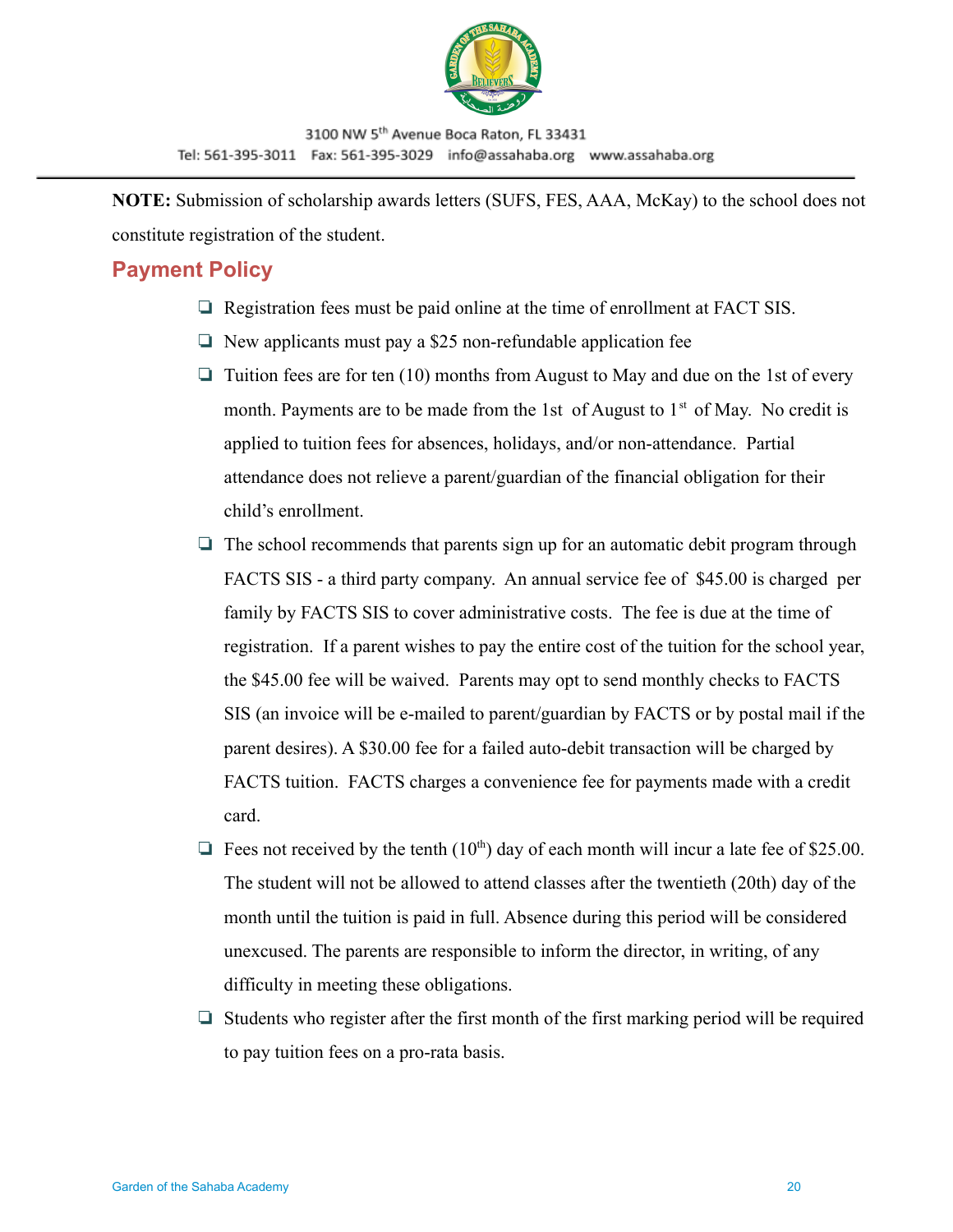

 $\Box$  Students who attend school for three (3) days of any month will be required to pay tuition for the entire month.

# <span id="page-20-0"></span>**Delinquent Accounts**

GSA is a non-profit educational institution. The running expenses of the school is primarily derived from tuition fees. The school has minimal cash reserves. Late payment of fees will seriously jeopardize the school operations and your child's education. It is essential that all payments be made in full on the date which they are due in order for us to meet our financial obligations.

Student's report cards, tests, transcripts, and health records, and the transfer of said records, will be withheld until all fees are paid in full. All delinquent fees from a previous year must be paid in full before the student is allowed to re-register for the new school year.

Tuition and fees not paid in full shall be subject to collection. The school's collection expenses, including attorney fees, shall be paid by the parent/guardian.

# <span id="page-20-1"></span>**Return Checks**

A charge of \$30.00 will be added to any check that was returned for insufficient funds or closure of account, or any other reason. All remaining payments for the year must be by cash, money order, or cashier's checks.

# <span id="page-20-2"></span>**Financial Aid**

The stated policy at GSA is that parents must complete all tuition requirements as stated in the registration information. Parents who are experiencing extreme difficulty meeting their tuition obligations to the school may apply for Financial Aid with FACTS. FACTS charges a \$35.00 application fee. Deadline for submitting new and renewal applications is July 15. The amount of financial aid given each year is dependent upon availability of funds.

# <span id="page-20-3"></span>**Withdrawal Policy**

Parents wishing to withdraw their child(ren) from GSA are required to notify the school in writing using GSA's withdrawal form. Notice should be given 30 days in advance of the withdrawal date. Parents will be held responsible for one month's tuition if proper written notification is NOT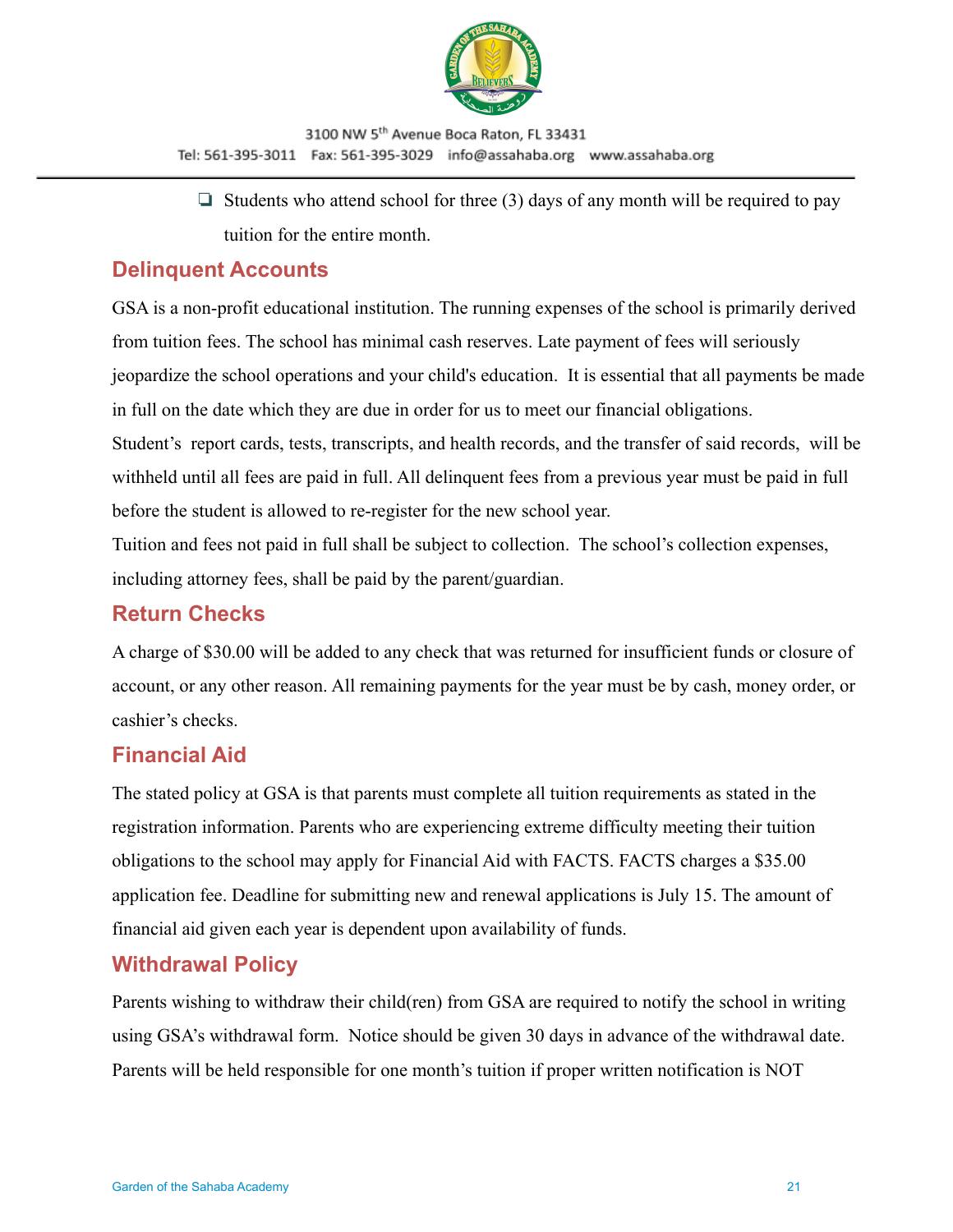

received by the school. Students who withdraw after the first marking period will not be entitled for a refund on registration or resource fees.

# **School Records**

<span id="page-21-0"></span>Parents have the right to access, inspect, and review official records, files, and other important documents kept on file with respect to their children. This right does not include the removal and copying of materials from the record. GSA maintains data in RenWeb, soft and physical files for every student in which are recorded grades, awards, special notes as well as any violations or infractions. This information is not available to the general public and can only be released to other schools when they formally request such records.

The following indicates the policy in relation to students' records:

- ❏ Only the parent or authorized faculty member may have access to these files and records.
- ❏ Information with respect to the students will not be made available to a non-custodial person without a signed court release.
- ❏ The name change of a student must be supported by a legal document and it will be part of the permanent record.
- ❏ All school records will be withheld until all tuition and other fees are paid in full.
- ❏ Records will also be withheld until all books are returned/paid for.

## <span id="page-21-1"></span>**Privacy Act - Florida State 228.093**

The Family Educational Rights and Privacy Act (FERPA) became a Federal law in November of 1974 and was further revised in 1975 and 1976. The intent of this law is to protect the accuracy and privacy of students' educational records. FERPA gives parents certain rights with regards to their children's education record. A parent/guardian also has the right to exercise the waiver to access certain confidential letters or statements.

A parent/guardian may request an appointment to inspect and review their student's records. An eligible student (18 years of age or older) may also request an appointment to inspect and review his/her records. The appointment may be made in person or by calling the school at (561) 395-3011.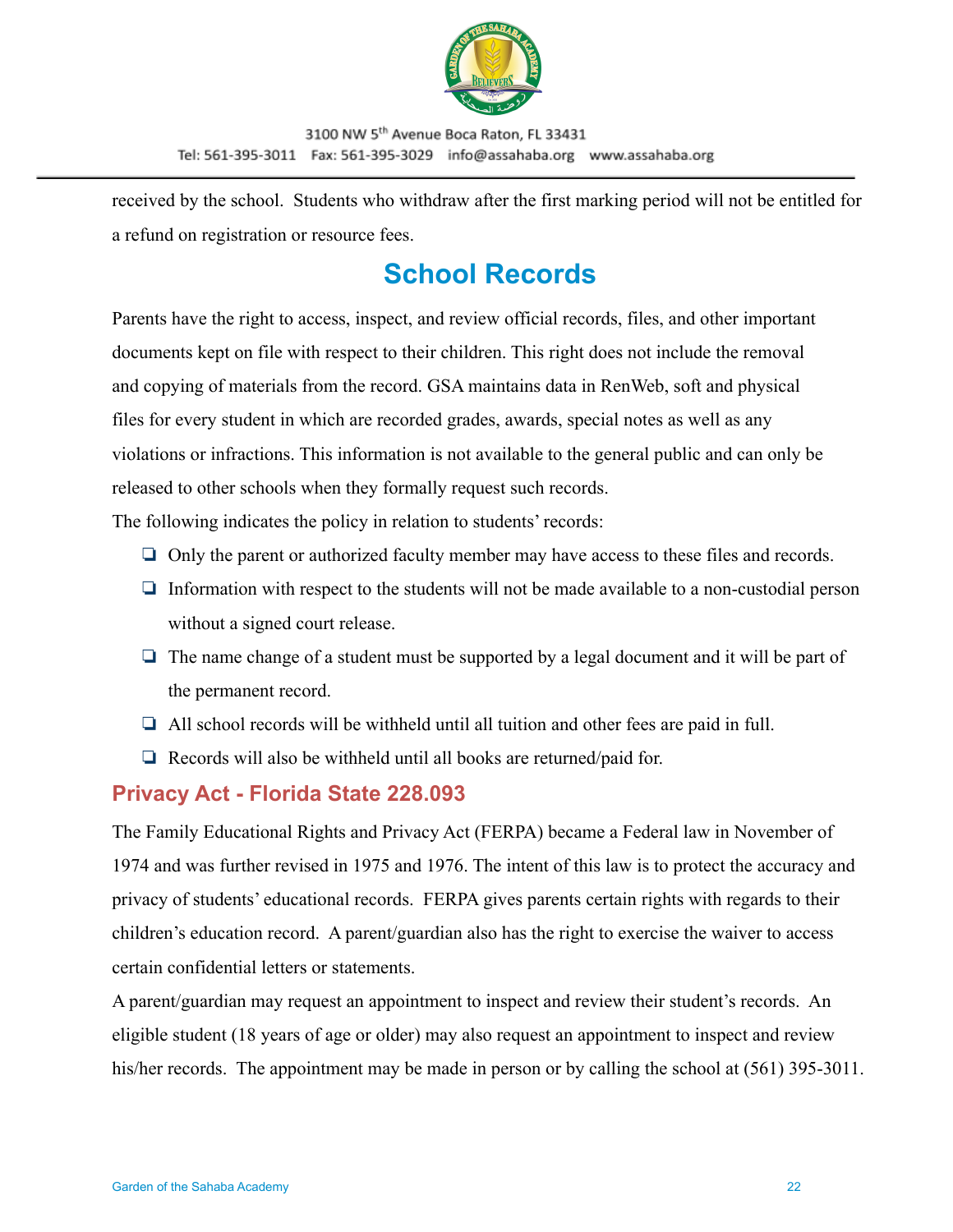

The school shall comply with the request within a reasonable period of time, but in no case more than 30 days after the request has been made. When reviewing the records, you have the right to explanations and interpretations of the records and to obtain copies of the records. A small charge may be made for copies of the records, but in no case should the charge exceed \$0.10 per page per copy. Upon review of the records, if you have reason to believe any of the information contained therein is inaccurate, misleading, or inappropriate, you have the right to challenge the information and make recommendations for changes. If the school personnel are in agreement with your recommendations, the necessary steps will be taken to amend or correct the information contained in the records. If an agreement is not reached, a hearing will be scheduled. This hearing will provide you with an opportunity to present your views and to give your reasons for challenging the records. You may bring with you to the hearing, at your own expense, any individual who may be of assistance. Following the hearing, should there be a failure to reach an agreement, you have the right to appeal the decision to the school Board. In the event that your appeal fails at either of these levels of the hearing procedure, you have the right to have entered into the student's record a statement of the issue as you see it.

If the matter has not been resolved and if you believe that this school system has not complied with the law, you have the further right to file a complaint with the Family Educational Rights and Privacy Act Office, Department of Health and Human Services, Washington, concerning School Education Records.

Prior consent of the parents or eligible students (over 18 years of age) will be required in order to release any information from a student's education record. However, FERPA allows schools to release those records, without consent, to the following parties:

- ❏ School officials with legitimate educational interest;
- ❏ Other schools to which a student is transferring to;
- ❏ Specified officials for audit or evaluation purposes;
- ❏ Appropriate parties in connections with financial aid to a student;
- ❏ Organizations conducting certain studies for or on behalf of the school;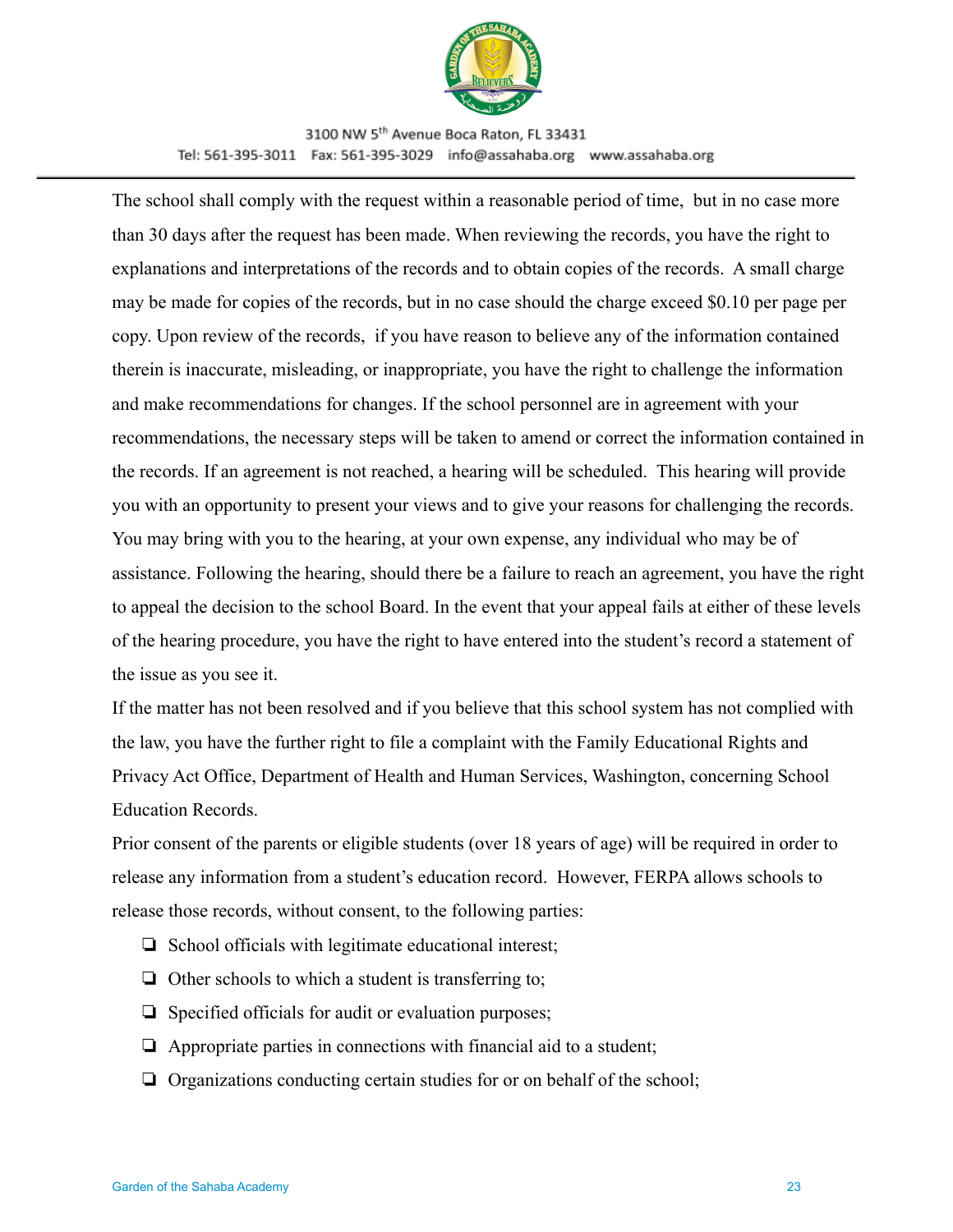

- ❏ Accrediting organizations;
- ❏ To comply with a judicial order or lawfully issued subpoena;
- ❏ Appropriate officials in cases of health and safety emergencies; and
- ❏ State and local authorities, within a juvenile justice system, pursuant to specific State law.

The rights pertaining to access and challenge described herein are transferred to the student upon the attainment of his/her eighteenth birthday or admission to an institution of post-secondary education. GSA must notify parents and eligible students annually of their rights under FERPA.

# **Instructional Program**

#### <span id="page-23-0"></span>**Curriculum**

In order to achieve our mission of academic excellence, we have established an educational institution based on sound Islamic principles and supported by highly qualified leadership. Our custom curriculum reflects the needs of our students and incorporates state standards. Moreover, the standards are designed to help the students solve and deal with the needs and demands of living in the 21st century.

The curriculum comprises the following subjects: Language Arts, Mathematics, Science, Social Studies, Physical Education, Arabic, Islamic and Qur'anic Studies, and other electives. It's implemented through a holistic approach that considers each student as an active learner and partner in the education process. The teachers are facilitators who encourage and challenge the students to meet and maintain high academic achievement. The objective is for the students to understand the concepts, and develop attitudes and skills in keeping with the spirit and teachings of Islam.

### **Islamic Studies**

Islamic Studies is a vast field of study. It includes Aqeedah or the monotheistic belief system, Ibadat or worship, Mu'amalat or dealings, Akhlaq or morals, Seerah of the Prophet's (PBH) life history, and Islamic history in general. It also includes the study of Tafsir or explanation of the Holy Quran, Hadith or the Prophet's (PBH) sayings, to name some areas.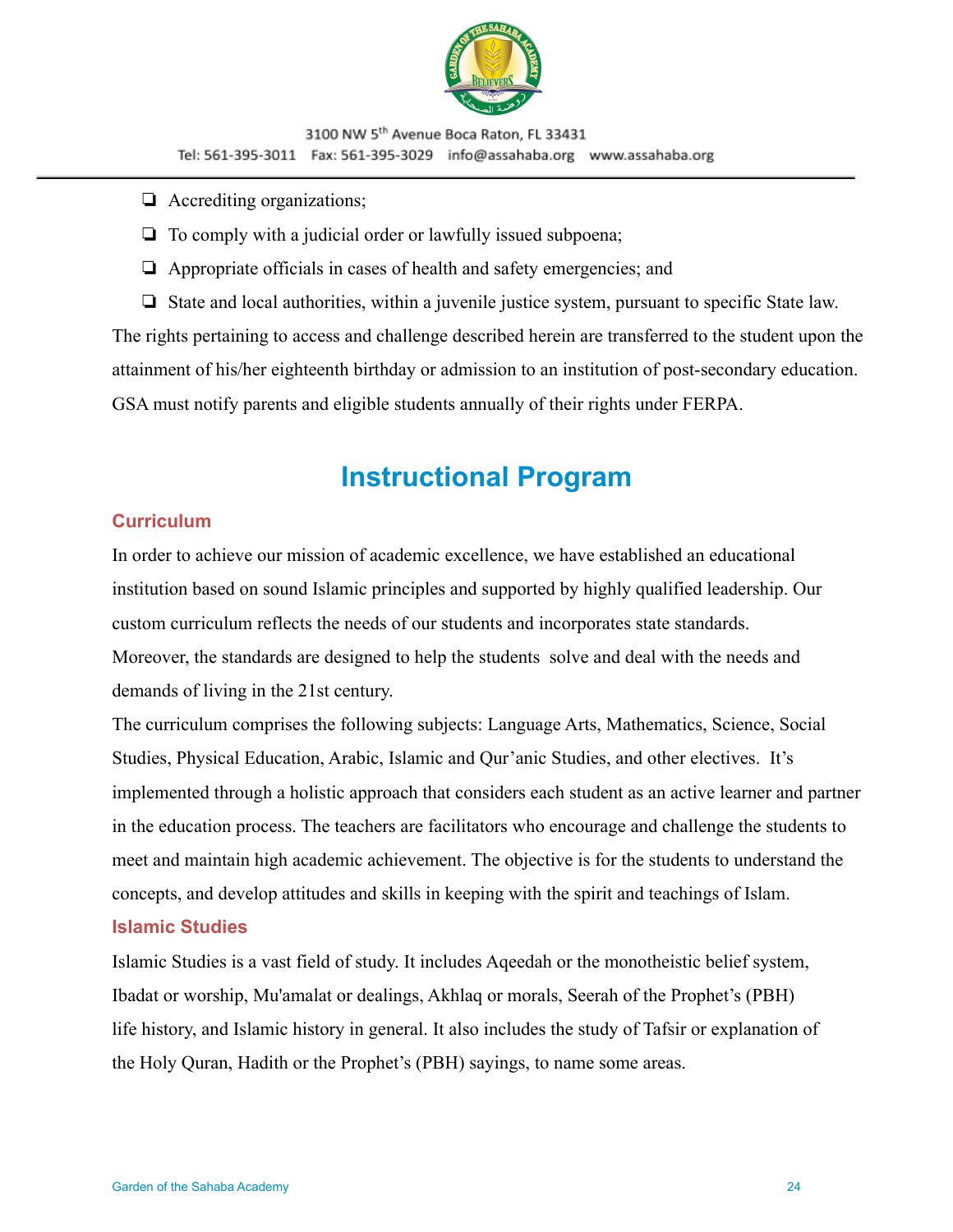

#### **Quran**

The care and respect of the Mushaf are also emphasized, along with the regularity of its recitation. The focus is on:

- ❏ Hifz (memorization)
- ❏ Tilawah (recitation with Tajweed)
- ❏ Tafsir (explanation)

The applicability and practice of Allah's (SWT) commands are illustrated and emphasized. This approach also strengthens the Islamic culture.

#### **Arabic Language**

Arabic is the language of the Qur'an and the language of paradise. The use of the

Arabic language helps the students to understand their Deen and to validate their identity. Areas of emphasis include:

- ❏ Reading
- ❏ Listening and comprehending
- ❏ Vocabulary
- ❏ Grammar
- ❏ Conversation
- ❏ Writing

Arabic is also a world language that meets state requirements for foreign language credits.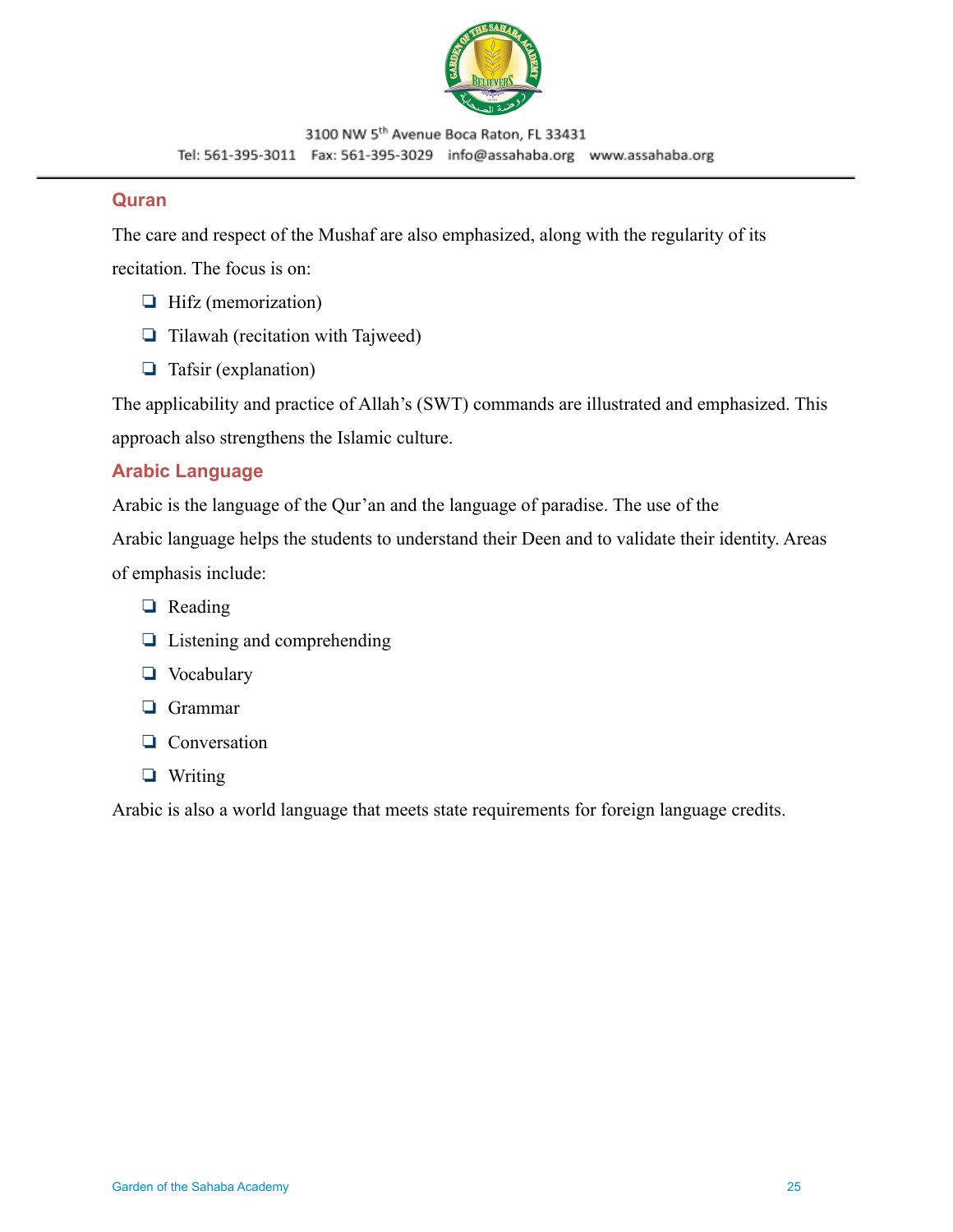

# **Assessments**

<span id="page-25-0"></span>Assessments are designed to provide timely information on each student's proficiency and to provide struggling students with additional time and support for learning.

## <span id="page-25-1"></span>**Tests and Quizzes**

Regular testing is essential for evaluation of students' work. Teachers will observe a regular schedule of tests and quizzes. Students with an excused absence will have a chance to take the make-up test or quiz.

# <span id="page-25-2"></span>**Special Assignments/Projects**

Teachers will identify and assign particular projects/special assignments related to class work. Guidelines will be given on how to do them, as well as dates for submission. These activities will encourage research, creativity, and scholarship. The final presentation will be graded.

## <span id="page-25-3"></span>**Interim Reports**

Parents have access to the gradebook on FACTS SIS (formerly Renweb) to check their child's grades throughout the year. Teachers will contact the parent at any time during the interim period for students who may not be achieving as expected. Parents should also follow up with the teacher so as to determine the best way to help their child to make satisfactory progress, if they are experiencing difficulties.

# <span id="page-25-4"></span>**Report Cards**

Report cards are available on FACTS SIS (formerly Renweb) after every 9 week marking period. It is the responsibility of the parent(s) to go over these documents carefully with their child in order to encourage the student to review and/or improve his/her academic performance. Printed reports may also be sent home.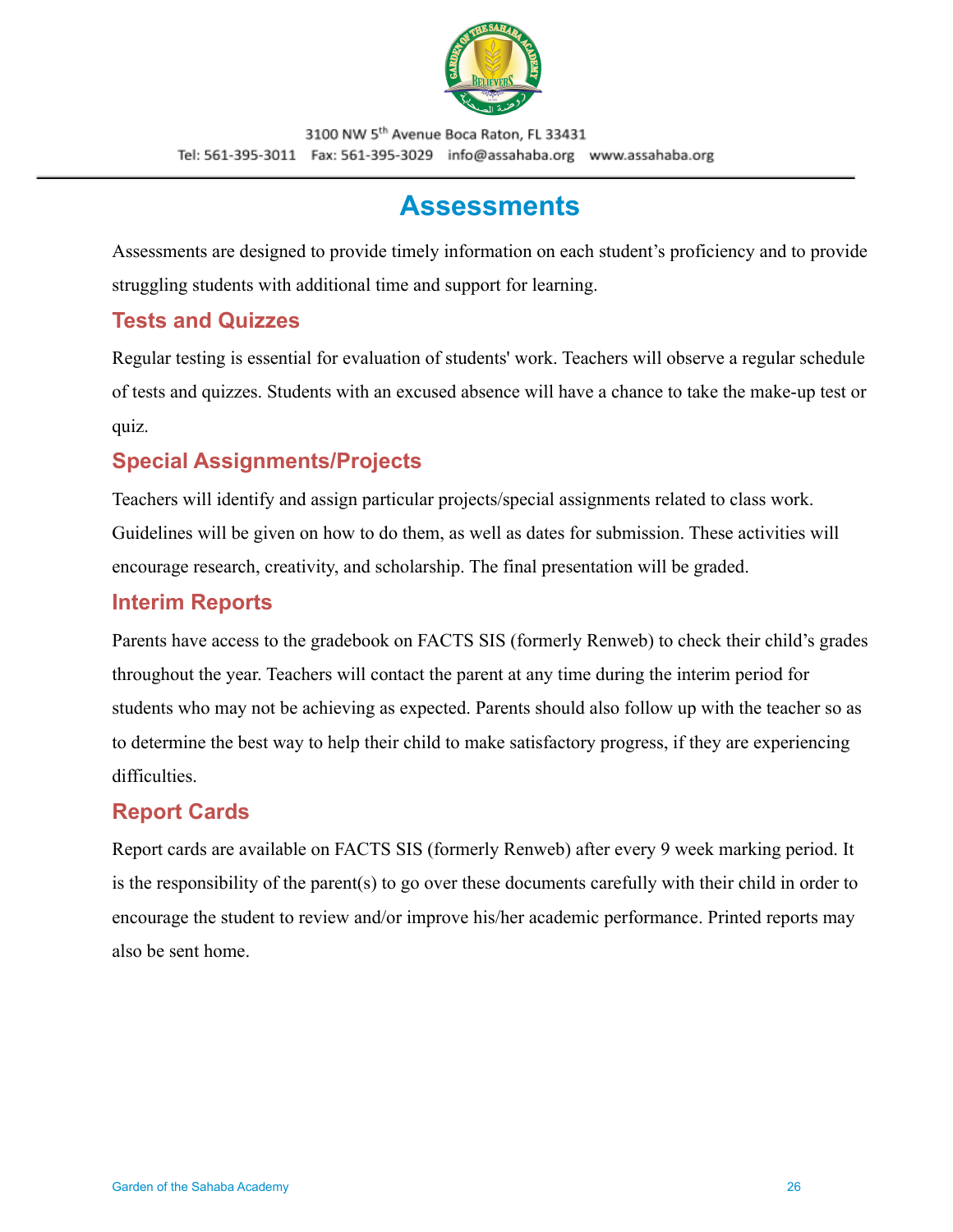

## <span id="page-26-0"></span>**Grading System**

The school year is divided into four (4) marking periods – a total of 36 weeks. At the end of each marking period, report cards will be available to parents on FACTS SIS. The numerical grades correspond to the following letter grades:

| Excellent    | $100 - 90$   | $\mathbf{A}$  |
|--------------|--------------|---------------|
| Very Good    | $89 - 80$    | B             |
| Satisfactory | $79 - 70$    | $\mathcal{C}$ |
| Failed       | $69 - 60$    | D             |
| Failed       | 59 and Below | F             |

**Note:** Grades D and F are considered failing grades.

# <span id="page-26-1"></span>**Retention and Promotion**

Students must obtain grades A, B, or C in all the subjects in each marking period, and 90% overall attendance for promotion. If a student is failing in Math, Language Arts/Reading and Quran, the parent will be notified by the school admin for a parent/teacher conference. If there's no improvement in the student's academic progress, a letter of possible retention will be sent by the admin to the parent at the end of the 3rd marking period. If the student continues to fail these subjects, they will be retained and cannot be promoted to the next grade level. This decision of retention will be made by the teacher and Principal. A student that's not promoted can do summer courses through Title 1 and can be retested before the new school year begins, but must have a passing grade in order to be promoted.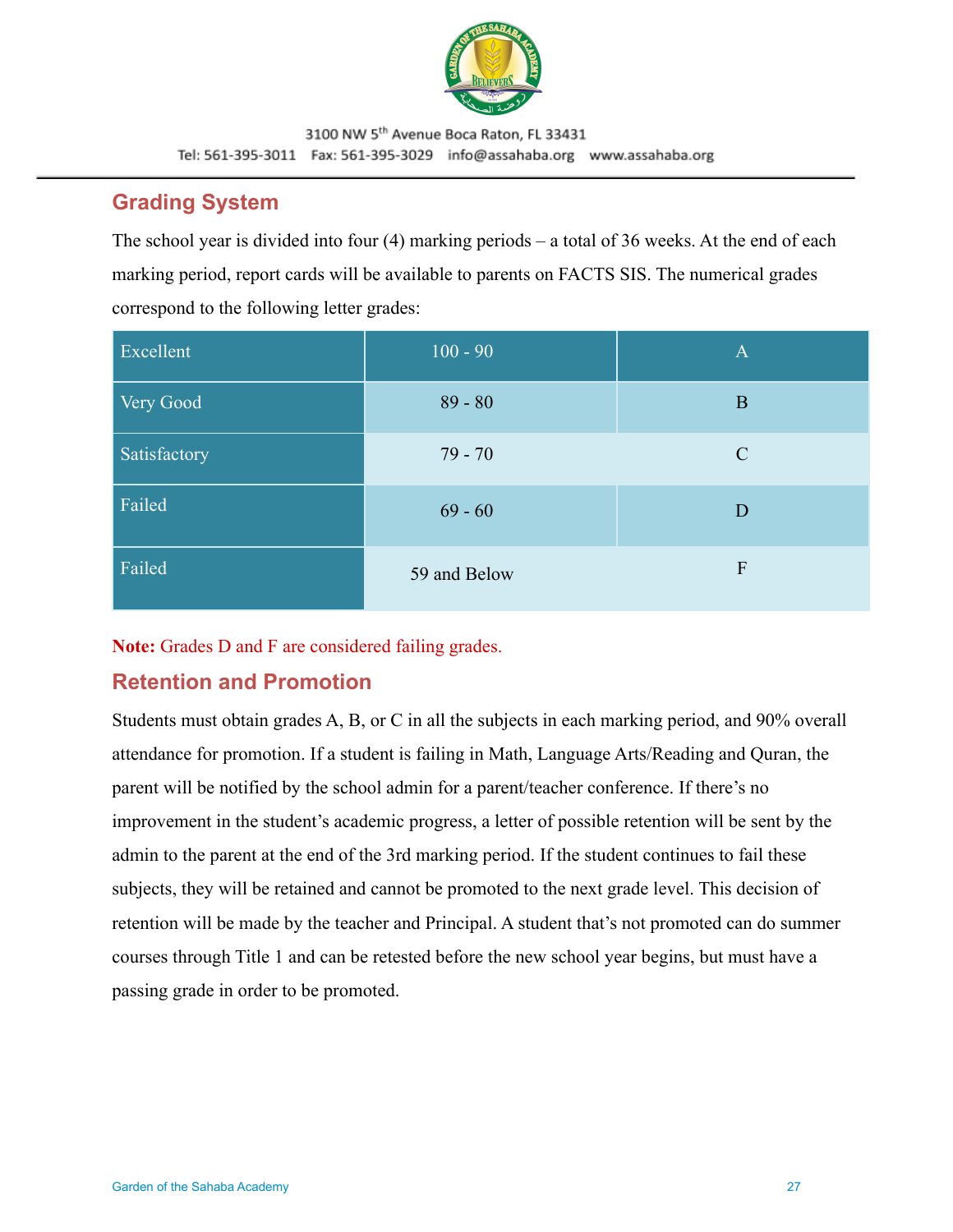

# **Co-Curricular Activities**

<span id="page-27-0"></span>GSA promotes and encourages a variety of activities to support the school's mission and vision. Teachers assist in and motivate students to participate in special events and activities, both co-curricular and extracurricular. The current facilities of Garden of the Sahaba Academy provide the opportunity for the physical growth of the student body and will also provide opportunities and outlets for creative, developmental and physical growth.

### <span id="page-27-1"></span>**Field Trips**

Throughout the school year, students will participate in experiential learning through regular field trips. Trips will correlate to their curriculum and provide students with an opportunity to experience and internalize learning.

## <span id="page-27-2"></span>**Campus Walks**

Teachers may conduct activities with the students beyond the fenced area around the school (i.e., nature hikes, visit to the Masjid, and picnics). During these activities, the students are taken in small groups or as a whole group to participate in activities that may occur within a 500 yard radius of the school.

# <span id="page-27-3"></span>**Spelling Bee: Arabic and English**

Students from Grades 1 through 5 will participate in an annual spelling bee competition in both Arabic and English. A list of words will be issued prior to the competition in order to allow students to prepare and study. Competitions will be held in the classroom by grade and the finals will be held between grade finalists. Awards will be given.

### <span id="page-27-4"></span>**QAIS Event**

Quran, Arabic and Islamic Studies (QAIS) teachers will prepare a presentation to showcase the QAIS curriculum to parents and community members. The event will include Quran recitation and Nasheed by GSA students.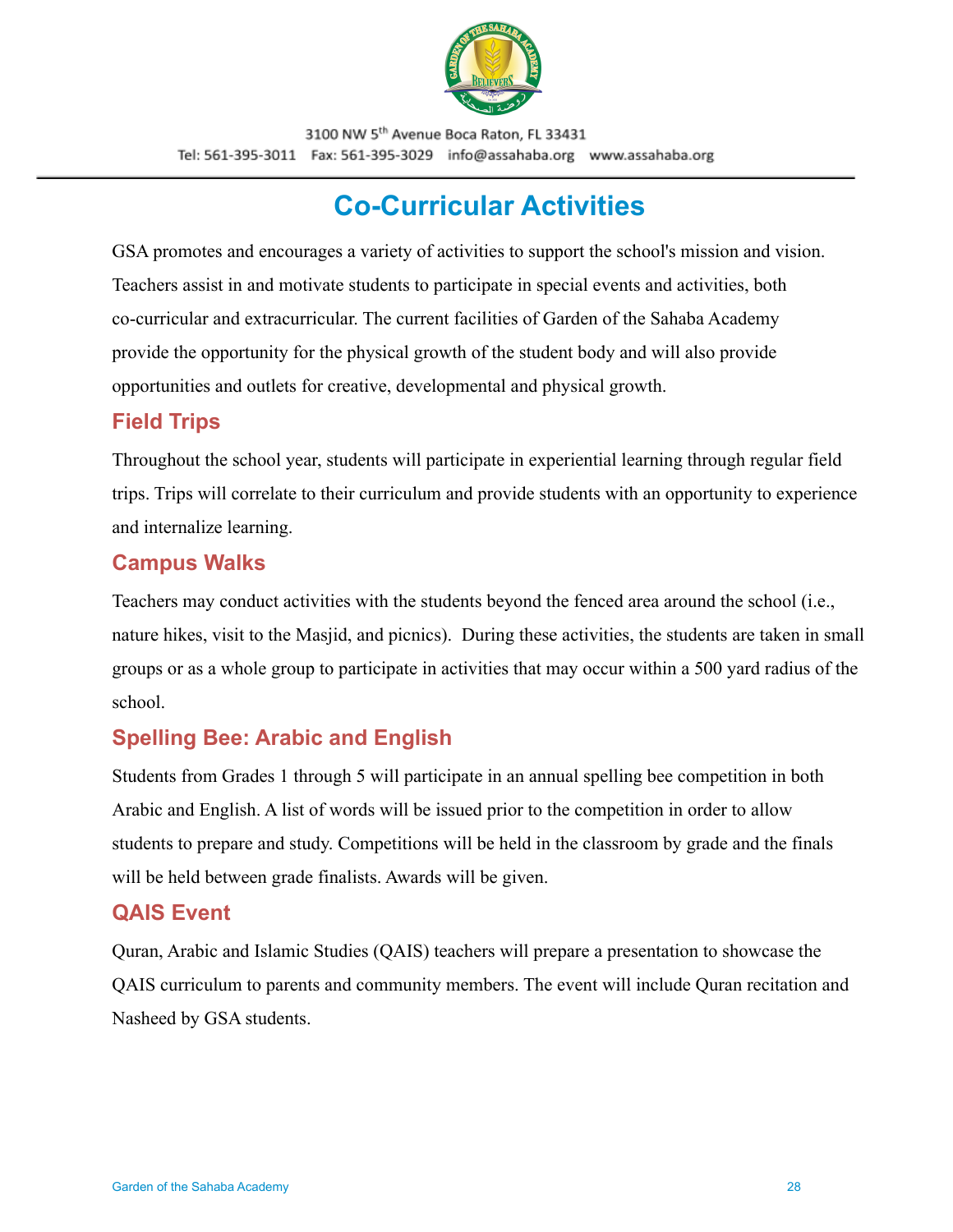

### <span id="page-28-0"></span>**Sports Day**

A day of team sports with mixed grade groups. Students spend an entire day outdoors competing in fun activities.

## <span id="page-28-1"></span>**Culture Day**

Students learn about the culture of a country or region and then create a display and presentation to share what they have learned with students, parents and community.

# **Attendance**

<span id="page-28-2"></span>Florida Statute 232.09 states that the parent/ legal guardian of a child of compulsory school age is responsible for the child's daily school attendance. All school personnel, parents, students and relevant state agencies are required to work collaboratively to ensure that the school attendance laws are obeyed; and, make referrals to the legal agency for possible court action for truancy.

# **Attendance Requirements**

The school year consists of 180 days. Official school hours are from 8:00 a.m. to 3:30 p.m. for students. Students must report to their homeroom at 7:55 a.m. It is mandatory for all enrolled students to attend all aspects of the assigned curriculum. The State of Florida requires each student to meet the following requirements per academic year:

- ❏ 720 net instructional hours for kindergarten through grade 3, and
- ❏ Not less than 900 instructional hours for grades 4 through 12.

Parents are to inform the office in advance of their child's absence, except in cases of emergency. They are also to send a written note the first day the child returns after any absence. Students who are absent due to sickness for three (3) or more days must present a medical note on returning to school. Students who report after 10:00 A.M. are considered absent for the morning session unless they have a doctor's note. Absences are either excused or unexcused. Any exceptions to the above must be requested in writing from the parent(s) and are contingent upon the principal's approval.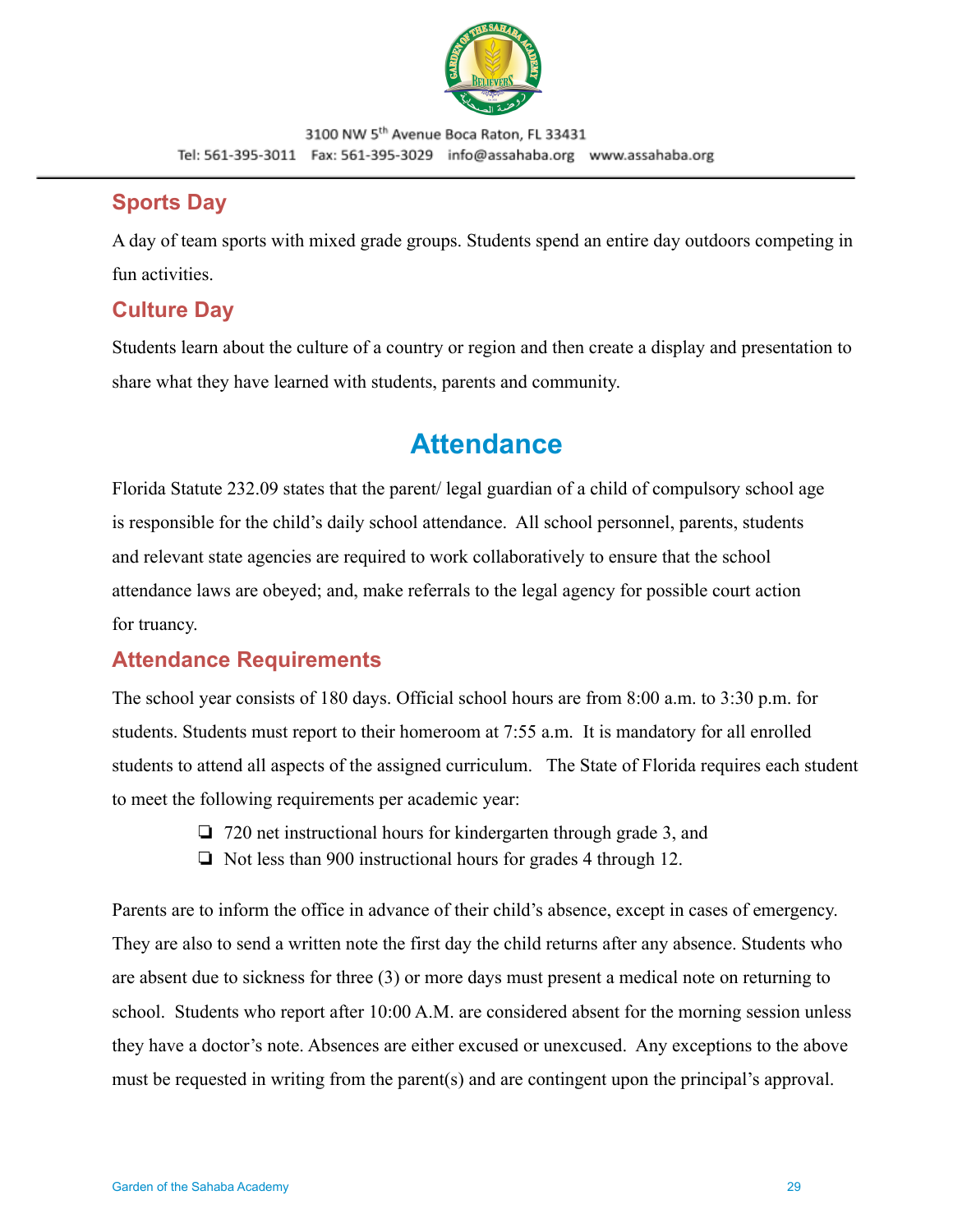

#### <span id="page-29-0"></span>**Excused Absence**

- ❏ Illness
- ❏ Illness of an immediate family member
- ❏ Death in the family
- $\Box$  Religious holiday of the child
- ❏ Required court appearance
- ❏ Doctor/dental appointment
- ❏ Suspension from classes
- ❏ 5 days for head lice infestation
- ❏ Special occasion
- ❏ Hajj or Umrah

### **Special/Long-Term Absences**

- ❏ Special/long-term absences must be approved by the Principal at least two weeks in advance of the commencement of the absence, except in an emergency situation in which case parents must contact the principal or the office urgently.
- ❏ Parents are to make their requests in writing to the Principal for approval.
- ❏ Teachers are to give assignments (for this period) to the child for completion and submission on the first day of returning to school. Parents are to sign a note from the teacher to this effect.
- ❏ Failure to submit assignments and passing the exams will result in an automatic "no grade" for the marking period.

### **COVID-19 Related Absences**

Students will be counted as excused-absent for any COVID-19 related illness or exposure.

COVID-19 related absences will be excused as follows:

 $\Box$  If tested positive for COVID (Isolation of 10 days<sup>\*</sup>) - absence will be excused for any school days that fall within the 10 day isolation period.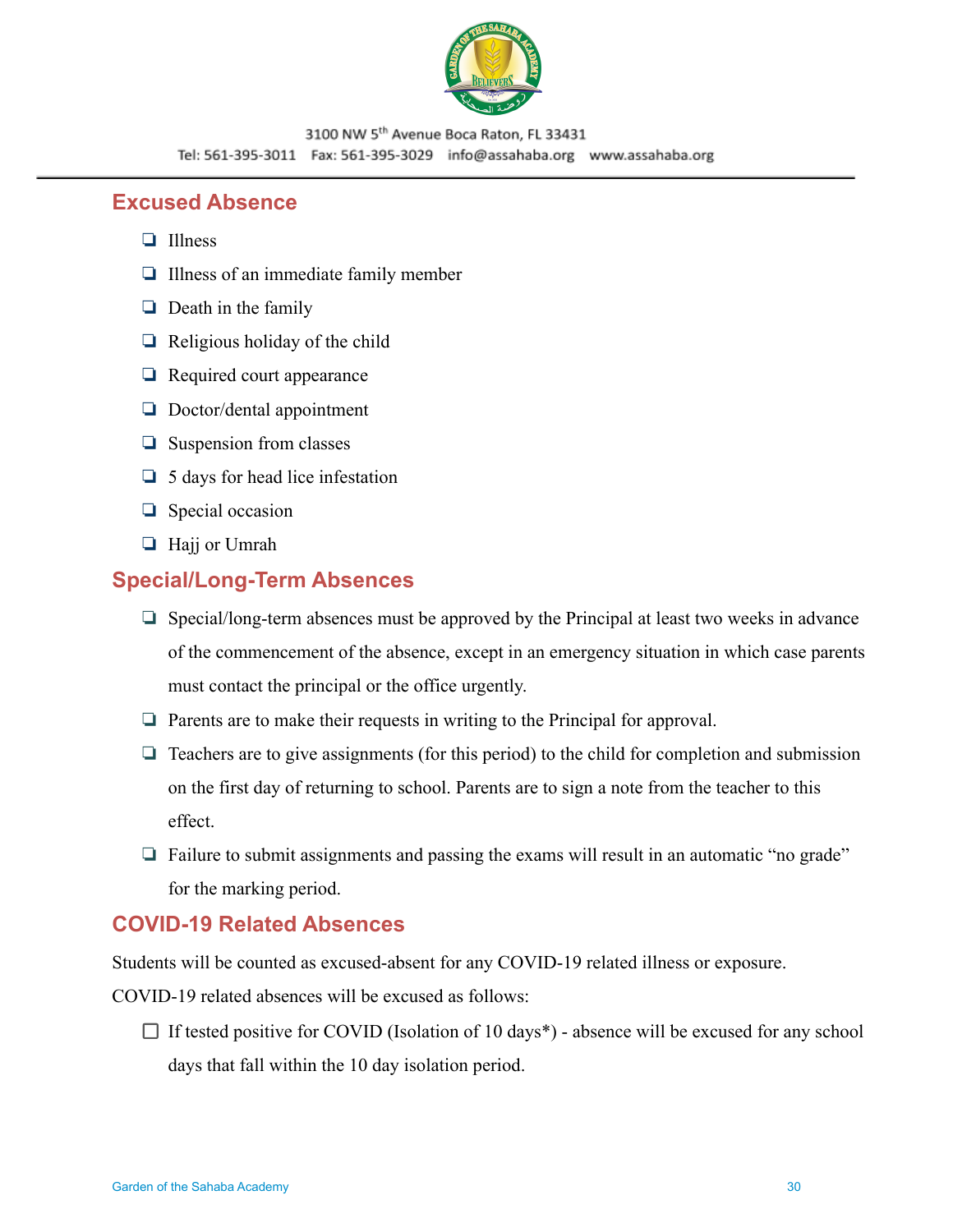

- $\Box$  Had close contact with a COVID positive individual and tested negative on the 5th day after last contact (Quarantine for 7 days) - absence will be excused for any school days that fall within the 7 day quarantine period.
- $\Box$  Had close contact with a COVID positive individual and will not test (Quarantine for 10 days after last contact) - absence will be excused for any school days that fall within the 10 day quarantine period.
- $\Box$  Exhibiting COVID-19 symptoms (no close contact):
	- $\Box$  Absence will be excused up to the day the student tests negative for COVID-19, **and/or**
	- $\Box$  Absence will be excused up to 24 hours after symptoms resolve.
- $\Box$  International travel, Unvaccinated (after returning from travel, test on days 3 5; quarantine for 7 days; if test is negative, return to school on day 8) -absence will be excused for any school days that fall within the 7 day quarantine period.
- $\Box$  International travel, Unvaccinated (after returning from travel, quarantine for 10 days if not testing) - absence will be excused for any school days that fall within the 10 day quarantine period.

In the event that a student has to isolate or quarantine in excess of 10 days, the absence will be excused (for the duration of the extended isolation or quarantine period) if the following conditions exist:

● The student's family is unable to isolate the COVID-19 positive individual.

● The student continues or develops symptoms past the pre-set isolation or quarantine period. \*If a student tests positive, the final decision on the student's return to school date will be determined by the Palm Beach County Health Department. Once the Palm Beach County Health Department is done with their investigation, the school nurse will be notified (via email or phone call) of the student's return to school date.

Students whose absence(s) are excused due to a COVID related incident will be provided access (via google classroom) to assignments/services in an effort to maintain educational continuity. Students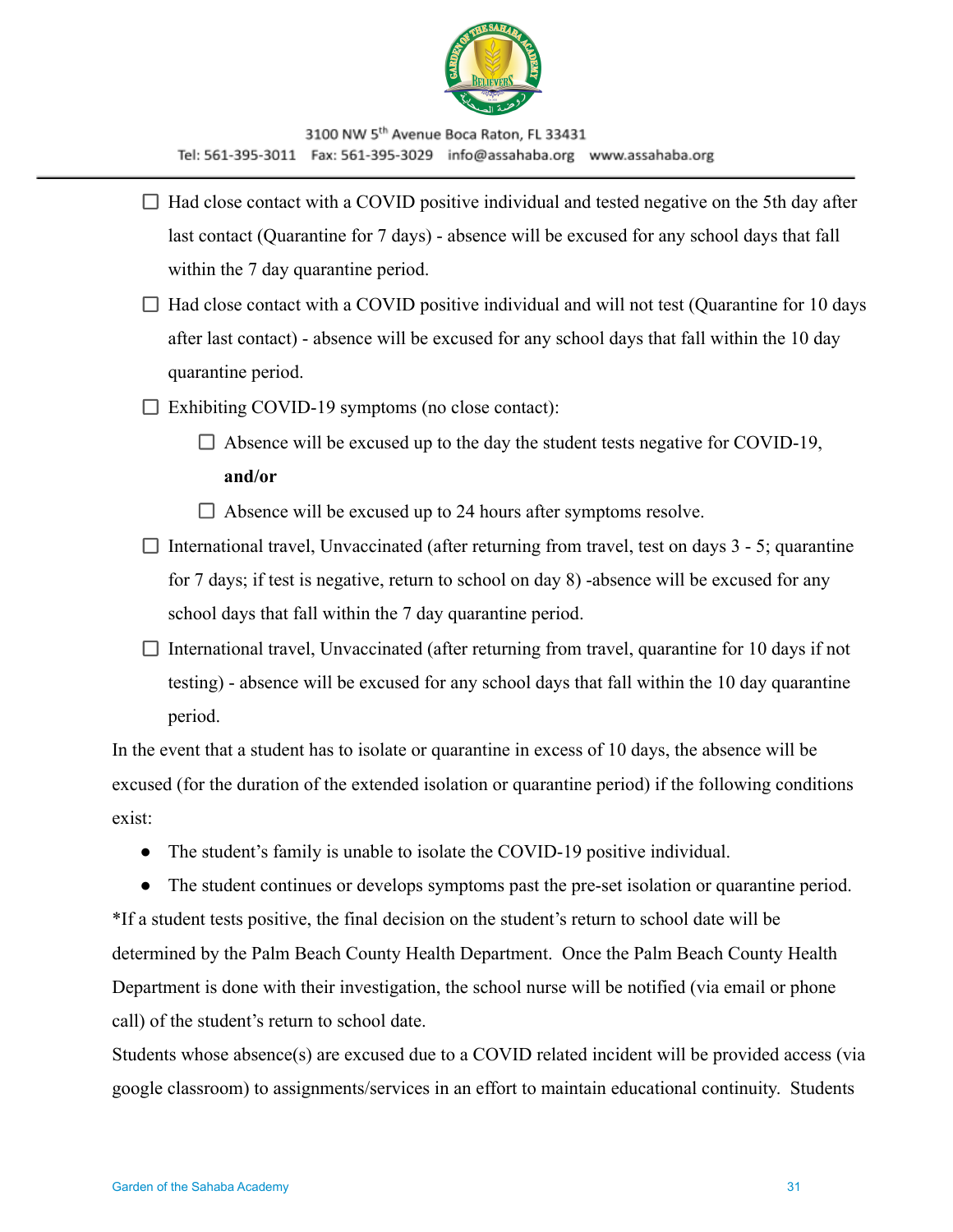

and parents are encouraged to communicate with the teachers (on a regular basis) during any prolonged absences.

# <span id="page-31-0"></span>**Unexcused Absences**

A child's absence is considered unexcused if and when the parent/guardian did not inform the office, either in writing or by a telephone call.

# <span id="page-31-1"></span>**Academic Consequences**

A total of 18 absences from school per year are considered to be excessive whether excused or unexcused and it will result in retention or the loss of credit toward graduation.

## **Tardiness**

Consistent tardiness is disruptive to the student's learning and to the functioning of the class. Any student who arrives late (after 8:05 a.m.) must report to the office and obtain a late-pass/tardy slip before he/she will be admitted to class. Students who arrive after a class or period has started may have to wait until the beginning of the next period to be admitted to class. Students will be charged with the following for being tardy:

- (i) First Offense: Warning
- (ii) Second Offense: \$1.00 late fee
- (iii) Third Offense \$5.00 late fee for every tardy thereafter.

(This will be applicable per nine week term).

## **Drop-off and Pick-up**

School hours are from 8:00 a.m. to 3:30 p.m. Drop-off and pick-up procedures are implemented to promote student safety and for convenience. Please read the following carefully to become familiar with the routine.

| Monday - Thursday | Drop-off | $7:45 - 7:50$ AM |
|-------------------|----------|------------------|
| Monday - Friday   | Pick Up  | 3:30 PM          |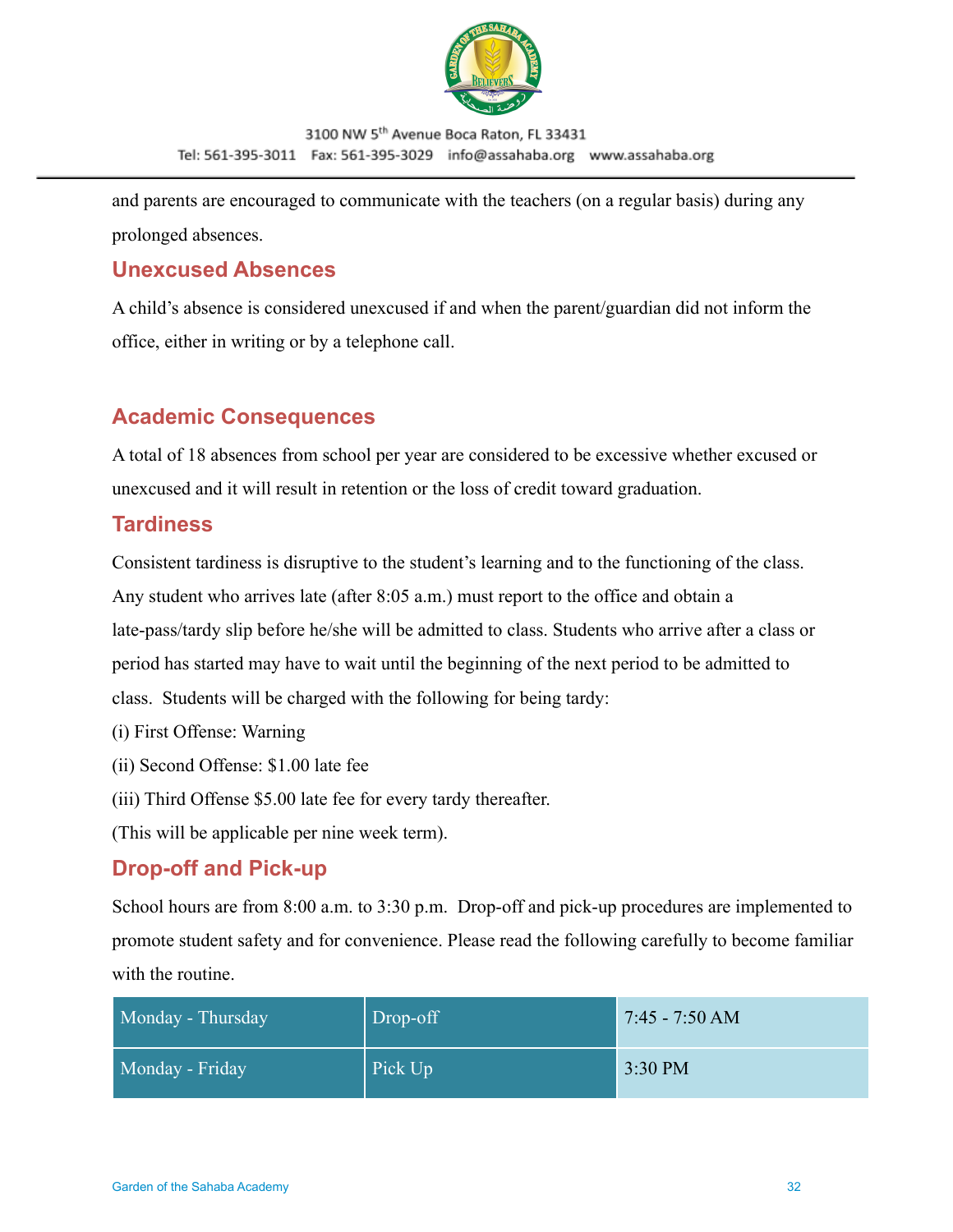

| <b>Early Dismissal</b>   | Pick Up | 11:00 AM  |
|--------------------------|---------|-----------|
| Friday Dismissal for all | Pick Up | $2:00$ PM |

Please respect your child's learning environment by being punctual for drop off and pick up of your child. To ensure the safety of all students, please join the drop-off or pick-up line and remain in your vehicle. If for any reason you have to exit your vehicle, please park your car in the staff/visitor parking area which is facing north. Parents and guardians are not permitted to escort students to their classrooms or go to a classroom to pick up their child. Parents who do not pick up their children 10 minutes after dismissal will be charged a \$7.00 fee per fifteen minutes, per child.

### **Early Release**

There are early release days listed on the school calendar. Students are dismissed at 11:00 am on those days and should be picked up promptly. Parent's requests for early release any other day must be made in writing to the school at least the day before. Students who must leave early from school should have their parents contact the school office. Phone requests will be honored only in emergencies. Parents or designated guardians should arrive in person and report to the school office to sign the child out before they can leave with the child.

#### <span id="page-32-0"></span>**Visitors**

Students, teachers, and/or parents must have prior approval from the office before bringing any visitor to GSA. Visitors are expected to observe all school rules which includes checking in. Parents can visit the classrooms with prior approval and a "Visitors Pass" which can be obtained from the office when checking in.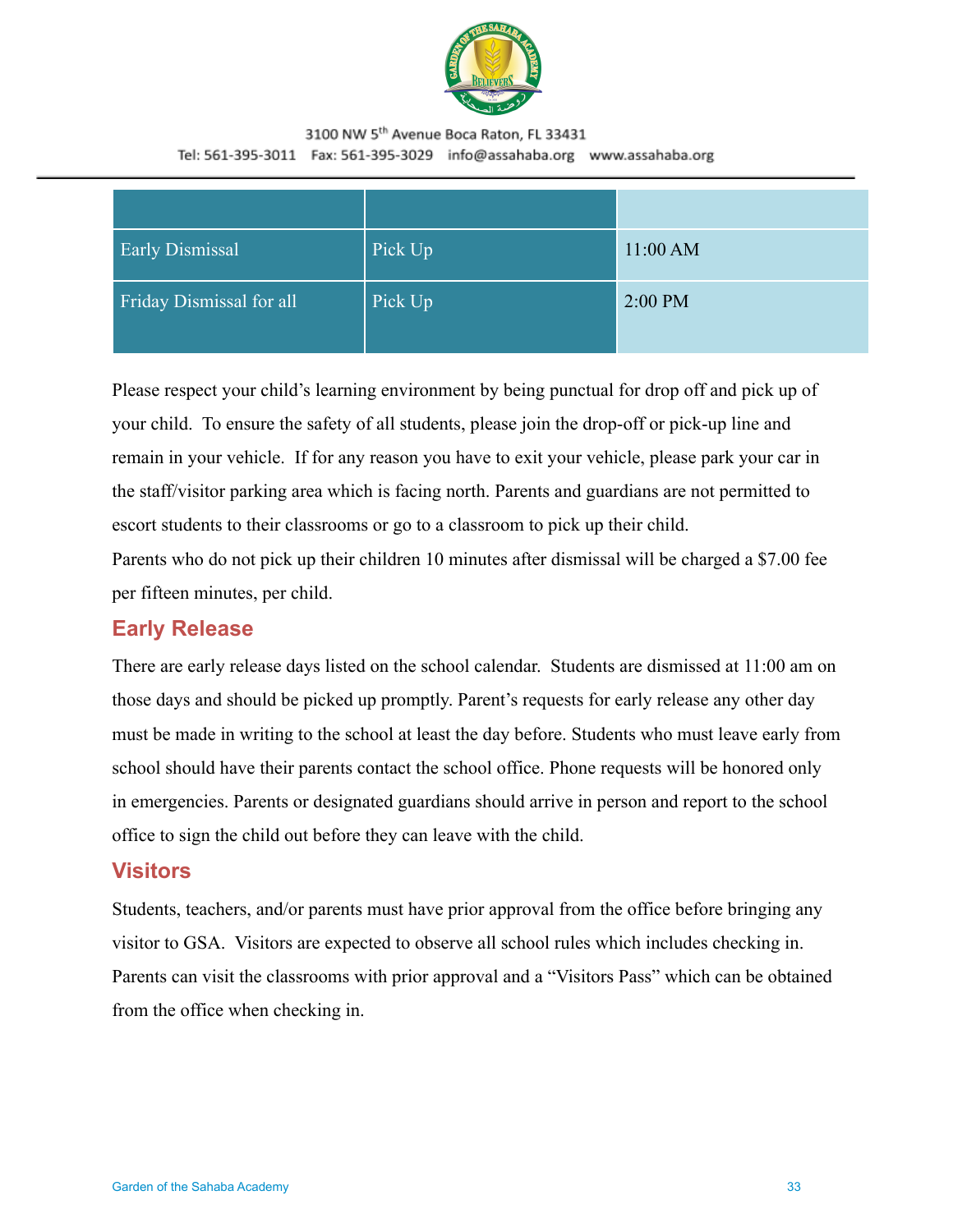

# **Dress Code**

# <span id="page-33-1"></span><span id="page-33-0"></span>**Uniform Policy**

Students attending GSA or any related event, whether on or off the premises, must either be dressed in school uniform or what is appropriate clothing as defined by the GSA guidelines below. Personal neatness and cleanliness are important parts of Islamic etiquette. The GSA Administration reserves the right to define what is "Appropriate or Eccentric" for school uniforms, hair, etc. Girls should not wear any make-up or perfume. Simple jewelry such as small bracelets, tiny earrings and rings are permitted.

Boys are not permitted to wear earrings of any kind. Parents should be aware of some types of hairstyles that are forbidden by our religion (for example, al-Qaza', lit. tufts, which is where part of the head is shaved and part is left). It was narrated from Ibn Omar that the Messenger of Allah (peace and blessings of Allah be upon him) forbade al-qaza'. In addition, nails must be kept short and clean.

The third party provider of GSA's school uniform is Lands' End. Each student is required to purchase a minimum of three (3) school shirts or dresses. Every elementary school student is expected to abide by the GSA Student Dress Code as detailed below.

# **Elementary (KG- Grade 5)**

#### **Girls are to wear:**

- ❏ Short sleeve green polo dress with khaki pants for KG to 3rd
- ❏ Long sleeve green polo dress with khaki pants for 4th to 5th
- ❏ A white hijab for grades 4th and up
- ❏ PE KG to 3rd: Short or long sleeve GSA shirt and black or navy sweatpants
- ❏ PE 4th to 5th: Long sleeve GSA shirt and black or navy sweatpants
- ❏ Black or brown shoes (no shoelaces for grades KG 2nd)
- ❏ Green sweat jackets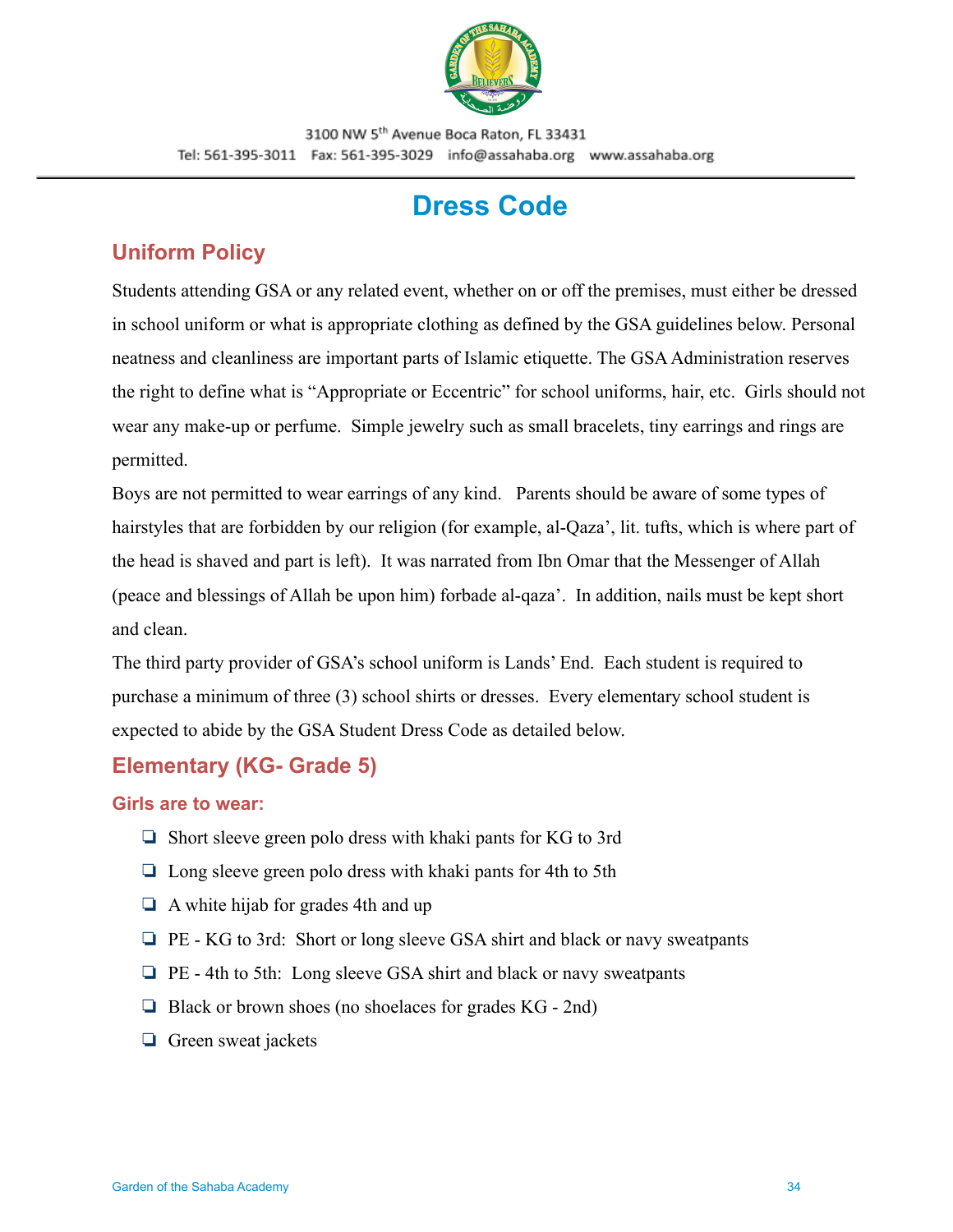

#### **Boys are to wear:**

- ❏ Green polo shirt with the school logo
- ❏ Khaki long pants (available at your favorite store)
- ❏ PE: GSA shirt with navy or black sweatpants
- ❏ Black/brown/white shoes no high-tops or multicolored shoes (no shoelaces for grades KG - 2nd)
- ❏ Green sweat jackets
- ❏ White undershirts only

#### **For boys, the following are strictly prohibited**

- ❏ Un-tucked undershirts
- ❏ Extreme hairstyles that draw undue attention; hair should be neat and trimmed down
- ❏ No earring and/or similar jewelry
- ❏ Pants should not be worn below the waist line, and/or dragging on the floor.

If additional clothing is needed for warmth, white undershirts may be worn underneath the green polo shirt. Green sweatshirts with the GSA logo may also be worn with the uniform.

## <span id="page-34-0"></span>**Dress Code for Special Occasions**

Special occasions or Dress Up Days include award ceremonies and special programs. On these days, students are asked to wear attire more suitable for the occasion such as jackets & ties, dress pants, dresses, skirts, dress shirts or blouses, and appropriate footwear. Notification will be made in advance for when the Dress Code for special occasions will be in effect. On Dress Down Days, skinny jeans, joggers, pajamas, hats, and torn or frayed clothing are not permitted.

### <span id="page-34-1"></span>**Violations**

It is the parent's responsibility to ensure their children come to school with the proper uniform. Each child is to be neat and clean - no torn or bleached clothes. Students who are in violation of the dress code will receive:

- ❏ **First Violation:** Written warning via Parent Web
- ❏ **Second Violation:** Phone call to parent and second written warning via Parent Web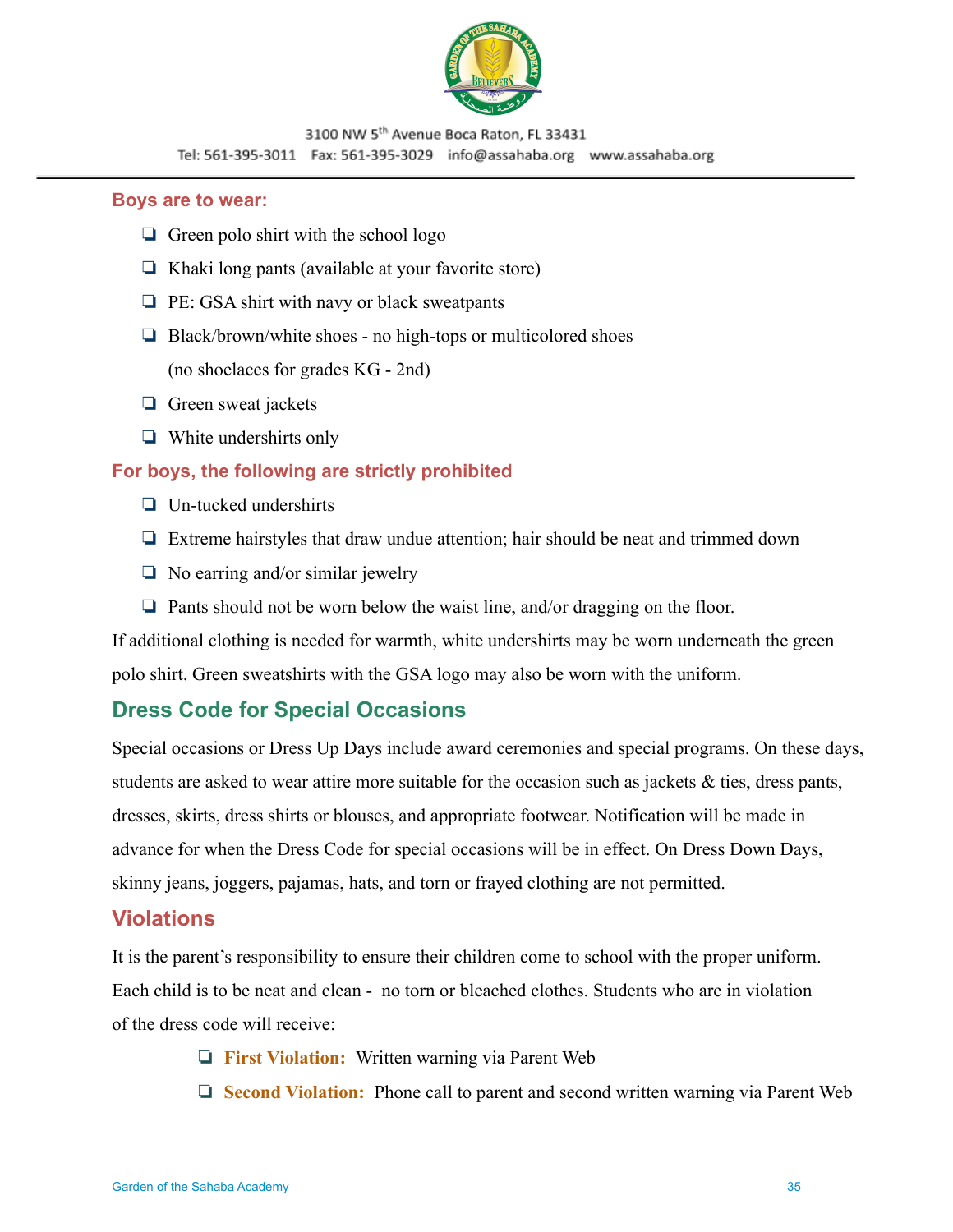

❏ **Third Violation:** We will call parents to pick up their child from school and bring him/her back with the school uniform / proper attire/removal of improper or inappropriate jewelry, hairstyle, etc.

#### **Uniform Fines**

If a student comes to school without the proper school uniform, a note from a parent should accompany the child. Lack of an acceptable reason for a violation will result in a fine. The fines will start at \$4 and will increase by \$2 increments with the number of offenses. Please note that Uniform Warnings will only be given the first week of school and fines will start the second week of school.

# **Bus Riding**

<span id="page-35-0"></span>It is a privilege for students to ride the GSA school bus. The right of a student to ride the school bus is contingent upon their continuous observance of safety rules, established regulations, and acceptable behavior. The school may assign a staff member to be in charge of the bus and he/she will be responsible for implementing the school bus policy.

## <span id="page-35-1"></span>**Rules and Regulations**

The following rules of conduct are to be observed by students who ride the school bus:

- ❏ To prevent possible injuries, students must remain seated in their assigned seats while the bus is in motion. Students are not permitted to move around the bus.
- ❏ The driver of the bus will not wait for more than 5 minutes for any student.
- ❏ Students must use only the front door to enter and exit the bus except in an emergency. Tampering with emergency doors, windows or equipment is prohibited.
- ❏ Students must not block the stairwell; this area is to remain clear in case of emergency.
- ❏ To prevent possible injuries to students and others, students must not extend any part of the body or other objects out through the bus windows.
- ❏ Harassment, physical assault, bullying, kicking, spitting, pushing, discriminatory comments, profanity, obscene gestures or any abusive form of verbal language or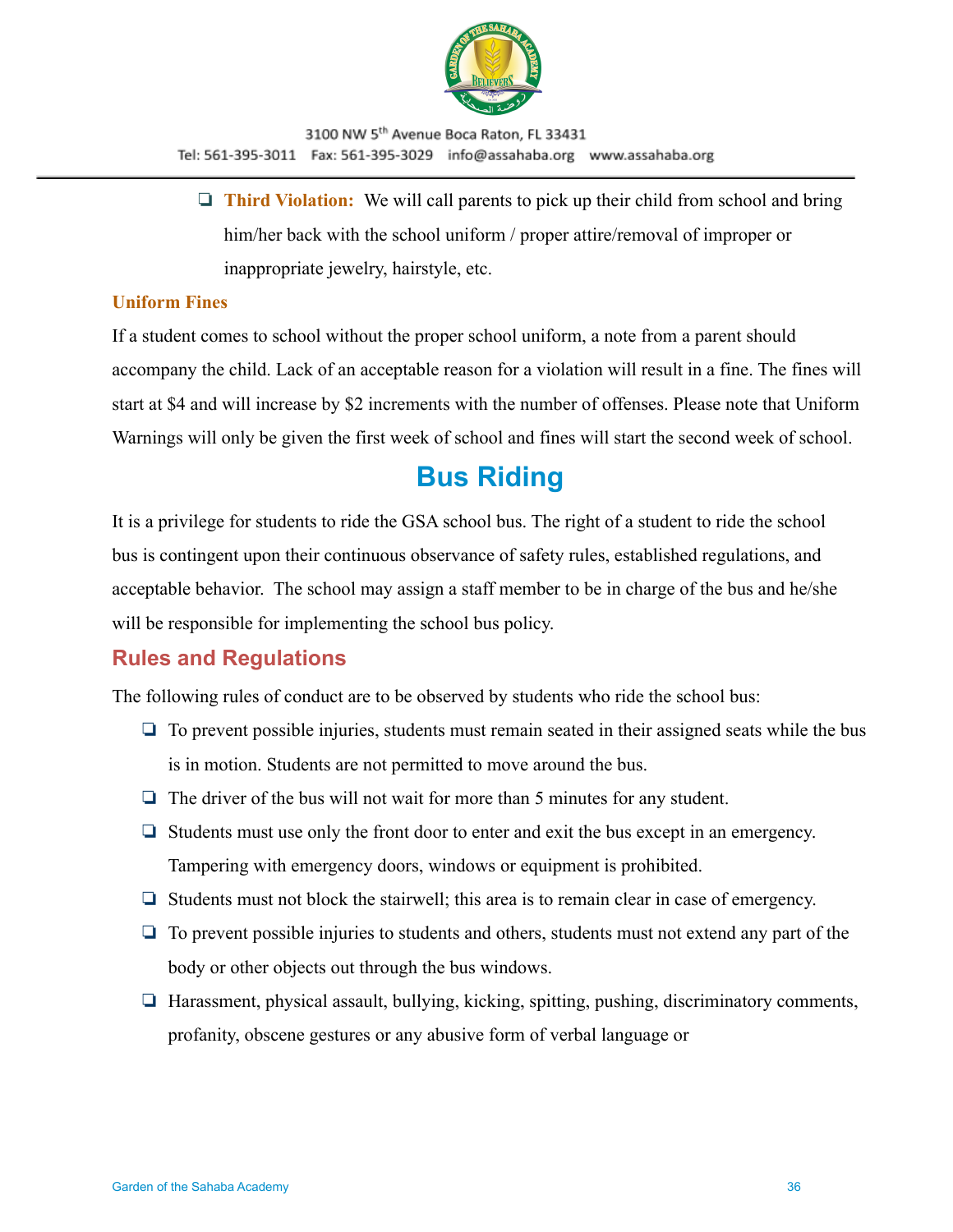

physical conduct towards the staff member, driver, other students or any other persons on or off the bus is Haram & prohibited.

- ❏ Usage of mobile phones is strictly prohibited.
- ❏ Possession of weapons such as guns, knives, chains, sticks or any other dangerous items including laser pointers that can inflict injury are strictly prohibited and illegal. Such items are subject to immediate confiscation.
- ❏ Throwing objects or shooting items inside the bus or out the windows is hazardous and prohibited. Any such objects or items are subject to immediate confiscation.
- ❏ Eating or drinking is not allowed on the bus.
- ❏ Littering, spilling, vandalism, or destruction of school buses or any part of it is prohibited.
- ❏ Parents may not ride the school bus. Drivers are instructed not to let unauthorized adults on the bus. This is for the protection of all students.

#### <span id="page-36-0"></span>**Compliance and Violations**

The school requires that parents review the bus rules and regulations with their bus-riding children so that they adhere to and comply with all rules and regulations. Any violation in any form of any of the above-mentioned articles or any other unmentioned articles (as determined by the school administration) may result in suspension or revocation of the student's riding privilege. Parents may be held financially liable for the cost of repairing any sustained damages to the school bus.

#### **Suspension Penalties**

If an infraction was not resolved by the bus driver or chaperone, the student will be referred to the principal:

❏ FIRST CITATION:

WRITTEN WARNING TO THE PARENTS

❏ SECOND CITATION:

SUSPENSION OF BUS RIDING FOR ONE DAY OR MORE

❏ THIRD CITATION: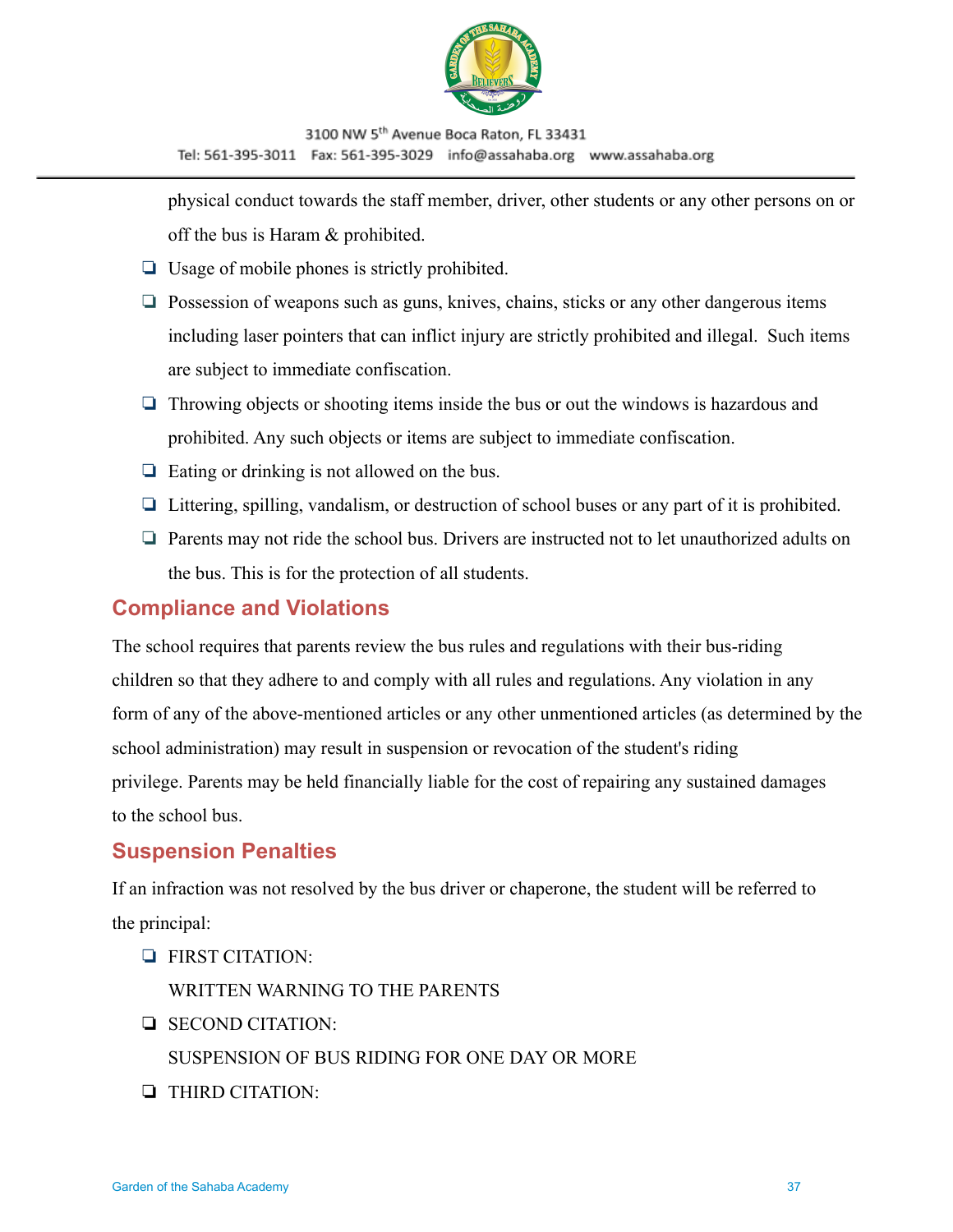

#### SUSPENSION OF BUS RIDING FOR REMAINDER OF SCHOOL YEAR

# **Discipline Policy**

<span id="page-37-0"></span>The Prophet (PBUH) said, "Righteous is good morality, and wrongdoing is that which waivers in your soul and which you dislike people finding out about", narrated by Muslim.

# **Rationale**

In order to create the best, possible learning environment that is safe and conducive to learning based on Islamic teaching derived from the Quran and Sunnah of the Prophet (PBUH), guidelines of acceptable behavior in the classroom and on school grounds are to be followed consistently. Each teacher will set classroom rules. These disciplinary procedures and consequences will help the students realize their responsibility to behave appropriately. Insha Allah, this system will allow students to make appropriate choices, which will, in turn, ensure the proper Islamic environment in the classroom. The students will be either rewarded or penalized for their behavior. Teachers will handle discipline issues in their classrooms. In cases where students cause excessive classroom disruption, engage in acts of bullying and/or fighting, harm others, or use profanity, they will be referred to the Principal for disciplinary actions. Please ask your child each day about his/her behavior. Insha Allah, these disciplinary procedures will help your child assume responsibility for his/her own conduct.

Parents and students are responsible for reading the Discipline Policy and Handbook for a clear understanding of the School's expectations for student behavior.

#### **THE GSA DISCIPLINE POLICY APPLIES IN THE FOLLOWING SITUATIONS:**

- ❏ During the regular school hours
- ❏ On the school bus or other transportation sanctioned by the School.
- ❏ During School sponsored events.
- ❏ During events and activities associated with the School
- ❏ During Salah and while in the Masjid.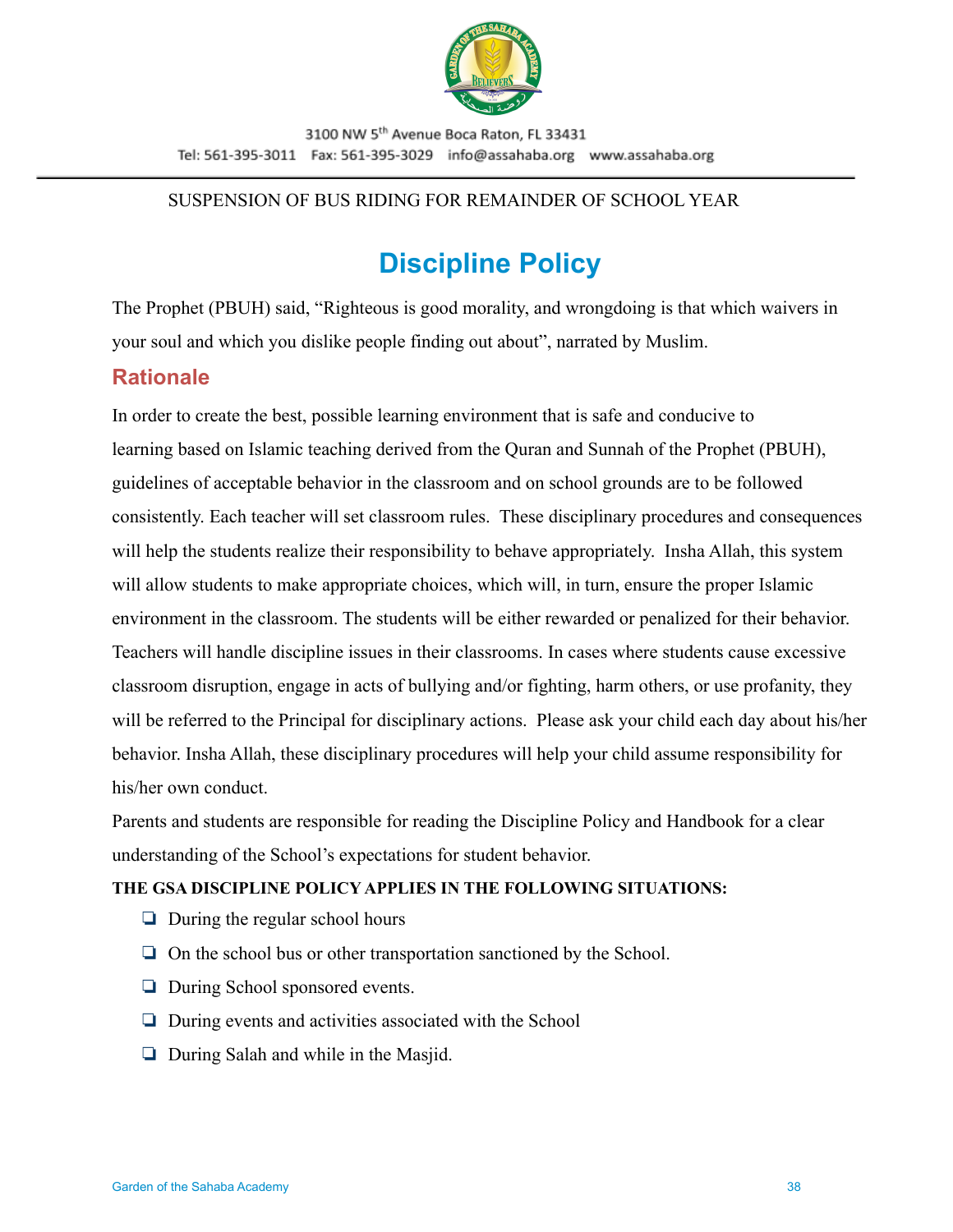

Additionally, the administration is authorized to take disciplinary action when a student's misconduct away from School has a detrimental effect on the other students or on the orderly educational process.

**Students should try their best to be conscious of Allah (SWT), be respectful, behave safely and appropriately, and be prepared to learn.**

#### **In the Classroom, a student should:**

- ❏ Be a good listener.
- ❏ Think before speaking.
- ❏ Keep a neat and clean desk.
- ❏ Show care for all property.
- ❏ Avoid disturbing others in your class or in other classes.
- ❏ Leave everything in order at the end of the day.
- ❏ Use best manners at all times.
- ❏ Greet your teachers and classmates with "Assalamu Alaikum."

#### **In the Halls, a student should:**

- $\Box$  Always keep to the right when moving in the halls.
- ❏ Walk (not run) in the hallways.
- ❏ Avoid crowding others while in line. Keep your voice at a whisper.
- ❏ Greet your teachers and classmates with "Assalamu Alaikum."

#### **At Lunch, a student should:**

- ❏ Practice proper mealtime manners at all times.
- ❏ The lunch area is an extension of the classroom, rules apply.
- ❏ Maintain a speaking voice while in conversation (no shouting).
- ❏ Each student is responsible for leaving tables and the ground area clean.
- ❏ Eat with your right hand.
- ❏ Say, "BismIllah" before you eat.
- ❏ Say, "Alhamdu Allah" after you eat.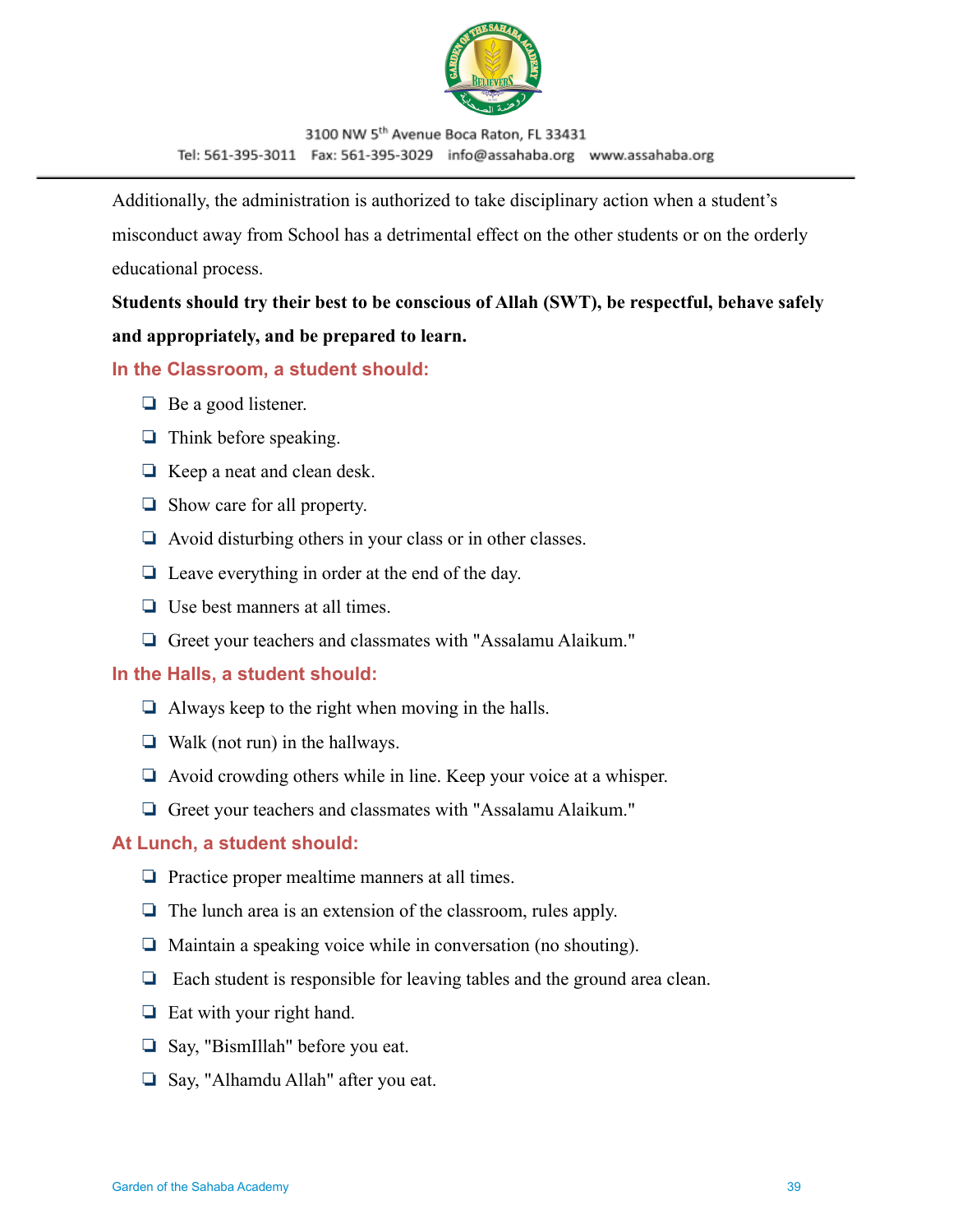

#### **On the Playground, a student should:**

- ❏ Students must follow playground rules.
- ❏ Students should share and take turns in using all playground equipment.
- ❏ Any student who incites, encourages, promotes or participates in a fight while at School, or at school-sponsored activity, shall be subject to disciplinary action.

#### **In the Masjid, a student should:**

- ❏ Make du'aa as you enter.
- ❏ Perform tahiyatul masjid
- $\Box$  Avoid disturbing others, there is no talking.
- ❏ Use your best manners at all times.
- ❏ Pay attention and follow Salah properly.
- ❏ Stop talking when you hear the Adhan. In a low voice, repeat the Adhan after each call.
- ❏ Repeat the du'a for Adhan, after the Adhan is completed.
- ❏ Say dhikr after Salat and wait to be dismissed.

#### **During Ablution (wudu), a student should:**

- ❏ Take turns.
- ❏ Keep the area clean and dry, do not waste water.

#### **In the Restroom, a student should:**

- ❏ Keep it clean and dry
- ❏ Finish quickly

#### <span id="page-39-0"></span>**Discipline Plan**

We believe that together, we will promote an academically, physically, socially and emotionally safe environment in which every individual accepts personal responsibility for making a positive contribution to the harmony and welfare of the school as a whole.

#### **As students, we will…**

❏ Show courtesy, trust, caring, respect and fairness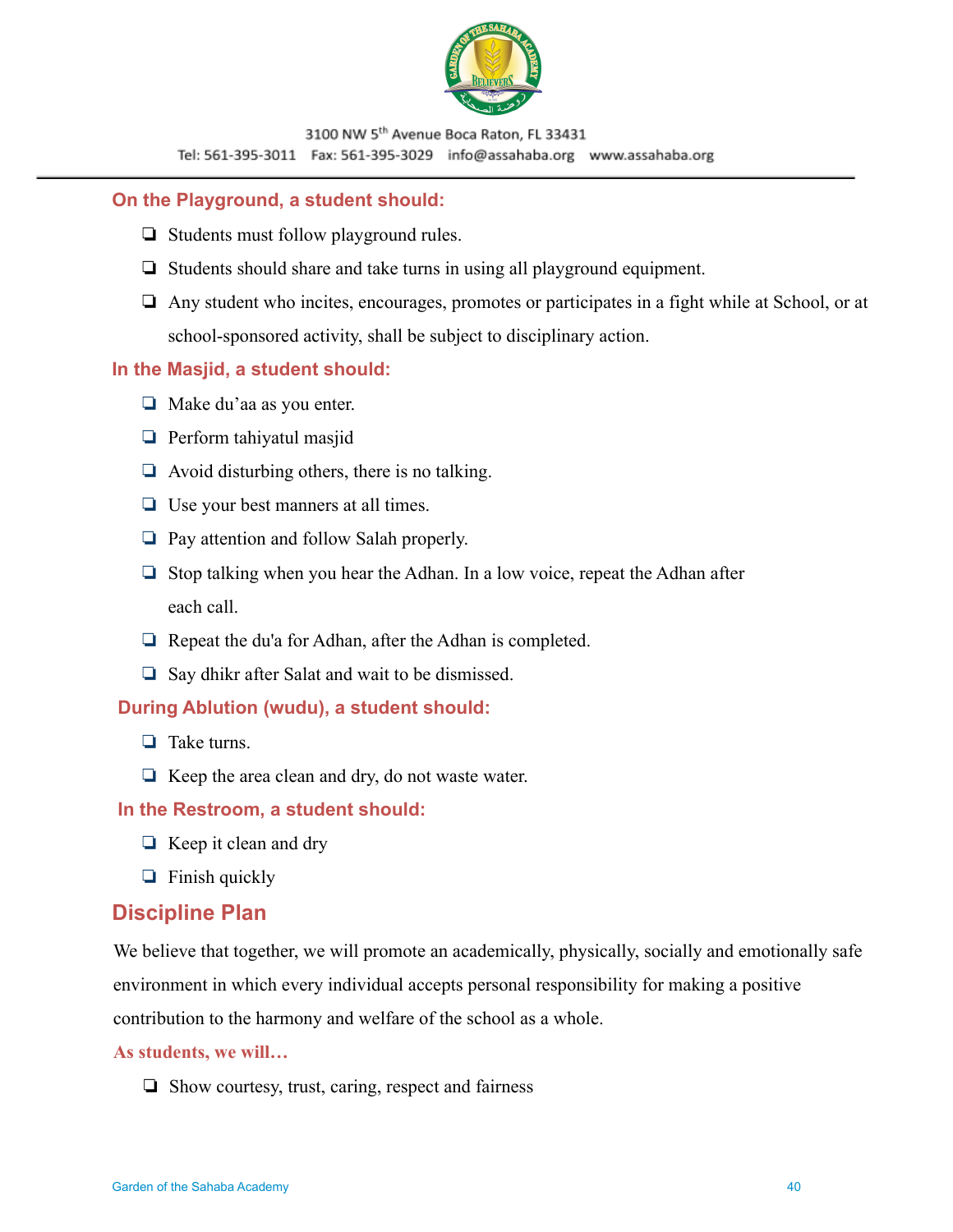

- $\Box$  Abide by the guiding principles
- ❏ Uphold the school standards
- $\Box$  Accept responsibility for decisions and actions

#### **As parents, we will…**

- ❏ Model courtesy, trust, caring, and respect
- ❏ Support our student(s) in being in school, ready to learn.
- ❏ Participate actively as members of the school community
- ❏ Be informed about school policies and events
- ❏ Work as partners with the staff in the problem solving processes
- ❏ Hold high expectations for our children's productive, responsible behavior.

#### **As teachers, we will…**

- ❏ Maintain professionalism as we model courtesy, trust, caring, respect and fairness.
- ❏ Provide a well-organized instructional period and engaging work to facilitate good study habits and independence.
- ❏ Properly supervise students at all times.
- ❏ Be primarily responsible for managing discipline in our classrooms.
- ❏ Maintain high expectations for productive, responsible behavior.
- ❏ Set responsible and reasonable limits, make fair judgments, and follow through with appropriate procedures for rewards and/or consequences for behavior.
- ❏ Cooperate with students, parents, and administration in a positive problem solving process.
- ❏ Facilitate home-school communication and parent participation in problem solving.
- ❏ Refer students to the appropriate support staff after appropriate measures to manage disruptive behavior have been unsuccessful.

#### **As the principal, I will…**

- ❏ Facilitate collaborative development of school-wide procedures and programs that promote a safe, respectful learning environment.
- ❏ Maintain professionalism as I model courtesy, caring, respect, and fairness.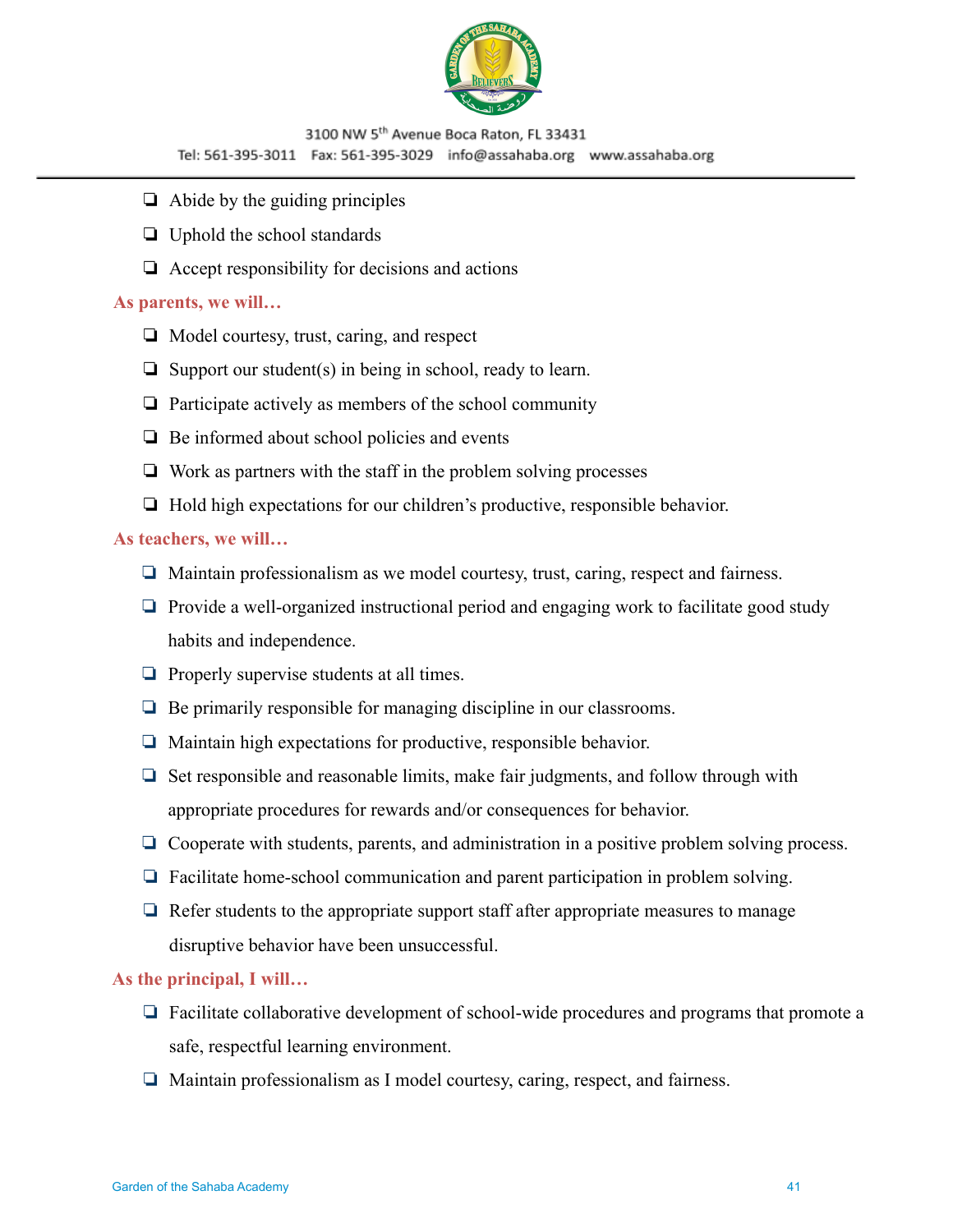

- ❏ Provide support for the staff in the implementation of the disciple plan.
- ❏ Provide strong, positive leadership in the development, implementation and evaluation of the GSA Code of Conduct.
- ❏ Provide leadership in maintaining a healthy, safe, productive and content environment.

#### <span id="page-41-0"></span>**GSA Elementary Level Consequences**

In the classroom, consequences for unproductive behavior will include a variety of actions depending on the behavior and the circumstances. At times, certain behaviors will only require a warning and/or other classroom-interventions that are the natural consequence for the specific behavior. For example, if an assignment is not completed, the child may be asked to finish the work during playtime; or if a student is disruptive, his/her seat may be moved to a place where the disruption is no longer possible.

If the problem continues, the teacher may hold a conference with the parent, the child, and the principal to construct a contract that outlines the behavior to be improved and rewards and consequences for changing or continuing.

Unsafe or disrespectful behavior must be taken seriously. It is important to remember that there is no one right way to address this type of behavior in that the circumstances, frequency, complexity, and special needs are all considerations when determining appropriate consequences. The following guide provides a starting point for determining a suitable strategy to extinguish unwanted behavior, encourage appropriate social conduct, and provide an appropriate consequence.

#### **Consequences for misbehavior may include the following:**

- ❏ Warning
- ❏ Students will be assigned a "Quiet time" to sit and think about the situation and/or find alternative solutions.
- ❏ Students are redirected to another activity.
- ❏ Student-teacher conference.
- ❏ Students receive a written discipline notice from the teacher or principal.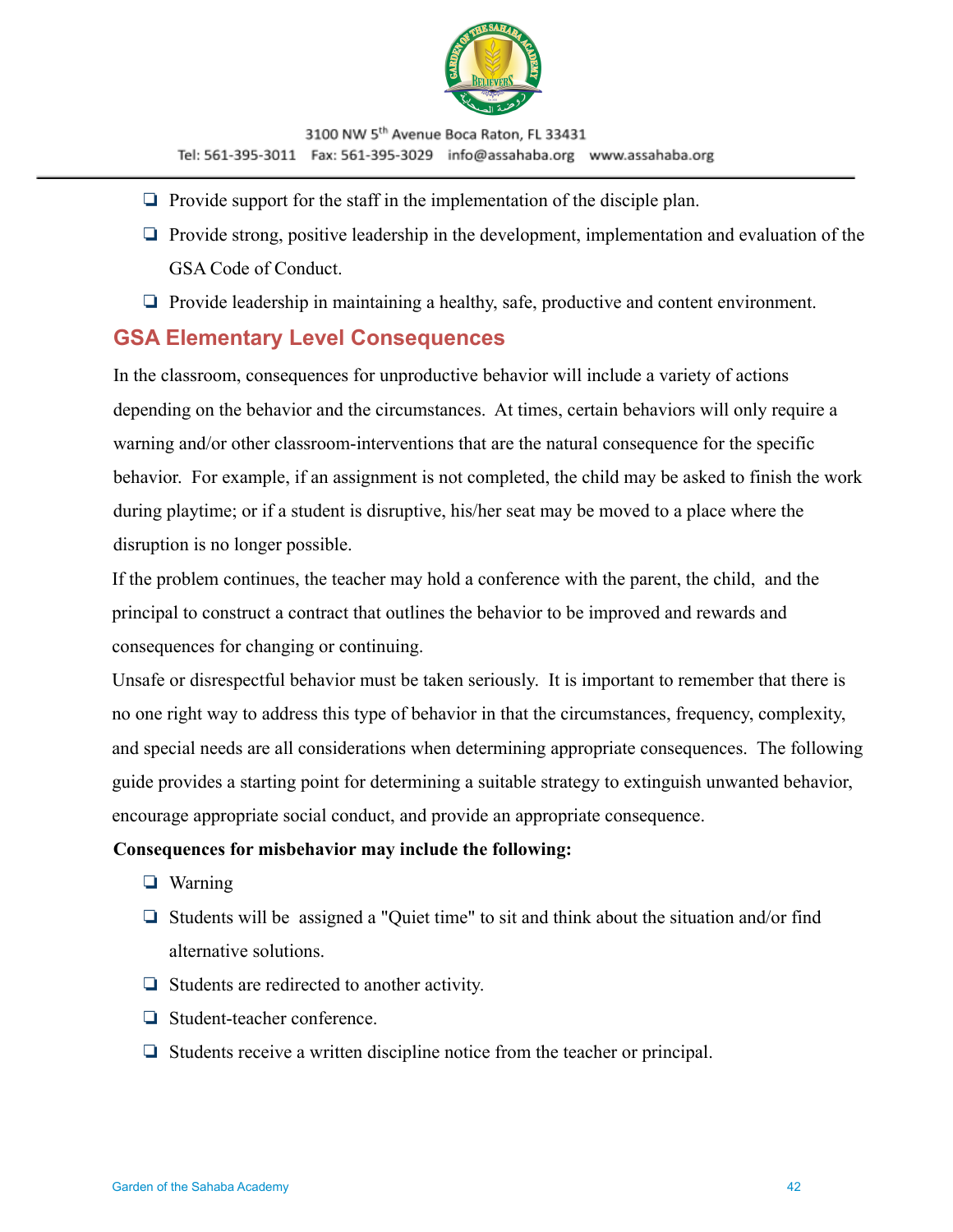

- ❏ Students will complete (in writing) a "Think Time" sheet to describe the situation and reflect on future appropriate behavior choices.
- ❏ Students will write an apology note or verbal apology to students or staff members involved.
- ❏ A discipline notice is sent home to be signed by the parent and returned to school.
- ❏ A phone contact with a parent by teacher or principal.
- ❏ Conference with the principal
- ❏ Conference with the student, parent, teacher and principal
- ❏ In-house, short or long term suspension
- ❏ For repeated hostile or threatening behaviors (unresponsive to prior disciplinary measures), the student will receive a 3 day at home suspension to begin immediately from the time of the occurrence.
- ❏ For fighting, the student will receive a 3 day at home suspension to begin immediately from the time of the occurrence.
- $\Box$  The parent(s) of any student who has received a 3 day at home suspension will have to meet with the proper school personnel prior to the child returning to school.

## <span id="page-42-0"></span>**DUE PROCESS RIGHTS**

Any student whose conduct may warrant suspension or expulsion will be provided the following due process.

### <span id="page-42-1"></span>**Students**

- ❏ A notification of the violation.
- ❏ An opportunity to present his/her side of the story to the appropriate School personnel.

### <span id="page-42-2"></span>**Parents**

- ❏ A notification of the violation and the consequence decided by the School.
- ❏ Twenty-four hour notice to meet in person with the proper School personnel for a fair and impartial conference, unless the student's behavior is so disruptive or detrimental that he/she cannot complete the school day.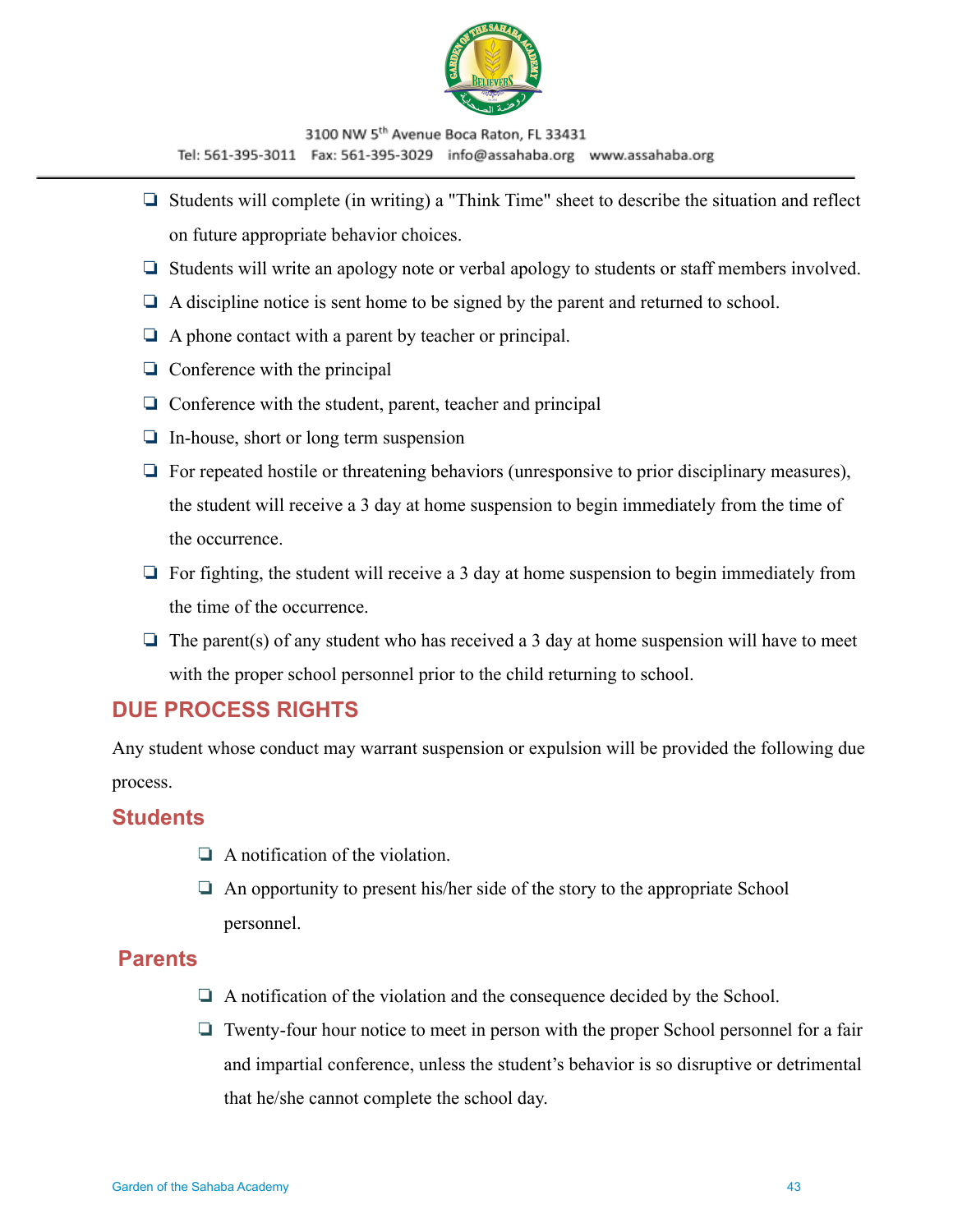

## <span id="page-43-0"></span>**Homework**

The elementary school team is dedicated to excellence in our school, ourselves, and in our students. In order to achieve excellence, we believe that we must expect it from our students everyday. Students in Elementary School will have homework in Math, Reading, and Quran everyday. They could receive homework from any of their remaining classes as well.

Students should expect frequent assessments. Many teachers will give weekly quizzes in which students should know to be prepared for. Also, 'pop' quizzes will be given to ensure students are reviewing their class materials daily. 'Pop' quizzes are impromptu assessments given without prior notification. An assessment will be given after each completed unit or chapter.

# <span id="page-43-1"></span>**Missing Assignment Policy**

Any students that miss an assignment, quiz, or test due to an absence will be allowed to make up the work missed. The teacher will make sure that the student receives the missed assignments. The teacher will give the student ample time to complete the work.

# <span id="page-43-2"></span>**Google Classroom**

#### **Expectations of Students**

- Students will log in to each class ON TIME; a late log-in is still a tardy tracked in SIS.
- Students will attend assigned classes every day that school is in session during the scheduled time.
- Students will be expected to participate in "live" daily lessons a minimum of 5-6 hours with their teachers at specific times.
- During class, students will adhere to the Student discipline policy as defined in the Parent/Student Handbook.
- Students will have on-demand access to E-textbooks, training content, troubleshooting, and technology support.
- Students will be provided with multiple communication channels to school counselors and teachers.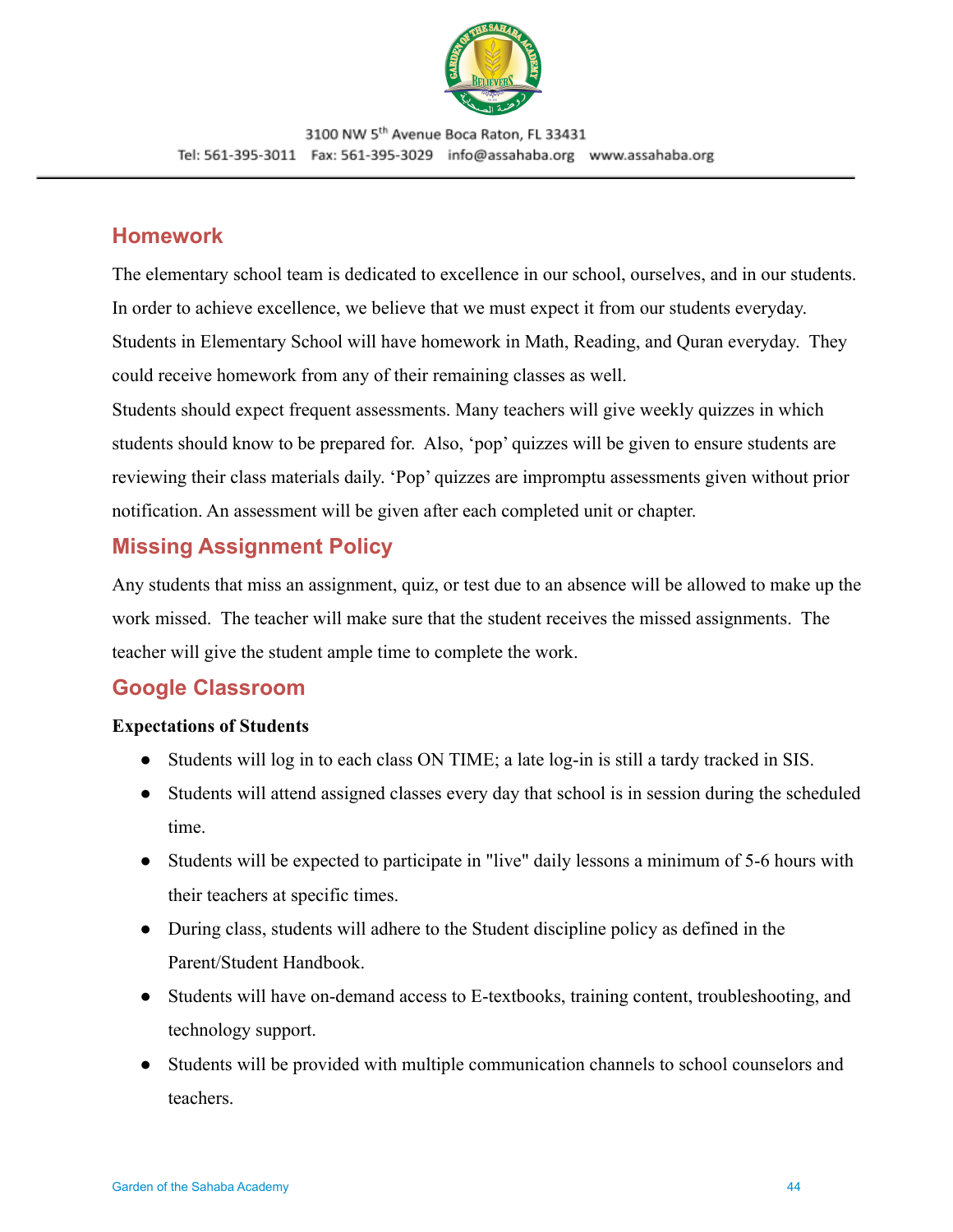

- Students will have a minimum of twenty-four (24) hours to complete any assignments.
- Students with an excused absence will have a chance to take the make-up test or quiz.
- Students will be in GSA uniform during class times.
- Girls 4th grade  $&$  up must be in the uniform/hijab.
- Students will adhere to the GSA "Netiquette" policy.

#### **Expectations of Parents/Guardians**

- Parents will ensure their child/children log in punctually each day, for each class.
- Parents will ensure to send an email to the home room teacher if their child/children are sick or unable to attend classes due to doctor's/dentist appointments at least one day in advance or in case of emergency the next day.
- Parents will ensure their child/children attend classes with all required resources including Chromebooks, notebooks etc.
- Parents will ensure their child/children are completing and turning in assignments on time.
- Parents will have technical support available by calling the GSA IT Admin team.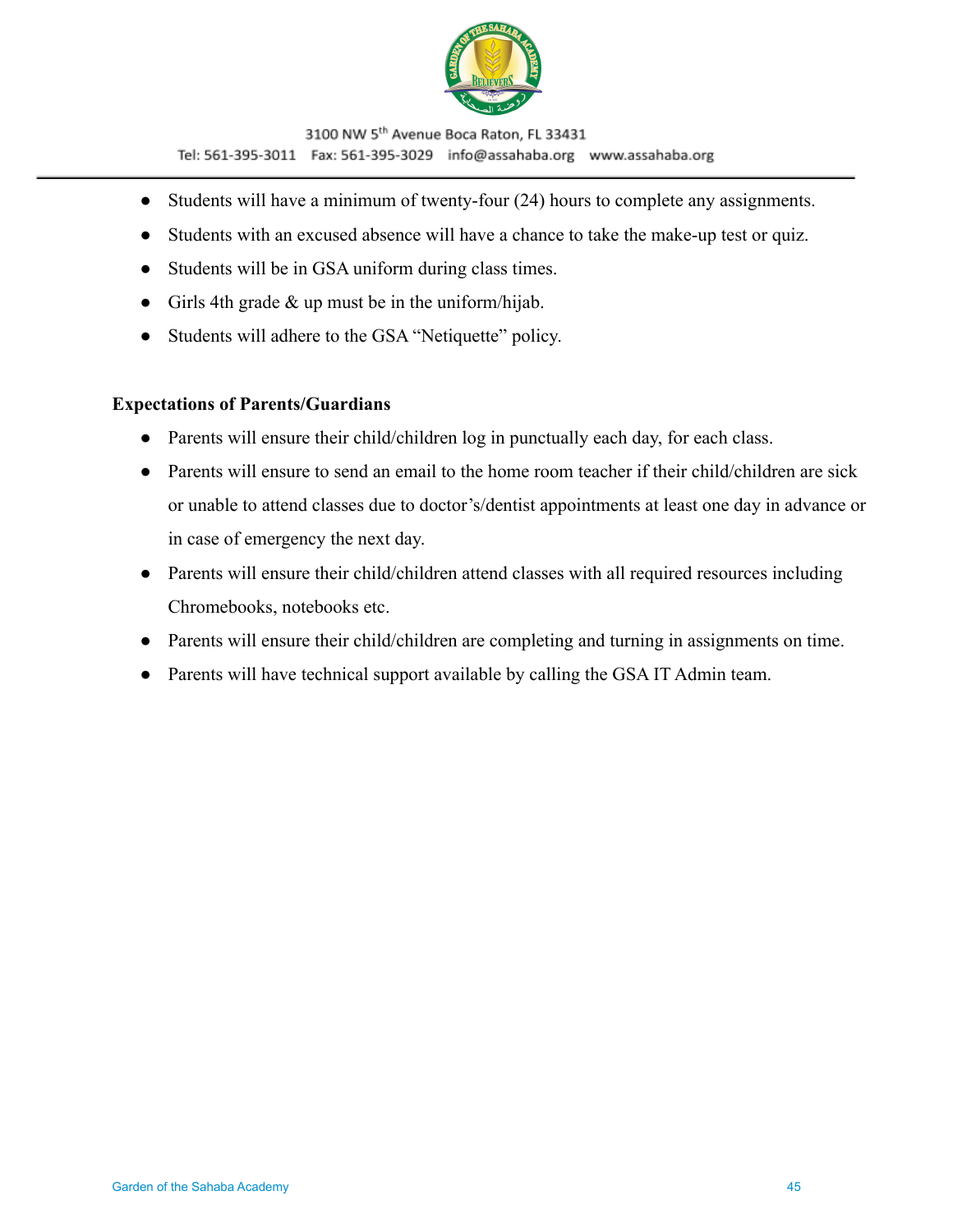

# **Health & Security**

## <span id="page-45-1"></span><span id="page-45-0"></span>**General**

The health and safety of every student is a major concern to us all. GSA has a functioning clinic which is staffed by a Registered Nurse (RN). Staff members trained in CPR and First Aid, and who have received additional child-specific training by the RN, can assist with certain health-related duties such as administering first aid and medications.

Our ability to care for any student at GSA is dependent upon parents providing us with any information, of significance, related to their child's health and well-being. Parents should notify the school's office and/or school nurse if their child has any allergies, chronic medical conditions, recent injuries or hospitalizations.

# <span id="page-45-2"></span>**Emergency Contact**

Parents are required to complete an emergency contact form for their child(ren) each school year. It is imperative that any changes in address, telephone number(s), doctor or emergency contact person be reported immediately to the school's office to ensure that contact can be made in the event of illness, accident, injury, incident, or emergency dismissal of school.

## <span id="page-45-3"></span>**Child Abuse and Neglect**

Under Florida law, Statute 415.504, anyone who suspects a child may be abused or neglected is required to report it to the Department of Children and Families (DCF). Any teacher or school employee who has reasonable cause to suspect that a child has been subjected to abuse or neglect shall immediately notify the DCF by calling the nationwide number (1-800-99-ABUSE). Anyone who knows, or suspects, and fails to report a child's abuse or knowingly prevents someone from reporting, or makes a false report is guilty of a second-degree misdemeanor.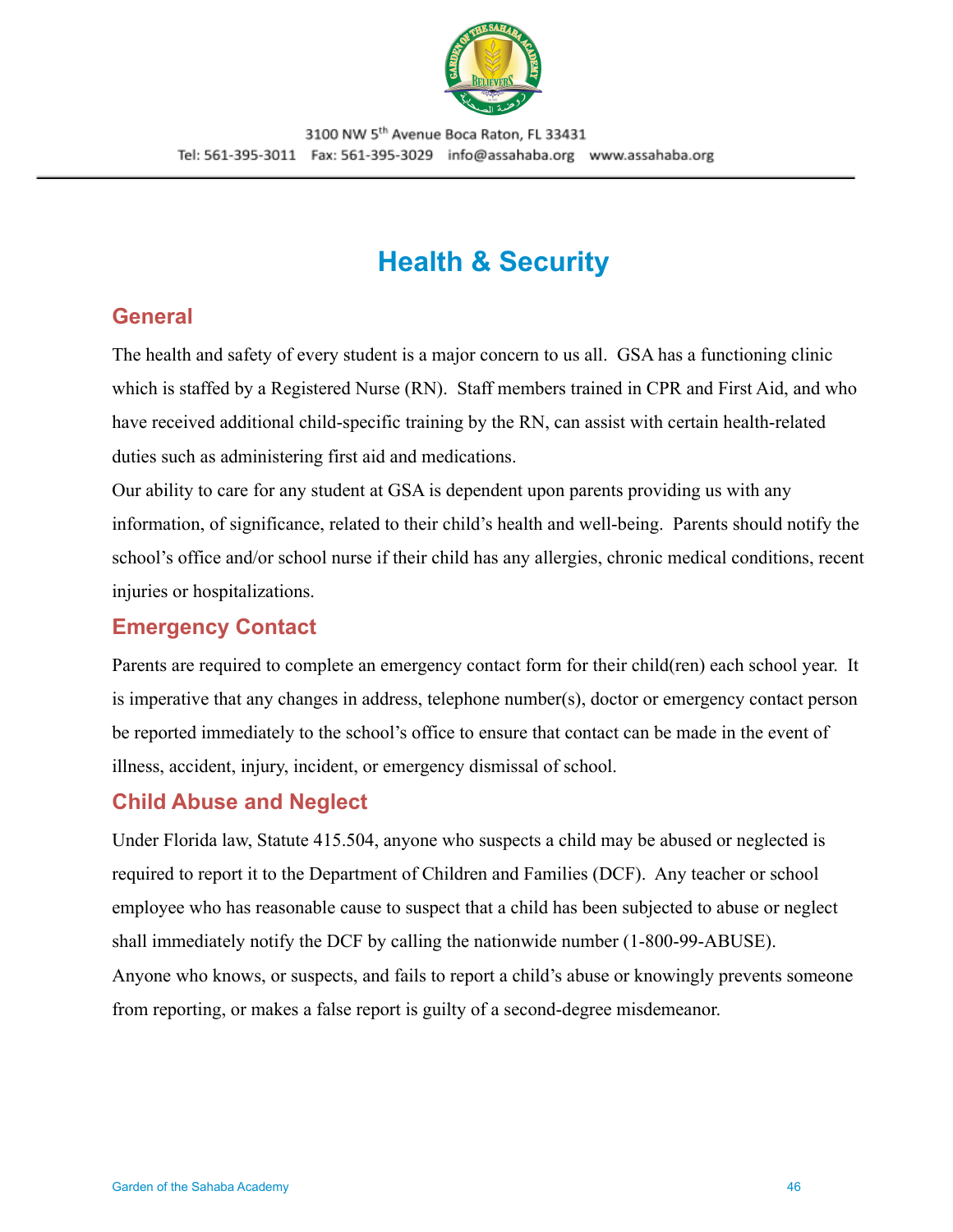

### <span id="page-46-0"></span>**Administration of Medication at School**

Prescribed and over-the-counter medications **CAN NOT BE ADMINISTERED** without a signed Physician's Authorization for Medication form on file. A Physician's Authorization Form is required each school year and for any changes to the current order during the school year. The form should contain the name of the student, the name and signature of the prescriber, the name of the medication, diagnosis, directions for use, whether the student can administer and self-carry the medication, and the parent's signature/consent.

All medications must be delivered to the school by an adult. Once received, a medication count and co-signature for receipt of the medication will be required. Prescribed medications must be in its original container with a pharmacy label, not expired and matching the current physician's order. Over-the-counter medications must be in the original unopened container, not expired and labeled with the child's name.

#### <span id="page-46-1"></span>**MEDICINE DISPENSING PROCEDURES**

The Registered Nurse or staff members (who have received medication administration training by the RN) may administer prescribed and over-the-counter medication(s) to students. The staff member administering the medication will ensure that the following "six rights" of medication administration is maintained:

- ❏ Right student
- ❏ Right medication
- ❏ Right dosage
- ❏ Right time
- ❏ Right route
- ❏ Right documentation

If a medication is to be administered on field trips, or during before/after school activities, the same guidelines will be followed.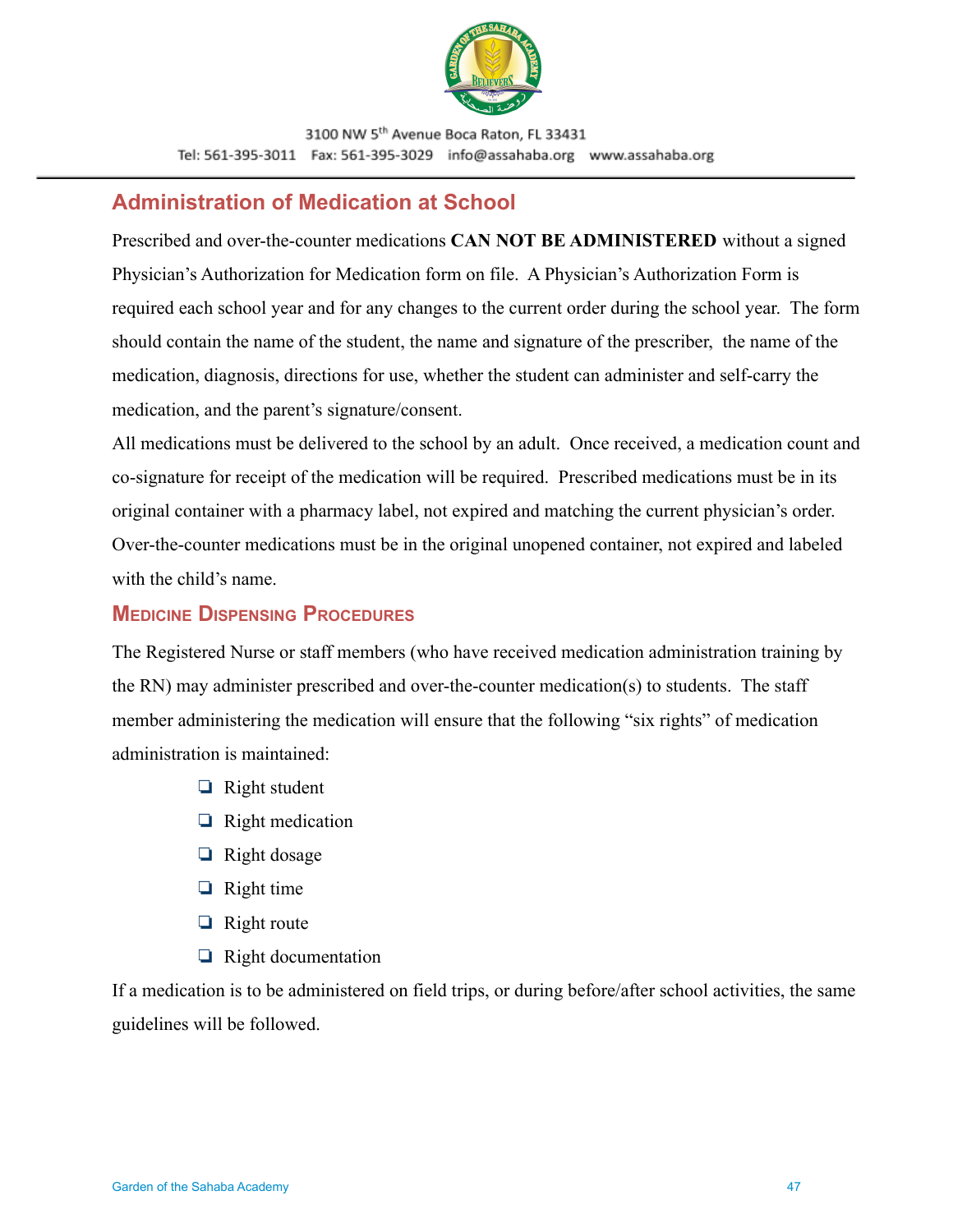

## <span id="page-47-0"></span>**Illness or injury at school**

If a student becomes ill or injured during the school day, he/she must let the teacher know and get permission to see the School Nurse or School Secretary. Minor injuries will be treated accordingly and the student will return to his or her class. If the illness or injury is serious, 911 will be called. In either situation, the parent(s) will be notified. The principal will also be notified in the event of a serious illness or injury.

Parents will be asked to pick up their child if the following symptoms are present:

- ❏ Fever student may return when fever-free for 24 hours WITHOUT the use of fever-reducing medicine
- ❏ Diarrhea student may return 48 hours after last episode
- ❏ Vomiting student may return 48 hours after last episode
- ❏ Symptoms of communicable disease (heavy green discharge, reddened eyes, sore throat, rash) - student may return after clearance given by healthcare provider
- ❏ Abdominal pain
- ❏ Unusually lethargic behavior
- ❏ Presence of head lice or nits

If an ill student remains beyond one hour after the parent is called to pick him/her up, a \$7 late pick-up fee will be charged for every 15 minute period that transpires.

If a seriously ill child is not picked up promptly, emergency procedures will be put into effect.

## <span id="page-47-1"></span>**Doctor's Authorization to Return to School**

A doctor's note is required for a child to return to school after 3 days of any illness.

A doctor's note will also be required under the following circumstances:

- ❏ For any child returning to school after contracting any one of the reportable communicable diseases (the note must indicate that the child is not contagious and may return to school).
- ❏ For a child returning to school after contracting any communicable disease requiring medical treatment.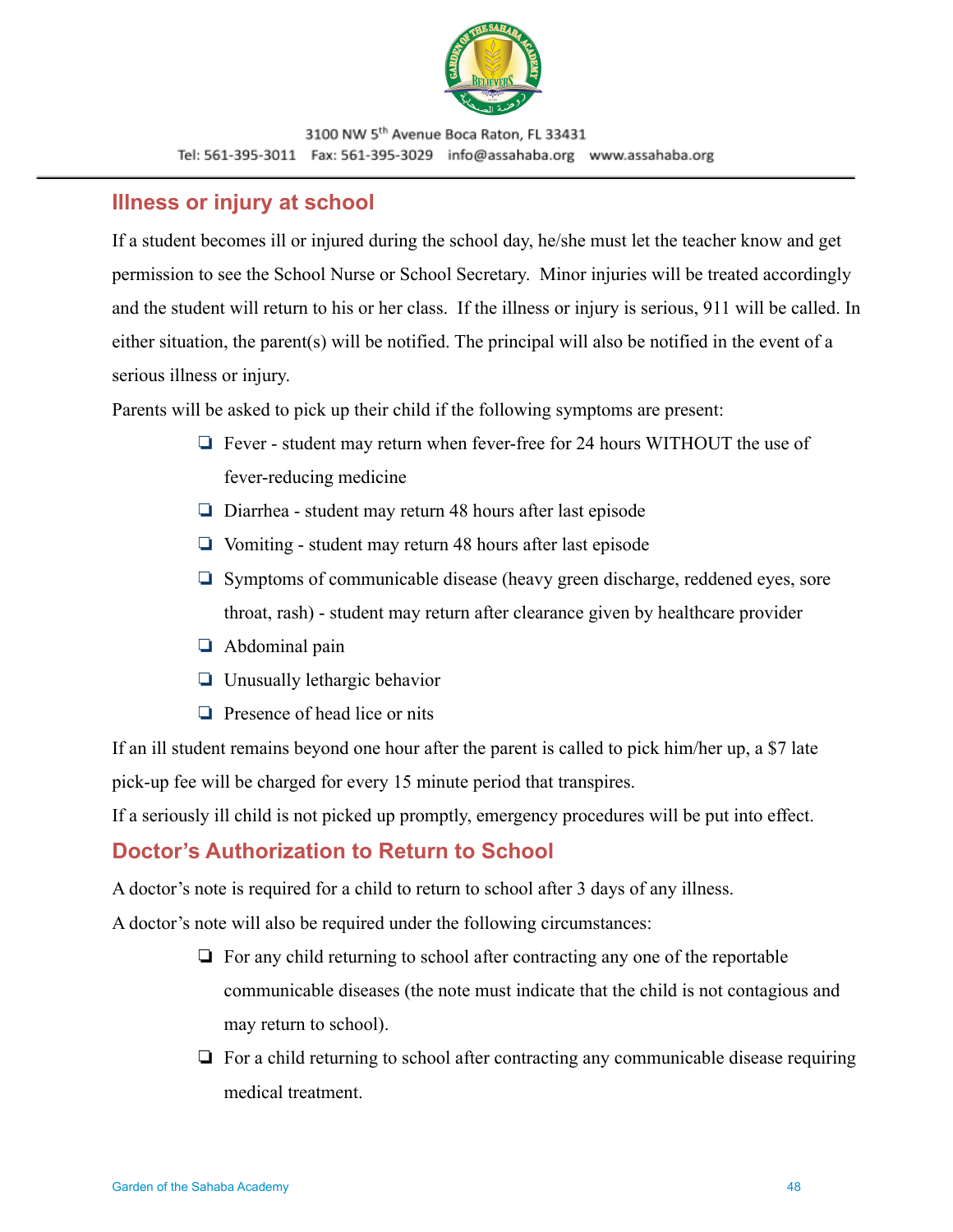

❏ For a child who has been sent home with diarrhea/vomiting and wishes to return to school the next day.

Although a child has a doctor's note, the child must be physically able to participate in a group setting in order to return to school. The final decision rests with the school administrators.

## <span id="page-48-0"></span>**Medical Appointments**

Parents should make every effort to schedule medical and dental appointments on non-school days. If unable to do so, parents should notify the office the day before the scheduled appointment, if a student will be late, absent, or will have to be released early.

### <span id="page-48-1"></span>**Immunization**

Florida's school immunization law requires all students in public or non-public schools to have documentation of proper immunization or exemption to attend school. All students, prior to their first day at GSA, are required to submit documentation of current immunizations (DH Form 680) or an exemption (DH Form 681). All immunizations are to be kept up to date or your child will not be permitted to attend school.

| <b>TYPE OF VACCINE</b>              | <b>DOSAGE</b>                                                                                                  |
|-------------------------------------|----------------------------------------------------------------------------------------------------------------|
| Diphtheria/Tetanus/Pertussis (DTaP) | 4 or 5 doses                                                                                                   |
| Polio Series (IPV/OPV)              | 4 or 5 doses                                                                                                   |
| Measles/Mumps/Rubella (MMR)         | 2 doses                                                                                                        |
| Haemophilus influenzae type b (Hib) | Varies (usually 3 or 4 doses)                                                                                  |
| <b>Hepatitis B Series</b>           | 3 doses                                                                                                        |
| Varicella                           | 2 doses (vaccine not required if there is a history of<br>varicella disease documented by healthcare provider) |
| Tetanus/Pertussis Booster (Tdap)    | 7th Grade                                                                                                      |

#### **IMMUNIZATION REQUIREMENTS**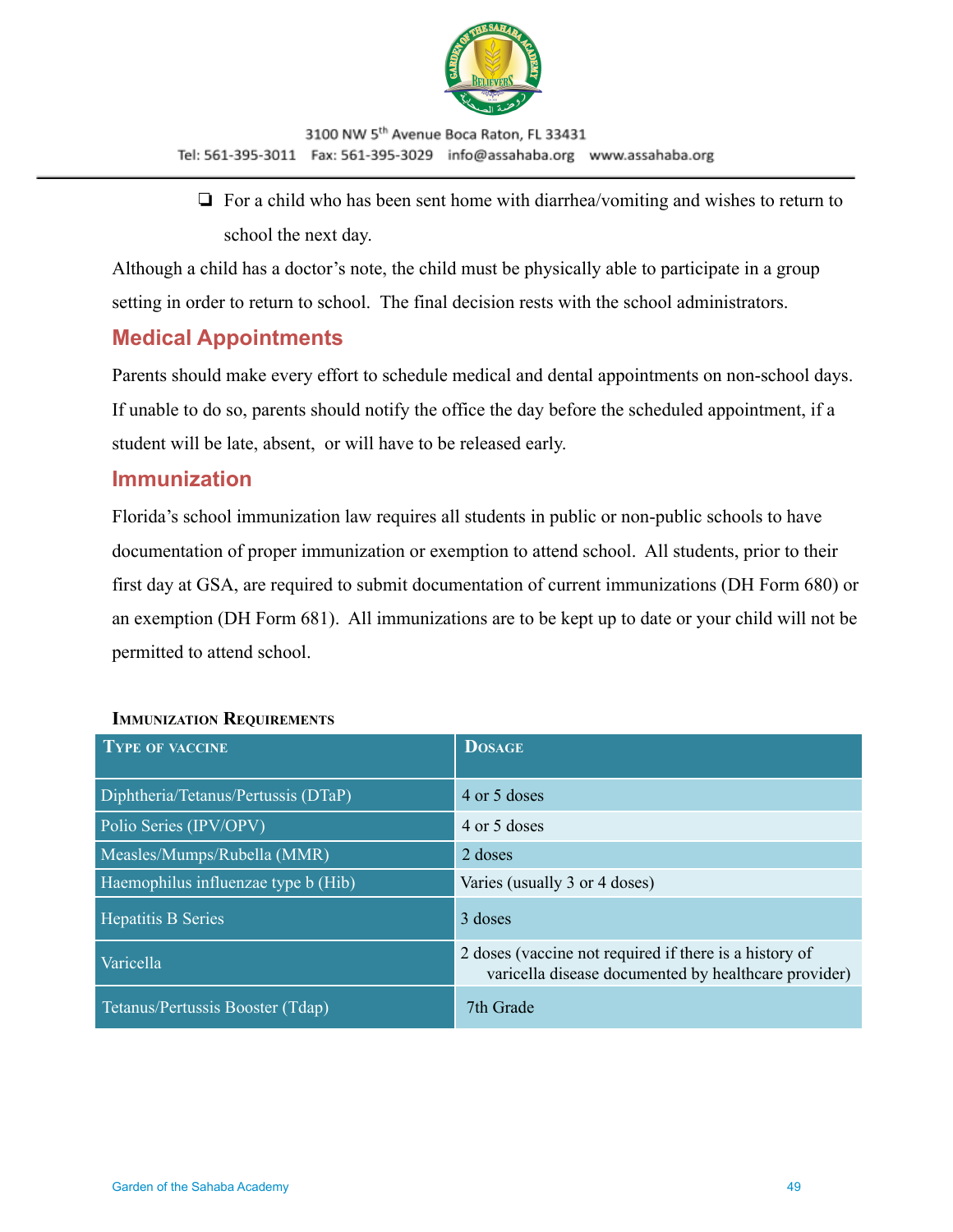

New students in Pre-K, Kindergarten, 7th grade or any other initial entry, are also required to present a certification of school entry health exam (DH Form 3040) performed within one year prior to enrollment.

## <span id="page-49-0"></span>**Communicable diseases**

The spread of certain infectious diseases can be reduced by excluding a person, known to be infectious, from contact with others who are at risk for catching the infection. The following is a list of communicable diseases and the recommended minimum periods of exclusion (if any) from school.

| <b>DISEASE</b>                         | <b>INCUBATION PERIOD</b>                                                           | <b>COMMUNICABILITY</b>                                                                                                                                      | <b>PERIOD OF EXCLUSION</b>                                                                                                                    |
|----------------------------------------|------------------------------------------------------------------------------------|-------------------------------------------------------------------------------------------------------------------------------------------------------------|-----------------------------------------------------------------------------------------------------------------------------------------------|
| <b>Chicken Pox</b>                     | 13-17 days                                                                         | 2 days before rash and not<br>more than 1 week before<br>the crop appears                                                                                   | Until all blisters have<br>dried (usually 5 days)                                                                                             |
| Coronavirus<br>$(COVID-19)$            | Up to 14 days<br>(median time of 4 - 5 days<br>from exposure to<br>symptoms onset) | 48 to 72 hours before starting<br>to experience symptoms<br>up to 10 days after<br>symptoms resolve (if<br>asymptomatic, 10 days<br>after testing positive) | Exclude for 5 days from<br>the onset of symptoms<br>or a positive test                                                                        |
| <b>Fifth Disease</b>                   | 4 - 12 days                                                                        | Before the rash appears                                                                                                                                     | No exclusion required                                                                                                                         |
| Hand, Foot,<br>Mouth<br><b>Disease</b> | $3 - 6$ days                                                                       | For days or weeks after the<br>symptoms go away                                                                                                             | Exclude until all blisters<br>are dry                                                                                                         |
| <b>Head Lice</b>                       | $7-10$ days                                                                        | Until lice $&$ eggs are<br>destroyed                                                                                                                        | Until appropriate treatment<br>has commenced                                                                                                  |
| Hepatitis A                            | 28-30 days                                                                         | Weeks before; 2 weeks after<br>symptoms appear                                                                                                              | Exclude until a medical<br>certificate of recovery<br>is received, and until at<br>least 7 days after the<br>onset of jaundice or<br>illness. |
| Hepatitis B                            | 60-90 days                                                                         | Several weeks before<br>symptoms until blood is no<br>longer positive                                                                                       | No exclusion required                                                                                                                         |
| Herpes Simplex                         | $2-12$ days                                                                        | While lesions are present                                                                                                                                   | No exclusion required                                                                                                                         |
| <b>Herpes Zoster</b>                   | 13-17 days                                                                         | 1 - 2 days before rash, not<br>more than 1 week after<br>lesions appear                                                                                     | Until 1 week after lesions<br>erupt & all lesions<br>have crusted                                                                             |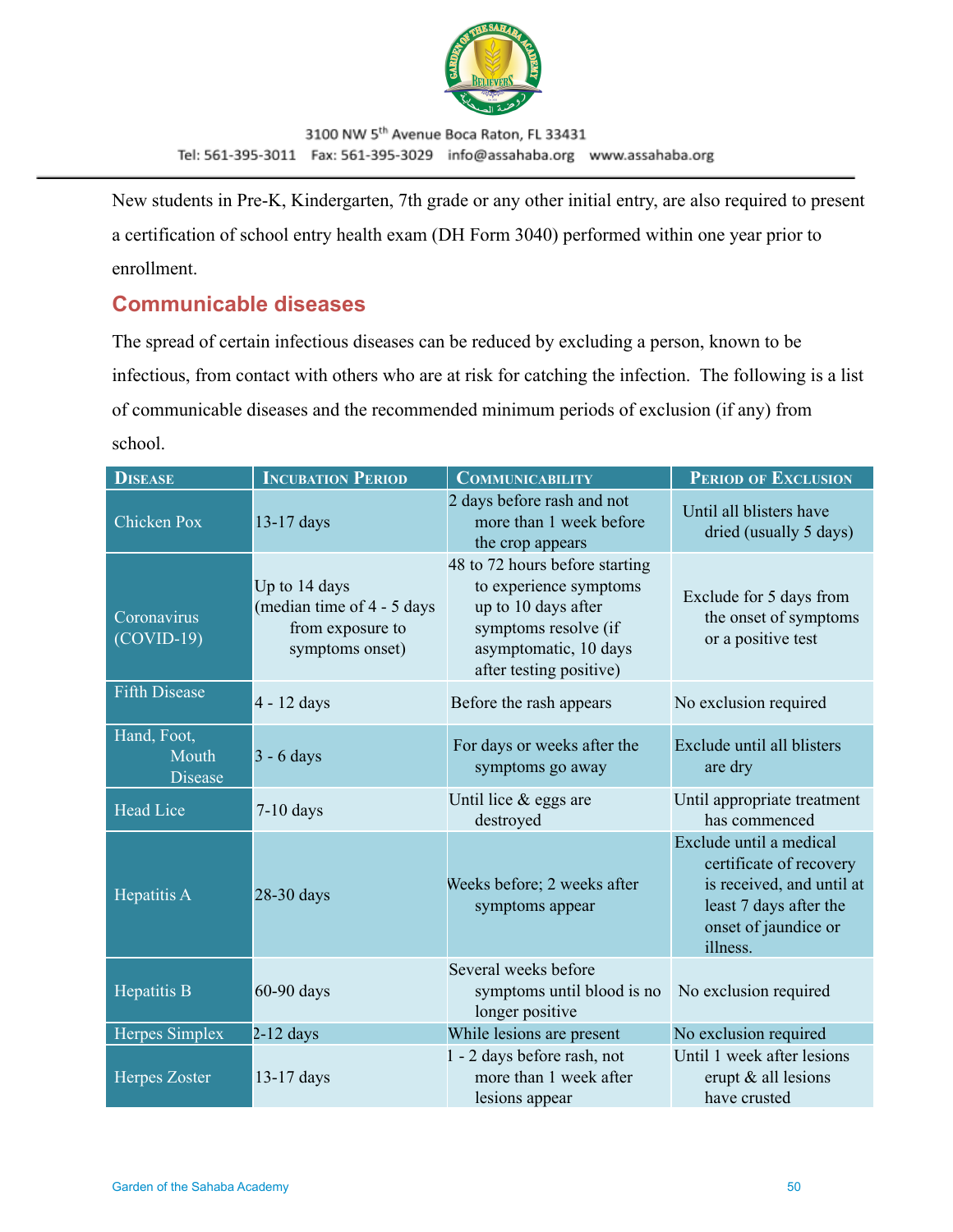

| Impetigo                     | $4-10$ days     | While sores are draining                                                                   | Under treatment, lesions<br>healing, no new lesion                                                 |
|------------------------------|-----------------|--------------------------------------------------------------------------------------------|----------------------------------------------------------------------------------------------------|
| Influenza                    | 24-72 hours     | 3 days from onset                                                                          | Exclude until well (at least<br>5 days for adults and 7<br>- 10 days for children)                 |
| Meningitis                   | Depends on type | Depends on type                                                                            | Until well and has<br>received appropriate<br>antibiotics (for<br>bacterial)                       |
| Mononucleosis                | 4-6 weeks       | May be up to 1 year                                                                        | Physician's approval                                                                               |
| <b>Mumps</b>                 | 18 days         | 48 hours before swelling, 6<br>days before gland<br>involvement & 9 days<br>after swelling | Until swelling $&$ symptoms<br>disappear                                                           |
| Pink eye<br>(Conjunctivitis) | Varies          | During course of active<br>infection                                                       | Until discharge from eyes<br>have stopped (or<br>diagnosed as<br>non-infectious<br>conjunctivitis) |
| Pinworms                     | 4-6 days        | As long as eggs are laid                                                                   | If diarrhea is present,<br>exclude until no<br>diarrhea for 24 hours                               |
| Ringworms                    | $4-14$ days     | While lesion is present                                                                    | Until the day after<br>appropriate treatment<br>has commenced                                      |
| Rubella                      | 16-18 days      | 1 week before &<br>4 days after the rash appears                                           | At least 4 days after onset<br>of rash or until fully<br>recovered                                 |
| <b>Scabies</b>               | 2-6 weeks       | Until mites and eggs destroyed                                                             | Until the day after<br>appropriate treatment<br>has commenced                                      |
| Scarlet Fever                | $1-3$ days      | During acute stage & after 2-4<br>days after rash                                          | Until the person has<br>received appropriate<br>antibiotics for 24 hours                           |
| <b>Strep Throat</b>          | $1-3$ days      | During acute stage $& 2-4$ days<br>after rash                                              | Until the person has<br>received appropriate<br>antibiotics for 24 hours                           |
| Shigella                     | $1-3$ days      | During the course of infection<br>until feces clear                                        | Until no diarrhea for 24<br>hours                                                                  |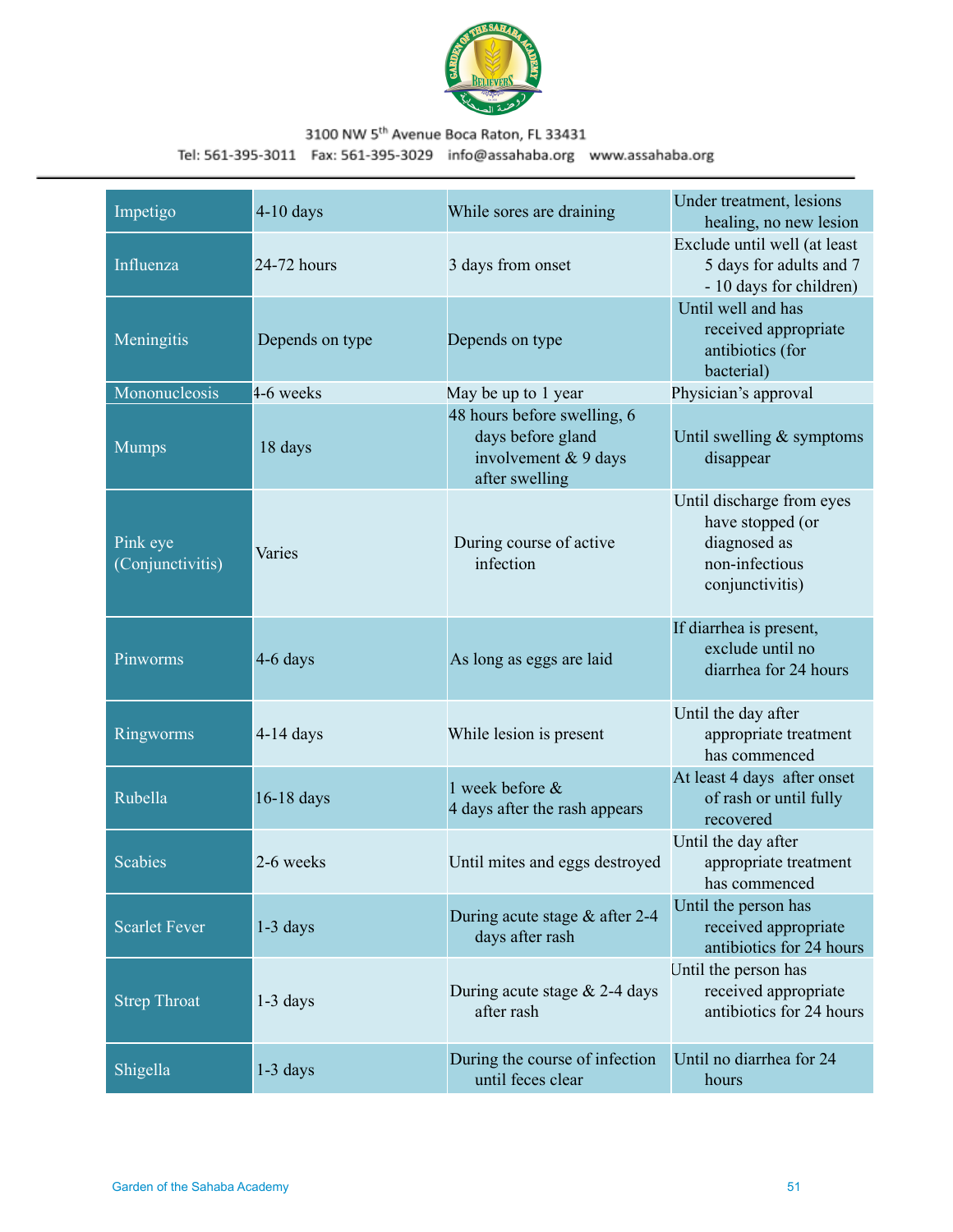

| Whooping Cough | Within 10 days | 7 days after exposure, 3<br>weeks, if not treated, 1<br>week after treatment | Exclude until 5 days |
|----------------|----------------|------------------------------------------------------------------------------|----------------------|
|----------------|----------------|------------------------------------------------------------------------------|----------------------|

### <span id="page-51-0"></span>**Health Screenings**

Florida mandated health screenings for grades KG - 5th are conducted annually (time and resources permitting) at GSA as follows:

- ❏ Vision Screening KG, 1st & 3rd Grades
- ❏ Hearing Screening KG & 1st Grades
- **□** Growth & Development with Body Mass Index (BMI) Screening 1st & 3rd Grades

GSA follows the screening procedures/recommendations and re-screening/referral guidelines outlined in the Florida School Health Administrative Resource Manual.

Parents who do not wish their child/children to be screened should notify GSA in writing.

### <span id="page-51-1"></span>**Nutrition**

According to the World Health Organization (WHO), over 340 million children and adolescents age 5-19 were overweight or obese in 2016. Childhood obesity can profoundly affect a child's physical, social, and emotional well-being and has been linked to poor academic performance. Before coming to school, students should have a proper breakfast. Students are expected to provide their own lunch. Please supply healthy and wholesome lunches based on the United States Department of Agriculture Smart Snacks guidelines for schools.

To qualify as a Smart Snack, a snack or entree must meet the following standards:

- ❏ Be a grain product that contains 50% or more whole grains by weight (have whole grain as the first ingredient); or
- ❏ Have as the first ingredient a fruit, vegetable, a dairy product, or a protein food; or
- $\Box$  Be a combination food that contains at least  $\frac{1}{4}$  cup of fruit and/or vegetable; and
- ❏ The food must meet the nutrient standards for calories, sodium, sugar, and fats as outlined below: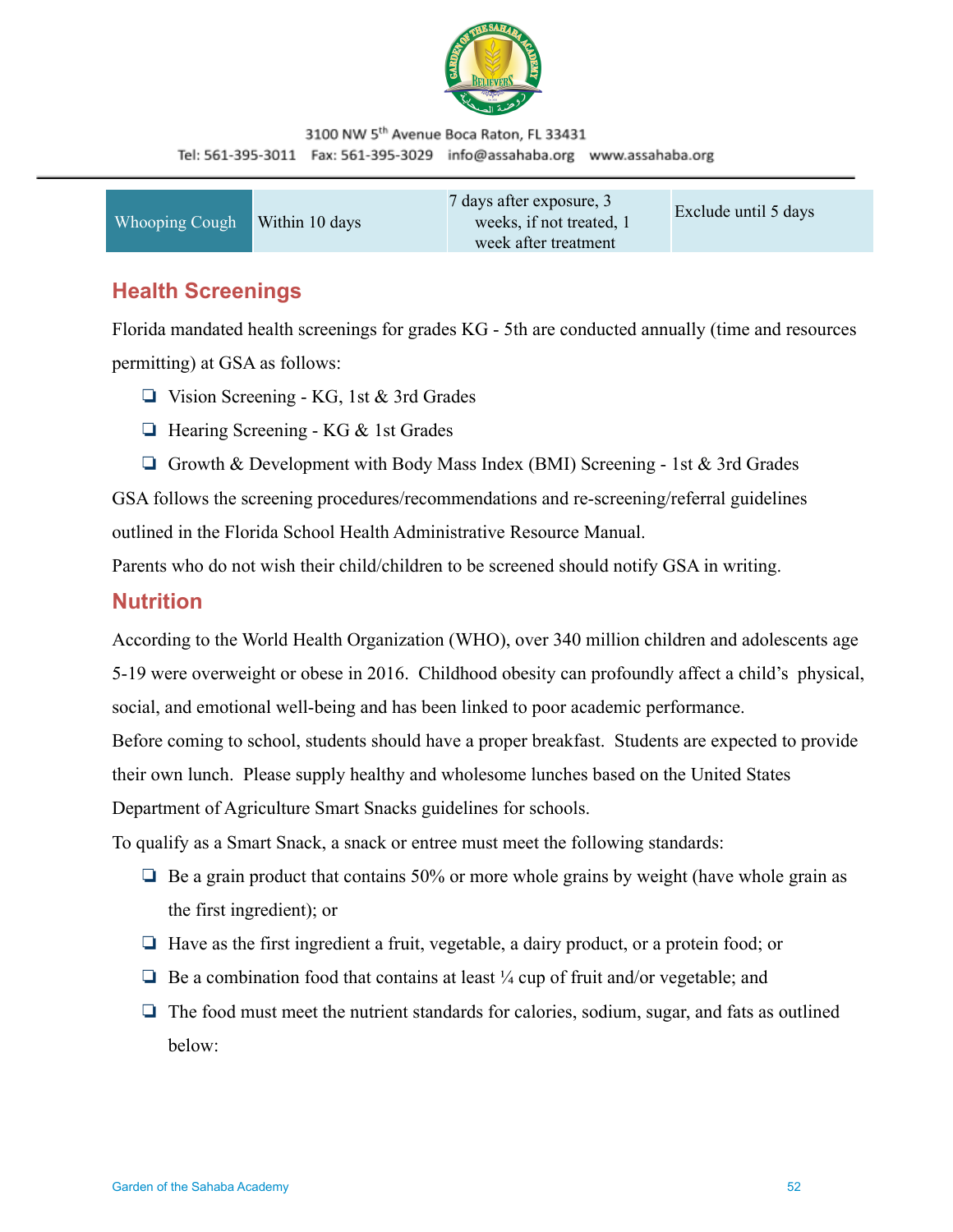

| <b>Nutrient</b>      | <b>Snack</b>              | Entree                       |
|----------------------|---------------------------|------------------------------|
| Calories             | 200 Calories or less      | 350 calories or less         |
| Sodium               | 200 mg or less            | 480 mg or less               |
| <b>Total Fat</b>     | 35% of calories or less   | 35% of calories or less      |
| <b>Saturated Fat</b> | Less than 10% of calories | Less than $10\%$ of calories |
| <b>Trans Fat</b>     | 0 g                       | 0 g                          |
| Sugar                | 35% by weight or less     | 35% by weight or less        |

# **Emergency Procedures**

# <span id="page-52-1"></span><span id="page-52-0"></span>**Emergency Closing of School**

In the event of an emergency, GSA will follow Palm Beach County Public School with regards to school closure. If school closure is due to inclement weather, please stay tuned to your local radio and TV for updated information. If there is a specific threat to GSA, then an independent decision will be made. School closing and re-opening information will be posted on GSA's website and an announcement will be sent through RenWeb.

If a situation warrants an early release, parents will be contacted via Renweb. Parents are required to pick up their children promptly.

Days lost will be made up on Emergency Makeup Days as designated in the school calendar.

### <span id="page-52-2"></span>**Lockdown**

A lockdown is implemented when an extraordinary event occurs such as a dangerous or

unauthorized person is **NEAR** or **ON campus**.

Lockdown drills are conducted twice a year. During the drill, administrators will check all classroom doors to ensure they are locked and walk around outside of the buildings making sure all blinds and windows are closed. Students are expected to be quiet throughout the entire drill; classroom doors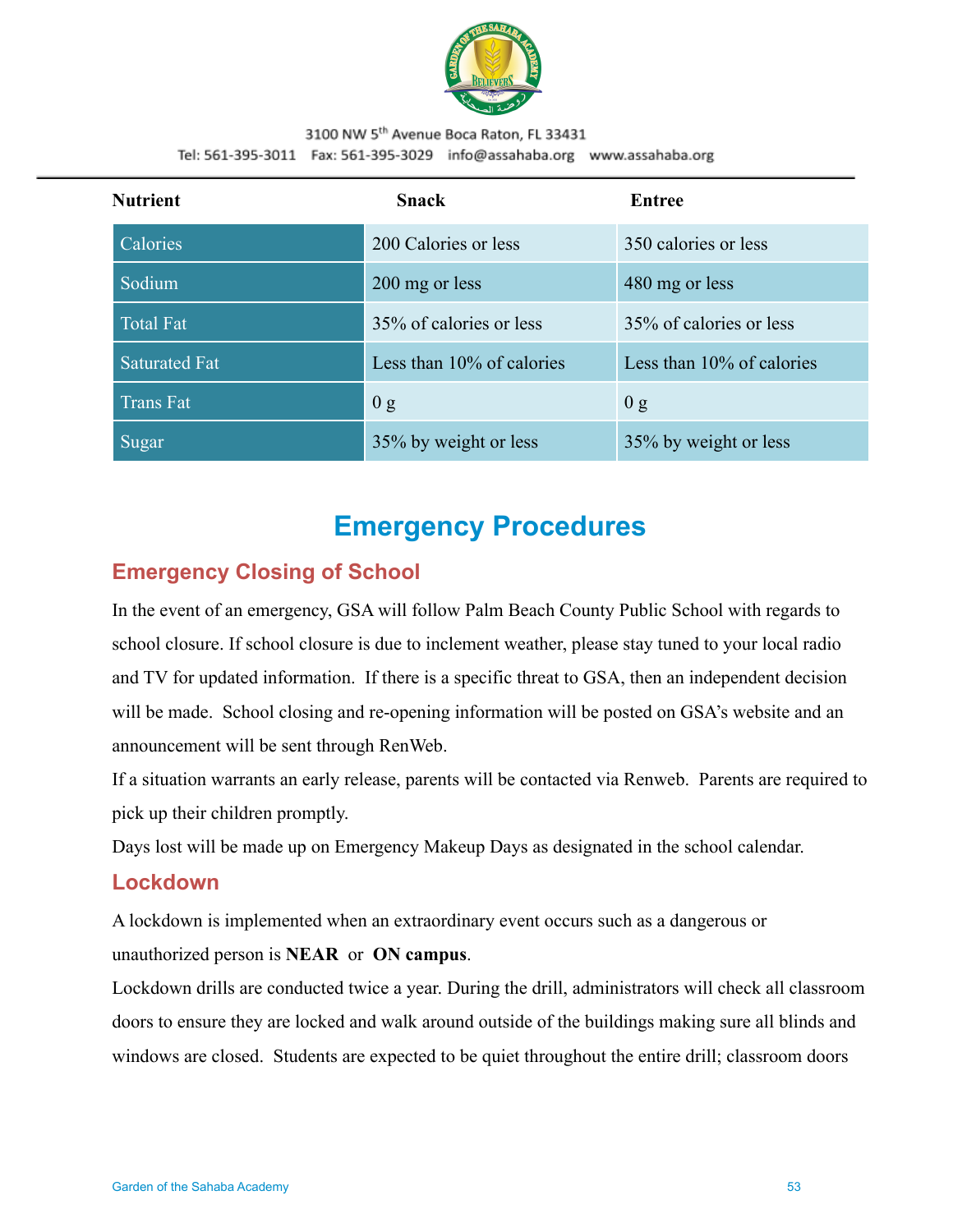

should not be opened or unlocked during lockdown. Only an administrator will unlock a door to indicate that the lockdown is over.

## **Fire Drill**

Fire drills are conducted on a monthly basis. During the drills, students and staff are expected to respond as if it was an actual crisis. Teachers will escort students to the assigned evacuation location/safe site. Designated staff members will check classrooms, bathrooms, and hallways for students and escort them to the safe site. Once at the safe site, teachers will take attendance and report to the administrator in charge.

Standard evacuation procedures and emergency maps are located in the administrative office and in every classroom near the exits.

# <span id="page-53-0"></span>**Hurricane and Tornado Drill**

Hurricane/Tornado drills will be conducted at least once per year. In the event of a drill or an actual Tornado or Hurricane Warning, the following procedures will be implemented:

- 1. The Administrative Assistant will make an announcement over the school's Public Address System.
- 2. Students and staff will assume the appropriate position kneeling under the desk or table, heads down, hands clasped on top of head.
- 3. Students in the playground or lunch area will be escorted to their classes and will observe the position described above.
- 4. Students are to remain in a safe position until the all-clear signal is given.

# <span id="page-53-1"></span>**Electrical Outage**

The loss or interruption of electrical power is common throughout the year. In certain situations, students may need to be relocated (until the power is restored). If evacuating, teachers and staff will follow standard evacuation procedures. Parents and the GSA Board will be informed in the event that the school needs to be closed, or classes temporarily suspended, due to prolonged outage.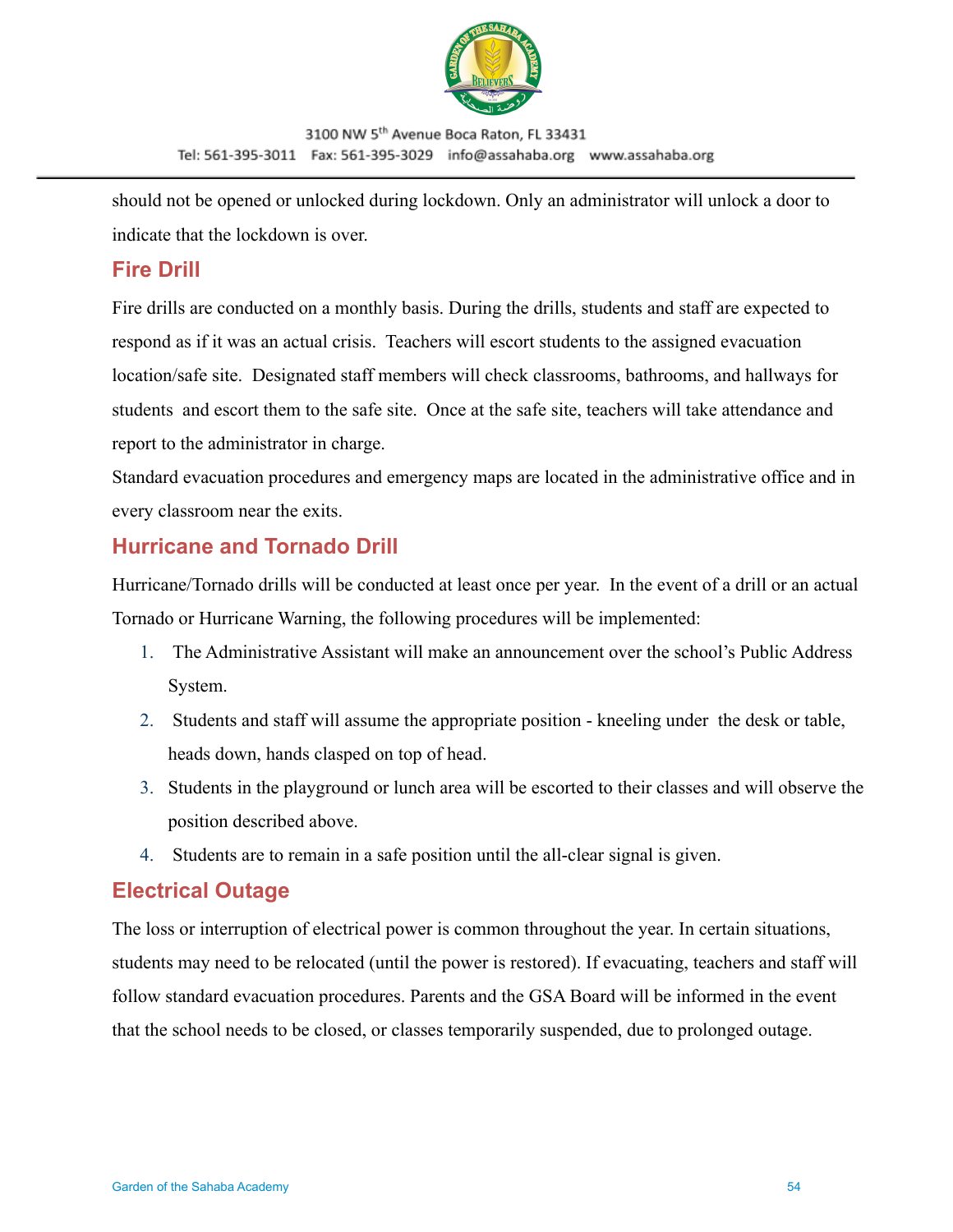

# **Home and School Relations**

<span id="page-54-0"></span>The home and school are intimately interdependent. This is a strong basis for a binding and dynamic relationship. Both the school and home are strong and focused entities working for the common goal of rearing and training our future leaders and citizens to the highest levels they can achieve. We have an Amana from Allah (SWT) in this noble task for which we will answer. May Allah (SWT) help us and bless us in this effort!

### <span id="page-54-1"></span>**Orientation Meeting**

In the week before school begins, and to mark the start of a new school year, an Open House meeting is held. The parents of newly admitted and returning students are given the opportunity to meet the teachers of their children and also to discuss matters and policies relating to the functioning of the school. Procedures for orientation includes an introduction panel of all the teachers, staff and administration. This will be followed by breakout sessions where the parent (and the student) will go to their child's classroom to meet their teacher and get a tour of the campus from the homeroom teacher. The tour includes the rules and procedures for the classroom, discipline policy, viewing the campus facilities, basketball courts, bathrooms, science lab, library, art room, prayer area and assembly area. Parents of new students, as well as parents of re-enrolled students are urged to attend.

### <span id="page-54-2"></span>**Communication**

There is a constant need for communication between the school and the home. This flow can be in many forms - letters, notes, telephone, and email and should be from both sides (home and school). *Emails sent via FACTS SIS (formerly RenWeb)* will be the main form of communication between school, teachers, and parents. Parents are encouraged to check *FACTS* **SIS** frequently to ensure constant contact and awareness of your child's education. Parents should also make daily checks of your child's backpack for correspondences sent by the school. Some of these correspondences will require your signature. Please do sign them and return them to the teacher on the next school day with your child.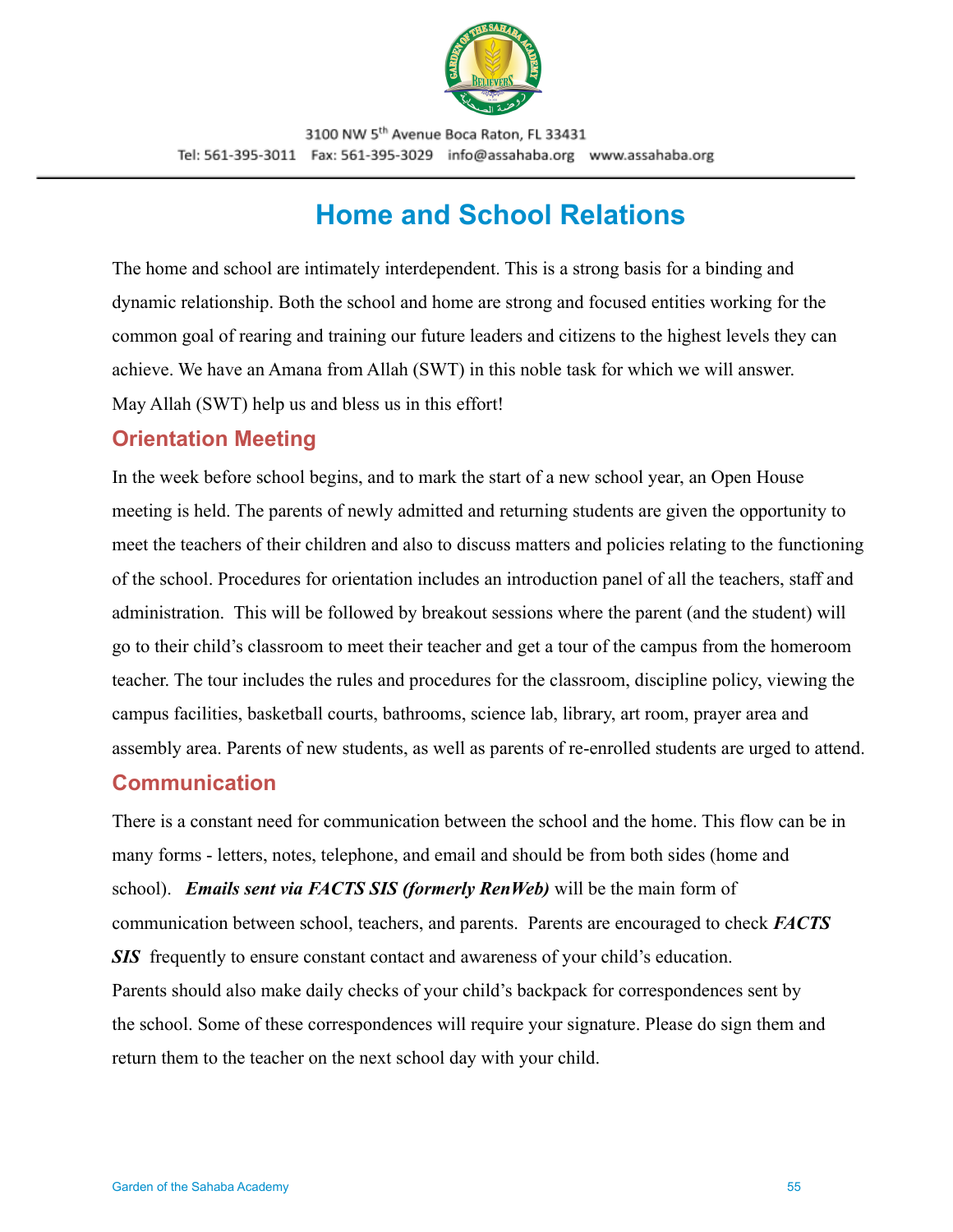

#### <span id="page-55-0"></span>**Media Release**

Teachers, faculty, students, and parents of enrolled children may take pictures or audio/video recordings during regular classroom sessions, events, field trips, and any other school related activities. The pictures and audio/video may be used for various types of school advertising such as in newspaper articles, school newsletters, yearbook, school websites, school social media and other media outlets. Parents not wishing to have their child photographed or recorded should notify GSA in writing. This notice will be kept in the student's file while he/she is attending GSA.

## <span id="page-55-1"></span>**Appointments for Visits**

Parents are welcomed to visit the school for any of the following events:

- ❏ Volunteer
- ❏ Attend school competitions
- ❏ Read to your child's class
- ❏ Parent-Teacher Conferences

You are requested to:

- ❏ Schedule all such visits by appointment through the office
- ❏ Report to the office to check in
- ❏ You are requested to call and schedule an appointment to meet with teachers during their planning time.
- ❏ Avoid engaging the teachers in conversation during the drop-off and pick-up times. The teachers need to give their full attention to the students.

#### <span id="page-55-2"></span>**Parties**

There will be no classroom parties unless approved one week in advance by the principal or director.

Only Halal food or drinks are to be served. **ABSOLUTELY NO BIRTHDAY PARTIES**

### <span id="page-55-3"></span>**Parent Involvement/Volunteering**

Each family is required to perform 20 hours of service in the school or for school activities.

A hadith of the Prophet (Peace be upon him) said: "Every Muslim is obliged to do an act of charity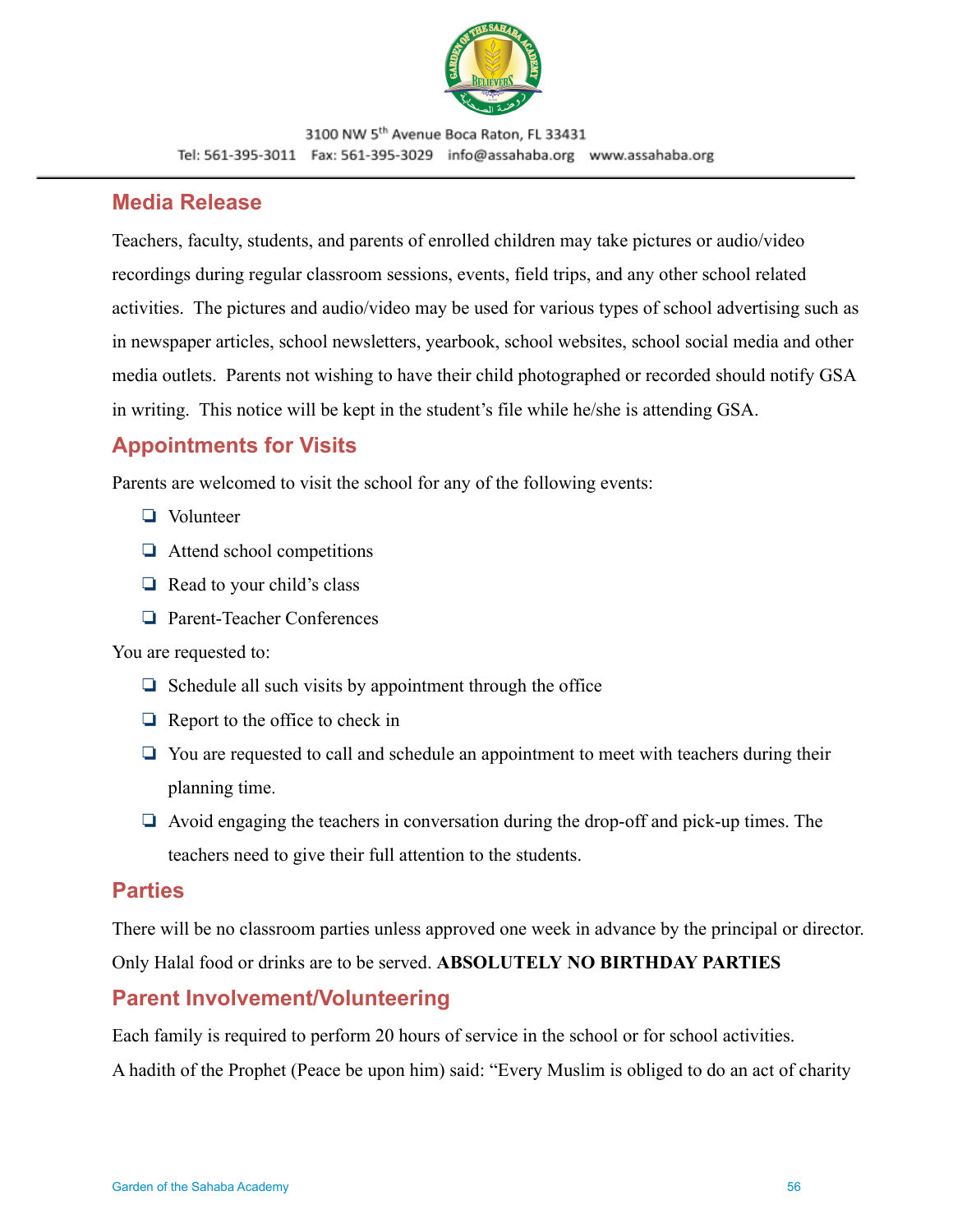

every day." Families who are unable to fulfill all or part of their 20 hours of volunteer service will be charged \$20 for every hour of service that was not met. This fee will be added to the FACTS account and will become part of the parent's financial responsibility to GSA. Listed below are just some of the events in which parents can attend or volunteer for:

- ❏ Open House
- ❏ Orientation Day
- ❏ Academic Awards Programs
- ❏ In school competitions
- ❏ Parent Seminars
- ❏ Chaperoning Field Trips (Parents who will be chaperoning field trips will need to provide their own transportation to and from the destination. Parents are not permitted to ride the school bus. This is for the protection of all students).
- ❏ Assisting in classrooms
- ❏ Reading books to students
- ❏ Participating in PTO meetings and fundraisers

## <span id="page-56-0"></span>**Fundraising**

The operation of a school requires a great deal of financial resources. Parents are encouraged to participate in all fundraising activities and are requested to actively involve relatives, friends and other community members in these pursuits.

May Allah (SWT) accept our efforts and include us among those parents who have fulfilled their obligations towards their children's education. Ameen!

### <span id="page-56-1"></span>**Parent/Adult Involvement - Levels**

In addition to the above, parents can be involved in a variety of different levels at the school.

Here are three areas and the kinds of activities that you can participate in at each level:

#### **Student Level:**

- ❏ Assist students with learning
- ❏ Reward students' achievements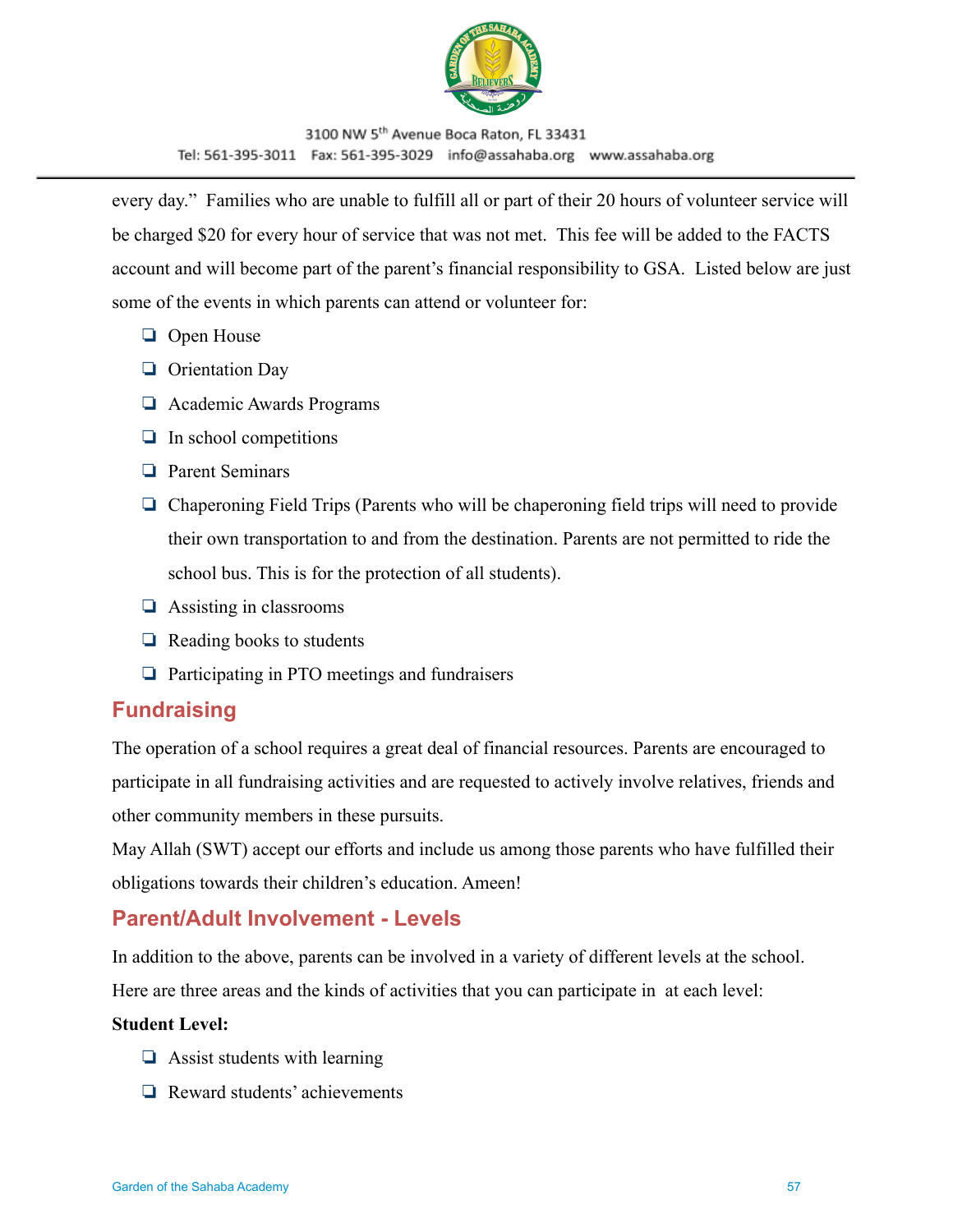

- ❏ Listen to students' feelings and concerns
- ❏ Follow through on recommended actions by the teacher

#### **Classroom Level:**

- ❏ Participate in PTO conferences
- ❏ Assist with planned programs and activities
- ❏ Volunteer for special occasions
- ❏ Volunteer to contribute personal skills
- ❏ Provide support for efforts of teachers
- ❏ Volunteer for lunchroom, playground, or recess activities

#### **School Level:**

- ❏ Participate in PTO activities
- ❏ Serve on task force of school committees
- ❏ Serve as a resource person
- ❏ Provide questions to enhance learning
- ❏ React positively to school policies
- ❏ Assist in solving school-wide problems
- $\Box$  Encourage support for the school, its programs, and activities
- ❏ Publicize the good name of the school
- $\Box$  Assist in fundraising activities

#### <span id="page-57-0"></span>**Graduation**

GSA celebrates the achievement of its students during its annual graduation exercise. There are two graduation ceremonies held in the last week of the academic year.

- ❏ Pre K and KG
- ❏ 5th grade

Achievement awards are handed out during those events.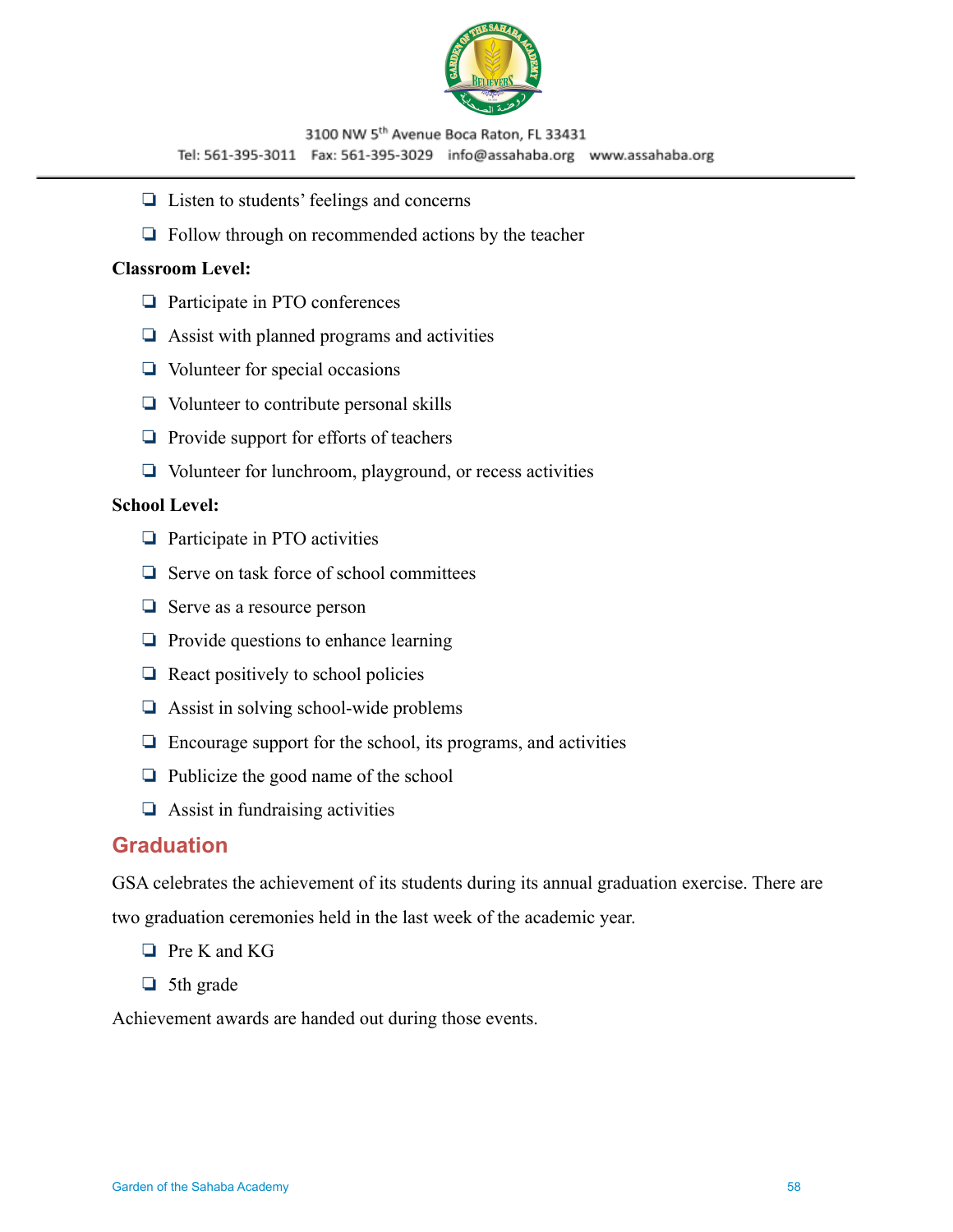

# **Grievance Policy**

<span id="page-58-0"></span>The grievance policy is designed to provide a means to ensure that conflicts will be resolved amicably, justly and quickly at the lowest possible level of administration. Parents who have a complaint should make a sincere attempt to resolve it by contacting and requesting a meeting with the concerned parties. In the meantime, the school staff member who receives the complaint should strive to resolve concerns and complaints whenever possible. The complaint should be received and addressed at the level closest to which the complaint originated. While informal resolutions are encouraged, the more formal process outlined below may be used for complaints for which an informal process was not satisfactory.

If a parent has a grievance or an issue that needs to be addressed, the following protocol is to be followed in the sequence given below. If there is no satisfaction at the first level, then it is the parent's right to take it to the next level.

**Step 1:** Call the office or e-mail the teacher directly involved in the issue to make an appointment to speak with the teacher. The teacher and/or the parent/guardian may request that the appropriate Division Head be present.

**Step 2:** If the parent does not feel the issue has been resolved, the parent may then inform the teacher and make an appointment through the office to meet with the appropriate Division Head.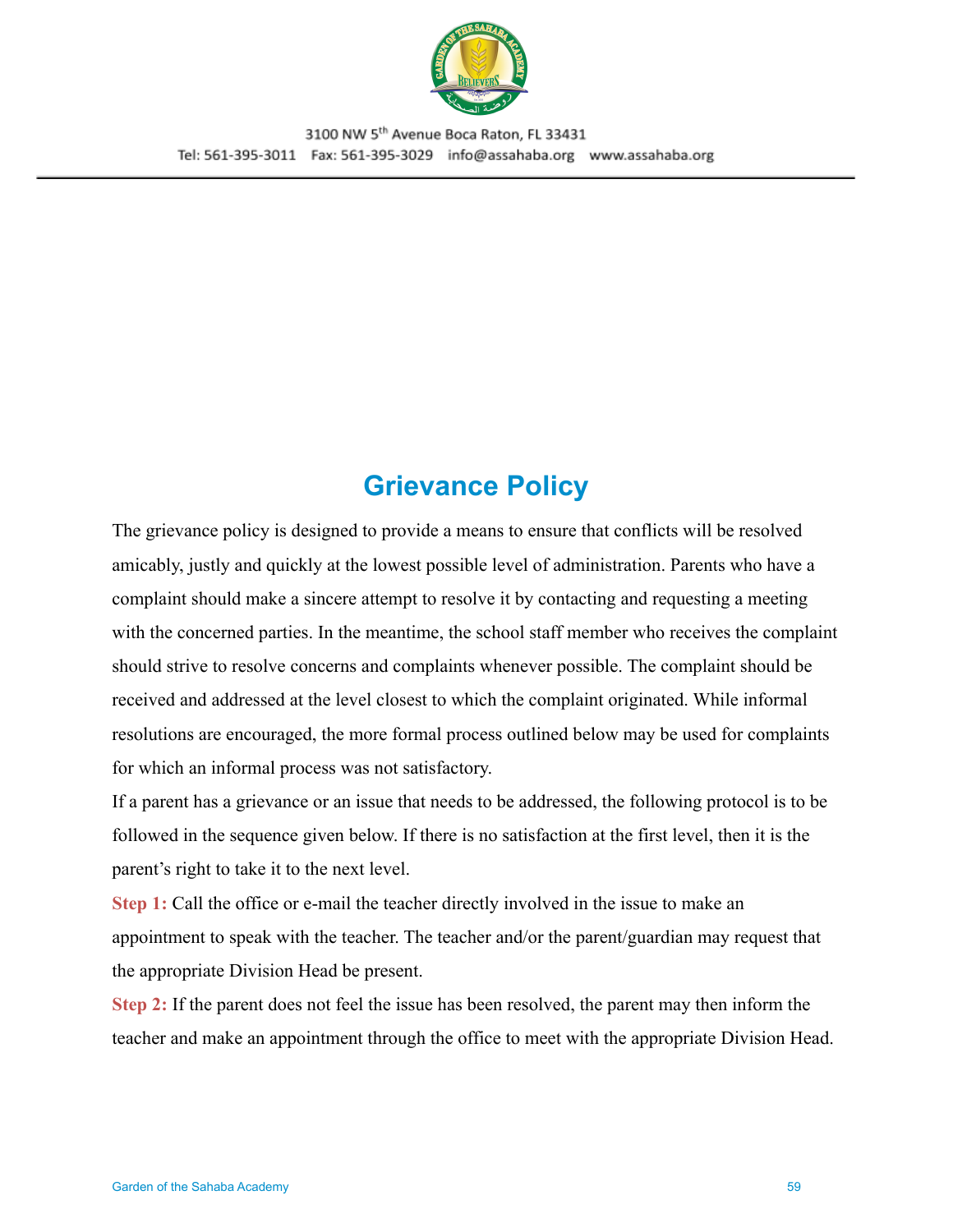

The Division Head and/or the parent/guardian may request that the Guidance Counselor be present. The principal or her/his designee may be present if requested by one of the parties. **Step 3:** If the parent still feels the issue has not been resolved, the parent may inform the Division Head and make an appointment through the office to meet with the principal. The principal and/or the parent/guardian may request that a member or members of the Board of Education be present. The principal is entrusted with handling all the school issues and delegated by the Board of Education with the authority to have the final decision for any grievances. **Step 4:** After meeting with the principal, if the parent feels that the issue is still not resolved, the parent must inform the principal about his/her concern in writing within 10 school days. Thereafter,

- A. The principal will present the parent's written complaint to the Board of Education within 10 school days from the time of receiving the written complaint.
- B. The Board of Education will discuss the concern and work with the principal to try to find a way to resolve the issue. The principal and/or the parent/guardian may request that the parent/guardian be present during the initial discussion.
- C. The final decision remains with the principal. The principal will give the parent a written reply within 10 school days after presenting the complaint to the Board of Education. The Board of Education will also be given a copy of the reply.

Please note that if at any point during this process you do not receive an acknowledgement of your written communication within the time frame indicated, you should call the Main Office and request that an office staff member follows up to make sure that your communication has been received. Parents may start the process at Step 2 or Step 3 if the issue to be addressed is something that a teacher is not directly involved with and has no control over, such as general school rules or policies.

### <span id="page-59-0"></span>**Unresolved Grievances**

It is understood that within any family, disagreements may occur from time to time. In the school context, it is also understood that part of the principal's professional responsibility is to attempt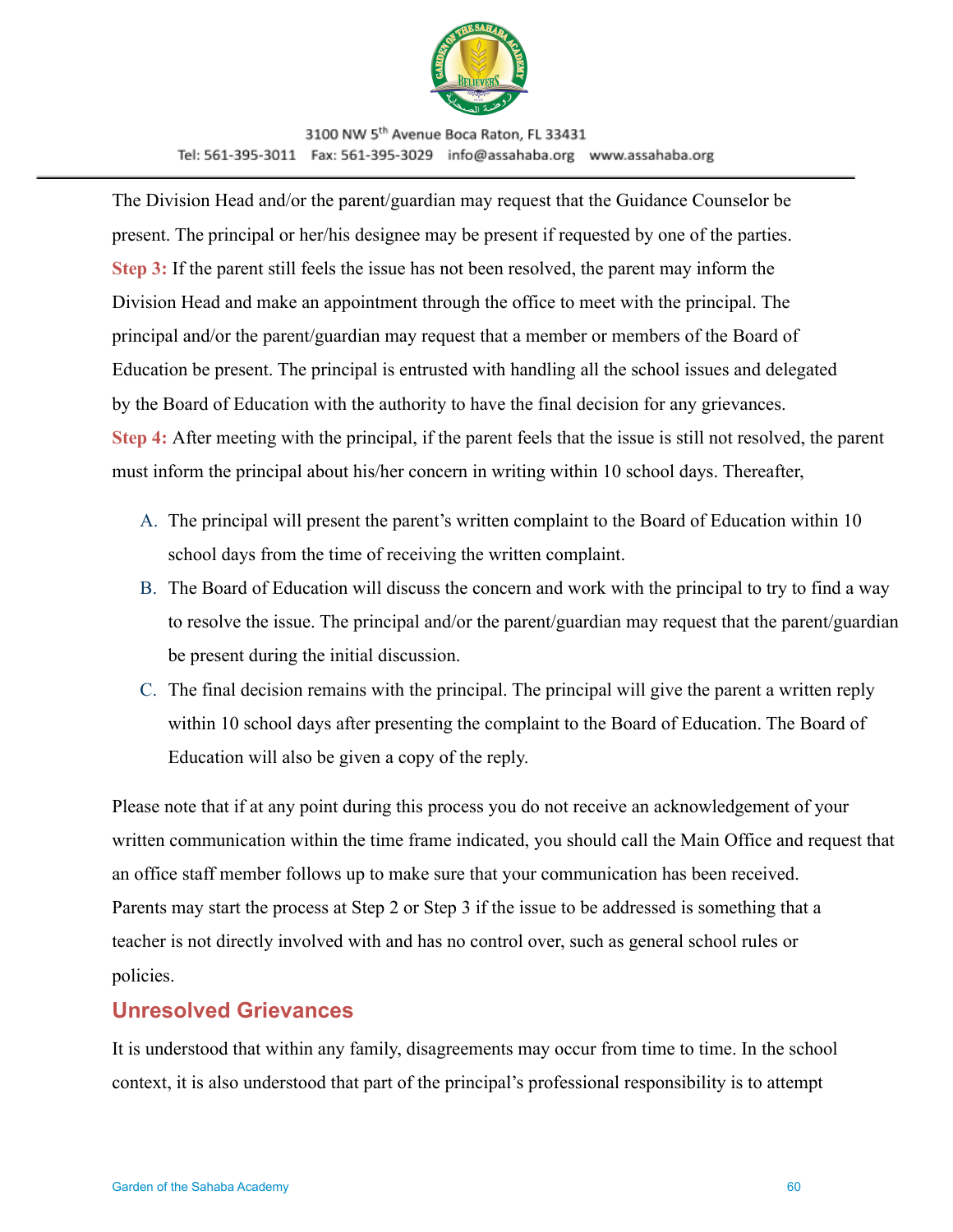

to resolve grievances as they occur. On rare occasions, an issue may not be resolved to the satisfaction of the parents whereby they may seek further action beyond the principal. In this case, the parent may ask the principal to submit the parent's written complaint (Step Four above) to the Chairman of the Board of Education. Thereafter,

- 1. The principal will present the parent's written complaint to the Chairman of the Board of Education within 10 school days from the time of receiving the parent's request.
- 2. The Chairman of the Board of Education may choose to discuss the concern with the principal directly, or may assign a sub-committee of two or three Board members to discuss the issue with the principal. The Chairman of the Board of Education or Board Subcommittee will work with the principal to try to find a way to resolve the issue. The principal and/or the parent/guardian may request that the parent/guardian be present during the initial discussion.
- 3. The final decision remains with the principal. The principal will give the parent a written reply within 10 school days after presenting the complaint to the Chairman of the Board of Education. The Chairman of the Board of Education and the Board Subcommittee (if applicable) will also be given a copy of the reply.

Please note that Garden of the Sahaba Academy seeks to ensure students' personal information is properly safeguarded and is used only for legitimate purposes and only when absolutely necessary. Therefore, school personnel, including the principal, may not be able to share all the details of any circumstance or situation.

#### **\*\*Important! Please Note!**

Under no circumstances should a parent call or text a staff member on his/her home phone or cell phone. Staff members may be contacted through the school office or via school email. (See School Contact Information page at the beginning of this handbook.) Also, under no circumstances should a parent contact another parent or confront another student regarding any school related incident. School related incidents where your child and another student are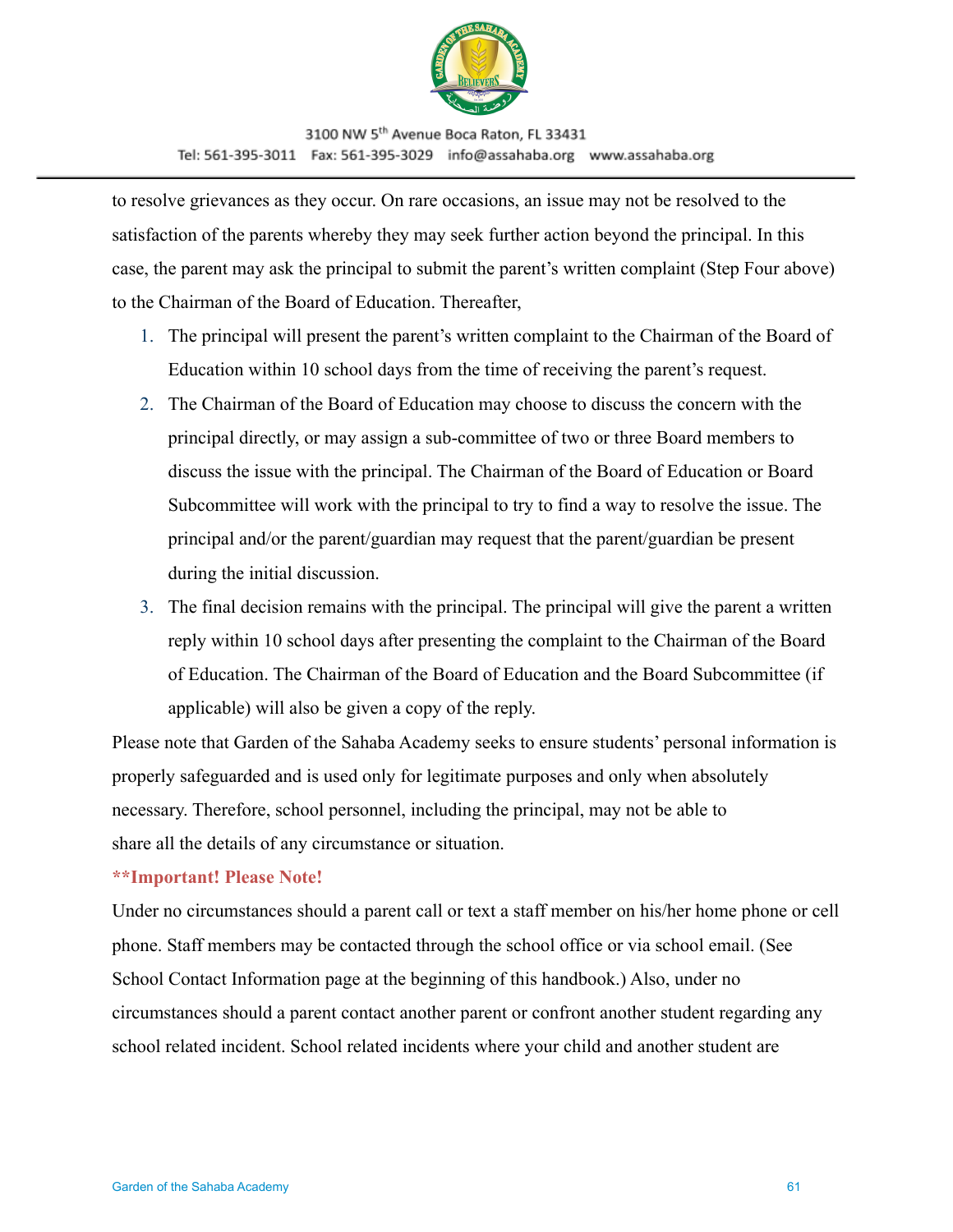

involved should be handled through the teacher, the appropriate Division Head, or principal as outlined above.

Any parent who fails to follow these procedures will jeopardize his/her child's/children's enrollment at the Garden of Sahaba Academy.

# **Parent Acknowledgment**

<span id="page-61-0"></span>Please be advised that the policies in this handbook are subject to change without prior notice, in the interest of ensuring that the service GSA provides meets the ever changing needs of our students.

Please sign and return this page to the administration.

I/We acknowledge receipt of an e-copy of the GSA Student-Parent Handbook and agree to abide by the policies/guidelines outlined in the Student/Parent Handbook.

 $\mathcal{L}_\text{max}$  and the contract of the contract of the contract of the contract of the contract of the contract of the contract of the contract of the contract of the contract of the contract of the contract of the contrac

 $\mathcal{L}_\text{max}$  , and the contract of the contract of the contract of the contract of the contract of the contract of the contract of the contract of the contract of the contract of the contract of the contract of the contr

 $\mathcal{L}_\text{max}$  and the contract of the contract of the contract of the contract of the contract of the contract of the contract of the contract of the contract of the contract of the contract of the contract of the contrac

Student Name/s

Parent Signature \_\_\_\_\_\_\_\_\_\_\_\_\_\_\_\_\_\_\_\_\_\_\_\_\_\_\_\_\_\_\_\_\_\_\_\_\_\_ Date \_\_\_\_\_\_\_\_\_\_\_\_